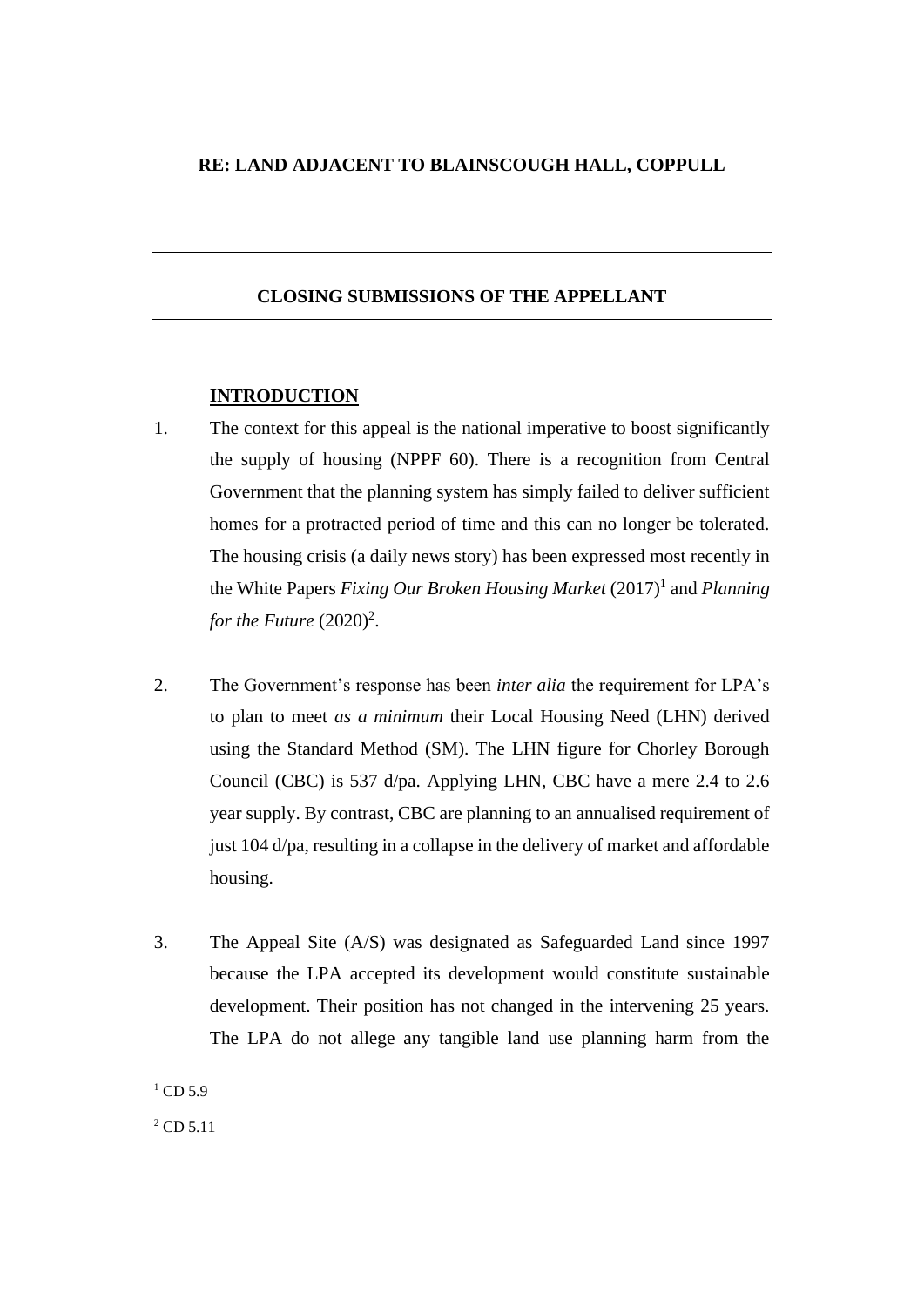development of the site. On the contrary, it is agreed<sup>3</sup> that the site comprises a sustainable location for housing development, with no technical constraints or objections from statutory consultees.

- 4. This is a proposal which delivers the significant benefits of more market and affordable homes, with substantial economic benefits on an accessible site adjacent to a wide range of facilities in Coppull, without any land use planning harm (beyond the inevitable impact of placing housing on a greenfield site specifically identified for housing development). This is the form of sustainable development which national policy strongly supports.
- 5. Indeed, it is telling that professional Officers from the LPA do not support the Council's position, leaving Cllr Wilson (PW) to defend the decision. 4 Significant weight should therefore attach to the consensus of professional evidence that planning permission should be granted.

# **THE APPEAL**

6. This appeal concerns an outline application for up to 123 dwellings (of which 30% or 37 dwellings will be affordable homes), structural planting and landscaping, public open space and vehicular access points from Grange Drive.<sup>5</sup> All matters are reserved save for access<sup>6</sup>. A full description of the development is contained in the DAS (CD 1.4) and SoCG (2.7). The application does not comprise EIA development.

 $3$  SoCG at 4.5 and 4.6

<sup>4</sup> XX of PW

<sup>5</sup> SoCG at 2.11

<sup>6</sup> Access means the points of access and does include the internal road layout for the purposes of this appeal, which is a reserved matter.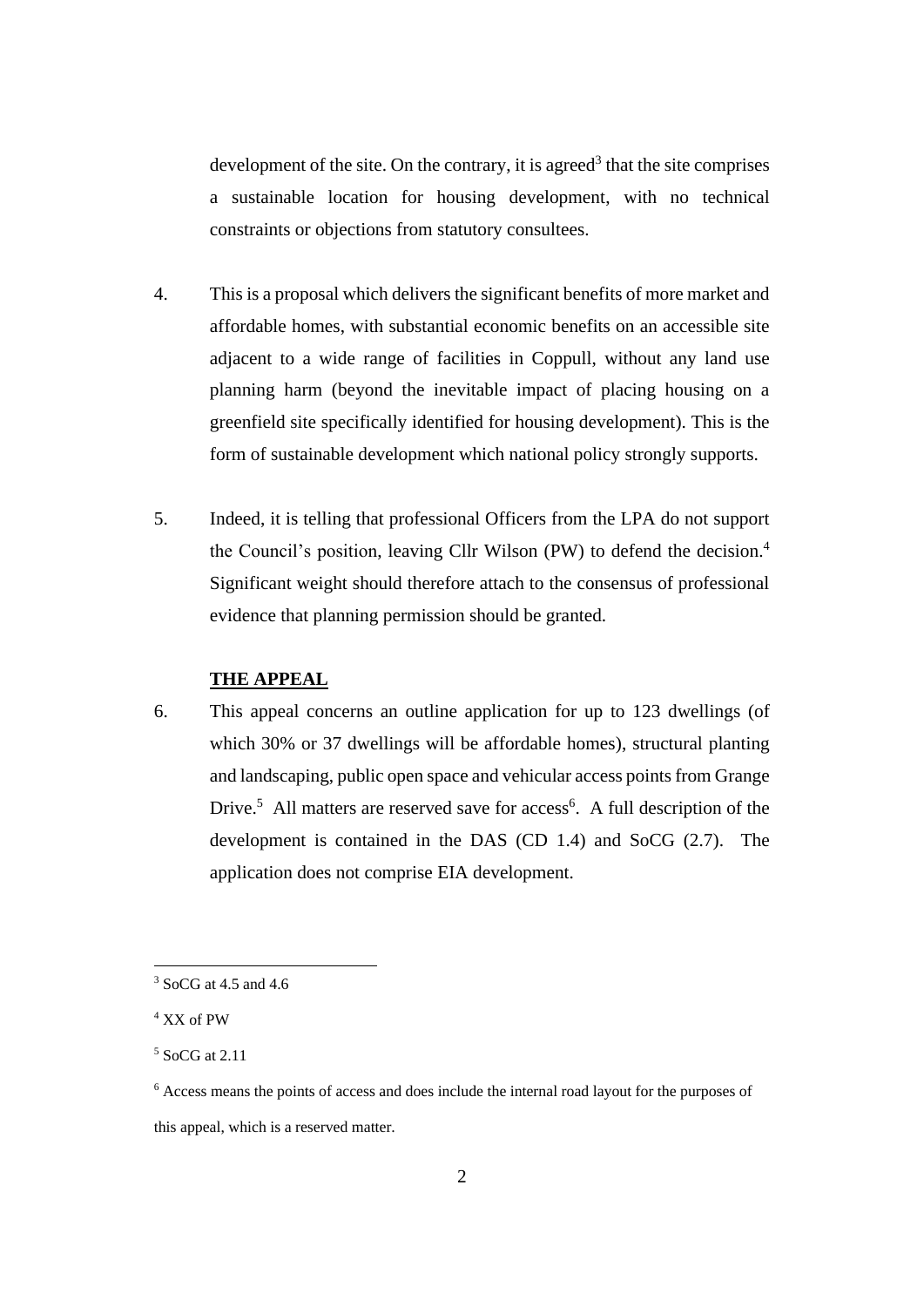- 7. The application was refused planning permission, in a decision notice dated 13 th April 2021 (CD 3.1) for 4 reasons:
	- (i) Development of Safeguarded Land (SL), contrary to Policy BNE 3.6 CLP (2012-2026);
	- (ii) Insufficient information on GCN's, contrary to BNE 9 CLP;
	- (iii) Lack of a comprehensive approach to the redevelopment of site BNE 3.6, contrary to policies BNE 3.6, ST 1 CLP and Policy 17 JCS;
	- (iv) Insufficient evidence on highway safety, contrary to BNE 1(d) CLP.
- 8. The Appellant has never considered RFR 2-4 to be properly arguable. Such issues could and should have been agreed earlier, had the LPA engaged meaningfully in the application process, prior to refusal. It is, however, now agreed that all matters in RFR 2, RFR 3 and RFR 4 have been addressed through the submission of additional information (see SoCG at 2.3). Further, topic-specific SoCG's have been agreed with: (i) the LPA in respect of Ecology; and (ii) Lancashire County Council (the LHA) in respect of Highways. There are no outstanding issues.
- 9. Accordingly, there is a single RFR, which concerns the site's designation as safeguarded land (RFR 1).

## **MAIN ISSUES**

- 10. The Main Issues reflect the reasons for refusal:
	- (i) Does the proposal comply with the Development Plan, given the site's location on Safeguarded Land?
	- (ii) Are the policies of the Development Plan up to date and consistent with the NPPF, such that weight can be attached to them?
	- (iii) What are the benefits of the development?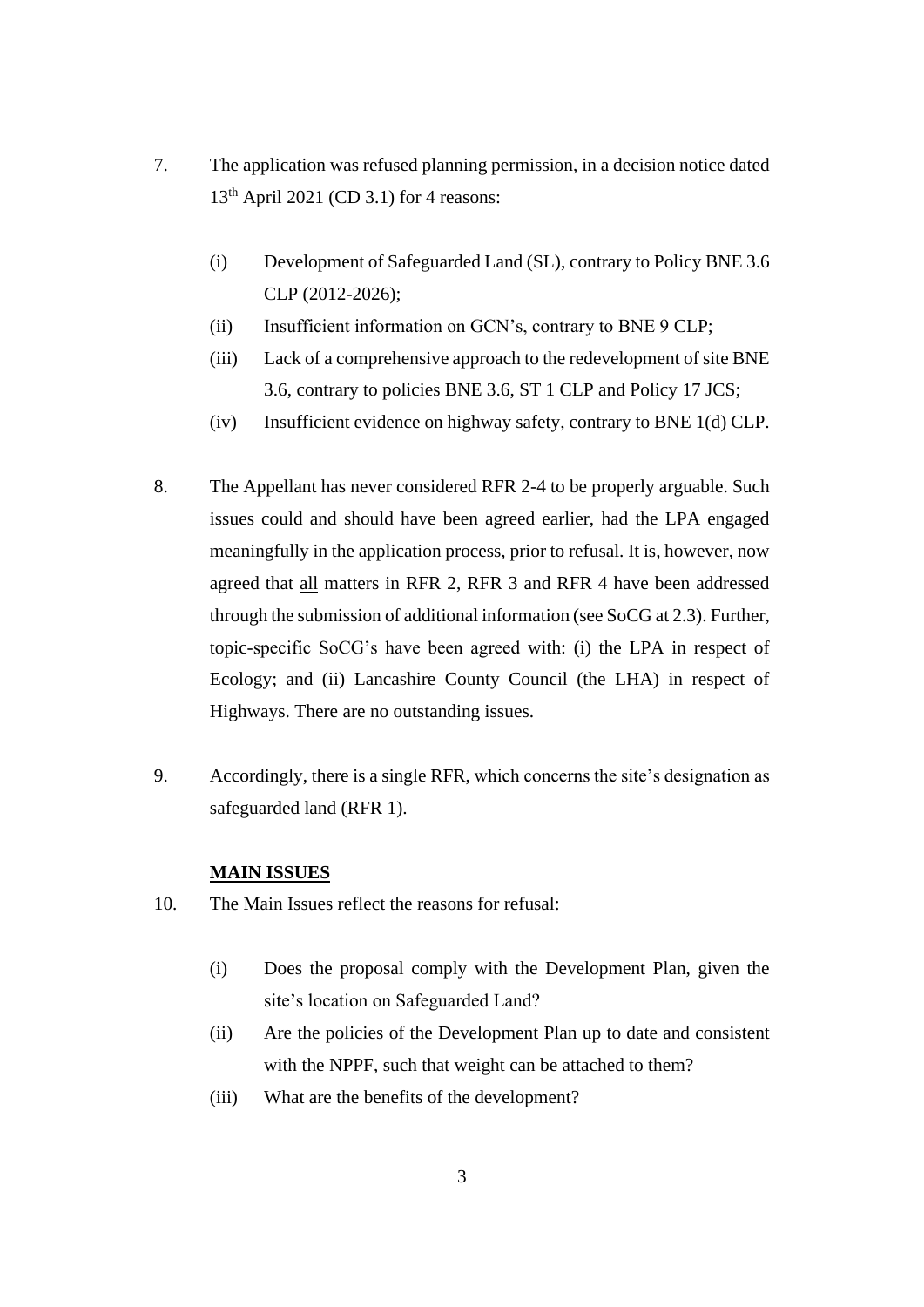- (iv) What (if anything) is the adverse impact of the proposed development?
- (v) **Whether, on balance, the proposal comprises sustainable development because the adverse impacts of the proposal significantly and demonstrably outweigh the benefits of the proposal (the Appellant relies on the application of the tilted balance);** and/or
- (vi) **Whether, on balance, material considerations outweigh the conflict with the development plan?**
- 11. In addressing such Main Issues, the 4 Main Issues set out by the Inspector will be addressed.
- 12. The Main Issues fall to be determined in accordance with the development plan unless material considerations indicate otherwise (s.38(6) P&CPA 2004).

## **MATTERS FOR DETERMINATION**

- 13. The Appeal seeks consent for two matters:
	- (i) The detail of the points of access;
	- (ii) The principle of development.

# **THE POINTS OF ACCESS**

- 14. The detail of the access is not in issue.
- 15. Local residents raised concerns on the application about the proposed access. Lancashire County Council (LCC) took them into account and specifically required an addendum to the TA comprising *inter alia*: (i) junction capacity assessments for Preston Road/Spendmore Lane and Spendmore Lane/Grange Drive; and (ii) a review of road safety on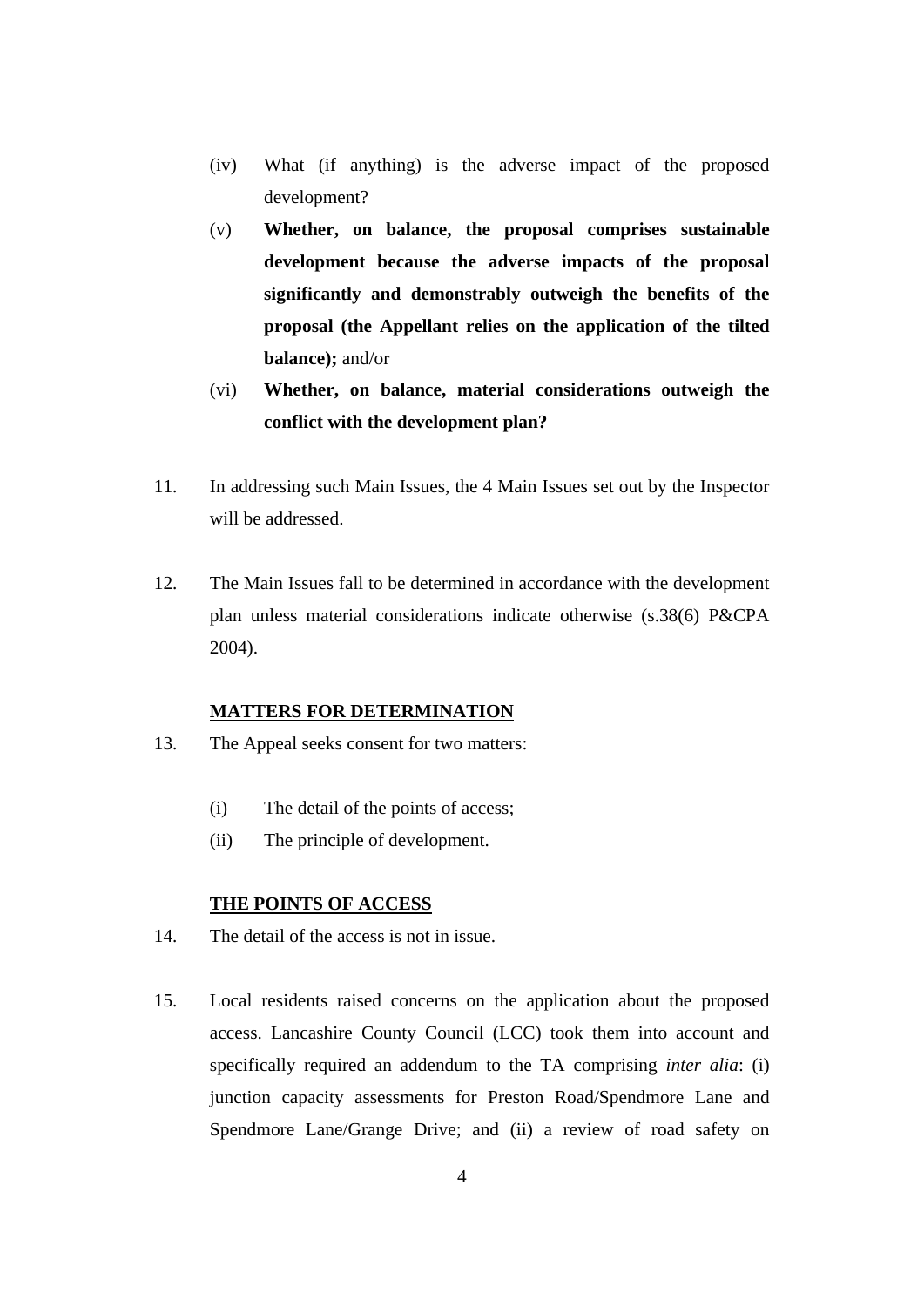Spendmore Lane; (iii) a mitigation scheme for Spendmore Lane; and (iv) a review of walking routes and suggested improvements. There has been no reference (let alone criticism) of such information. Fully aware of the concerns of local residents, there is no objection from LCC (as LHA), Officers of CBC or the Planning Committee. **This is a matter of common ground (see SoCG(H)). Significant weight should be given to this consensus of professional evidence**.

#### **THE PRINCIPLE OF DEVELOPMENT**

- 16. It follows that the sole contested issue concerns the principle of development. In the light of the XX of PW, there is no remaining issue on the principle of development.
- 17. The site was designated as SL in 1997 in the CLP (1991-2006), applying PPG 2: Green Belt (PW at 3.9). It was designated to meet longer-term development needs i.e. needs after 2006. It is agreed that the designation of the site as SL meant that the LPA considered the site to be:
	- "genuinely capable of development when needed"<sup>7</sup>; and
	- "*an efficient use of land, well integrated with existing development, and well related to public transport and other existing and planned infrastructure, so promoting sustainable development*". 8
- 18. PW confirmed that:
	- (i) There has been no material change in national planning policy on Green Belts in NPPF (2012) and (2018). Rather, there has been

<sup>7</sup> PPG 2 Annex 2 para B2

<sup>8</sup> *ibid* para B3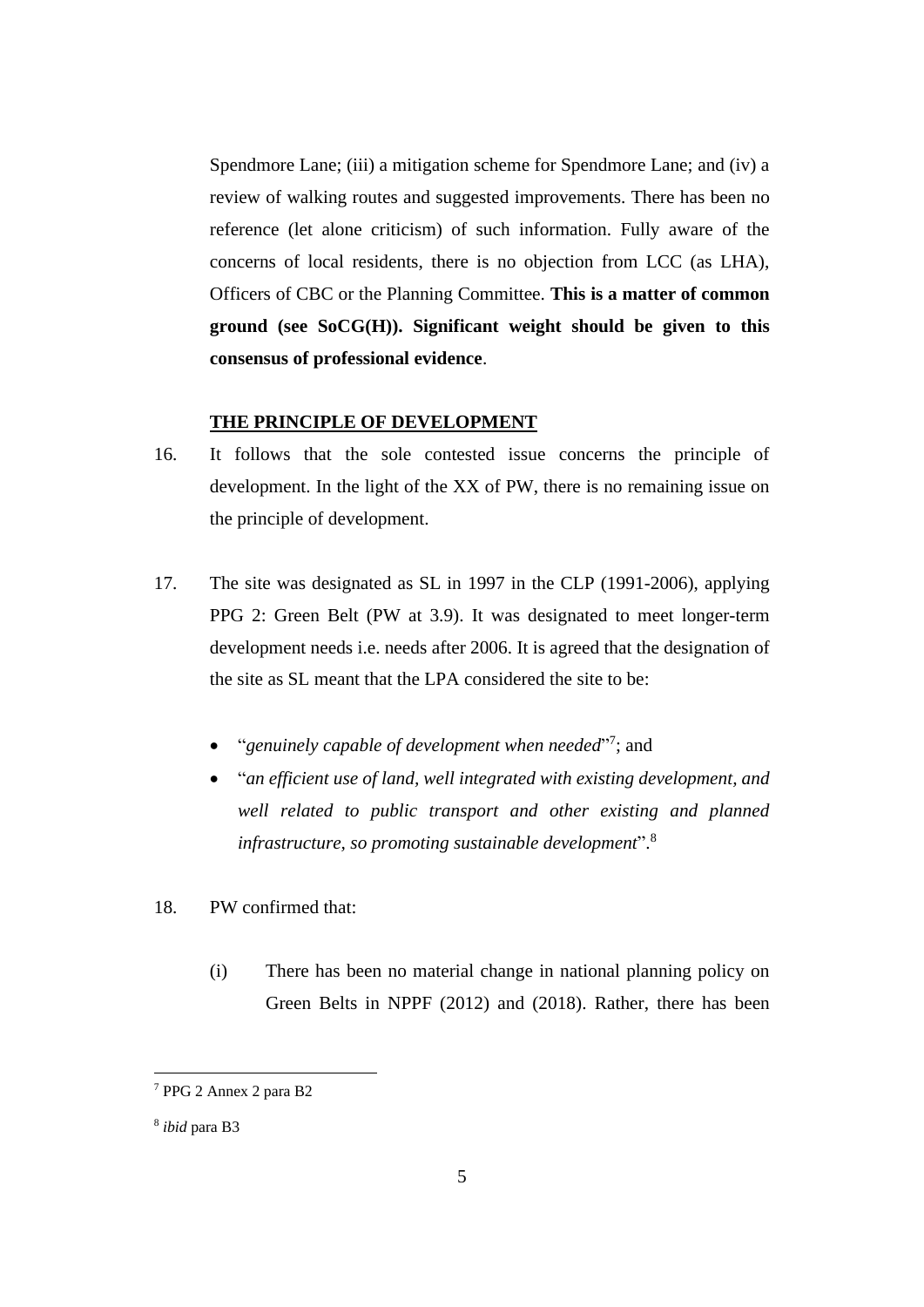consistency in national policy on such points (PW at 3.5 and 3.6); and

- (ii) The Council's position has never changed in the intervening 25 years. The site has been designated as SL in the CLP (2003) and CLP (2015). The Council consider the development of the site to be capable of delivering sustainable development.
- 19. Indeed, the SoCG(P) expressly records that:
	- The site is "*a sustainable location for new housing development*" (4.5);
	- There is no technical objection to the proposal  $(4.6)$ ;
	- There is no objection from any statutory consulate (4.6);
	- There is no objection on the grounds of environmental impact (4.6); and
	- Development on the site is capable of delivering a Biodiversity Net Gain (see  $SocG(E)$  at 4.1).
- 20. It is agreed that the emerging Central Lancashire Local Plan (eCLLP) will cover the period 2021-2036 (SoCG(P) at 3.8). CBC have resolved to allocate the site in this period (see Issues and Options version CD 6.5). As the Plan period has commenced, it follows that the LPA endorse the principle of development on the site *now* (i.e. from 2021 onwards).

# 21. **The Appellant therefore submits that there is no technical or tangible objection to the principle of development. The LPA agree (XX of PW)**.

- 22. PW agreed that there were only 3 restrictions to the development of SL:
	- (a) A temporal restriction (PPG 2 B5);
	- (b) A requirement for comprehensive development (B5);
	- (c) A procedural requirement for a Local Plan review (B6).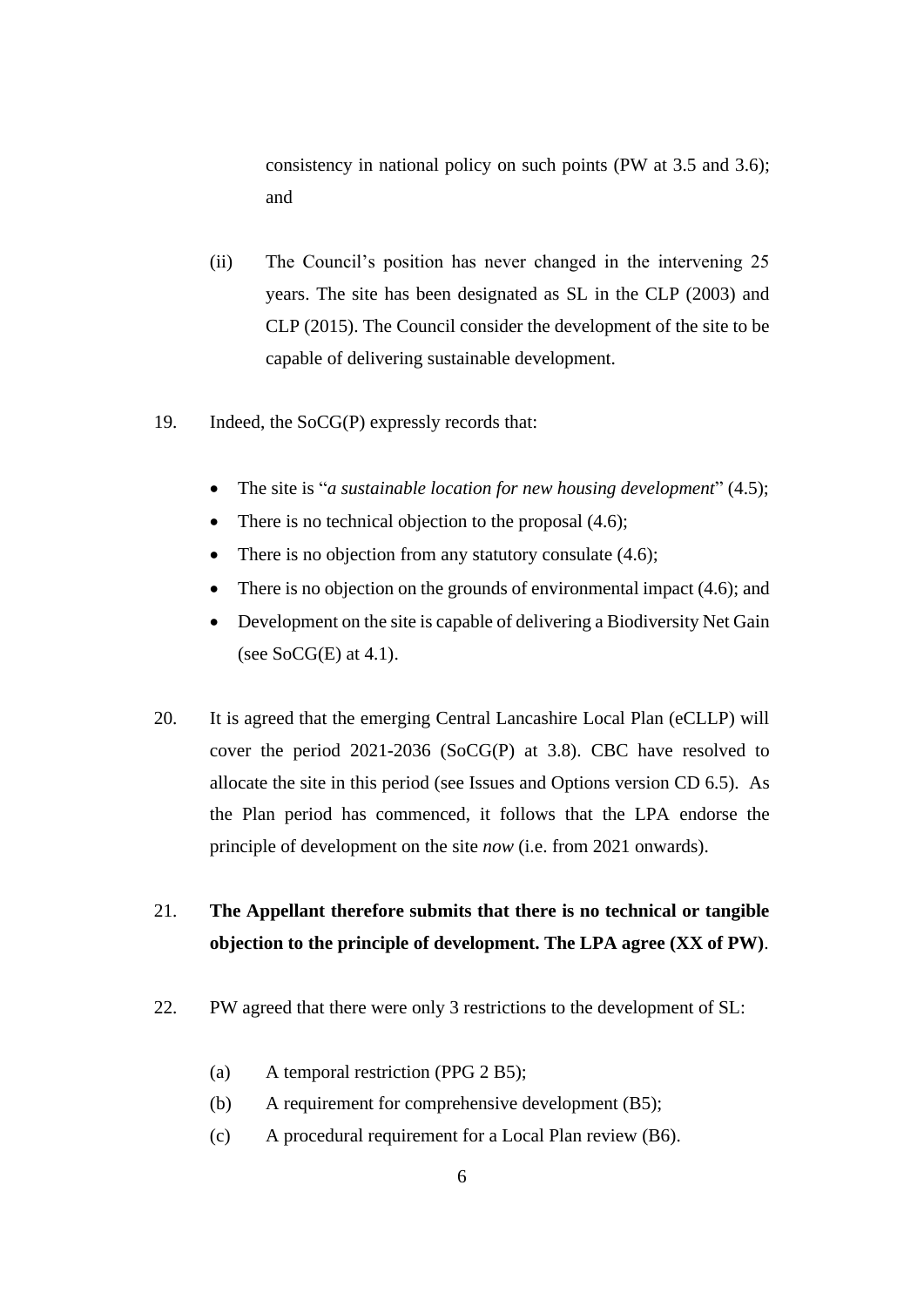## **(i) Comprehensive Development:**

23. RFR 3 has been withdrawn (*supra*). The requirement for comprehensive development has been addressed.

#### **(ii) Timing – The Temporal Restriction:**

- 24. The CLP (2012-2026) expires in March 2026. It is agreed there must be continuity in the plan-led system. Accordingly, a new Plan must be in place a few years before 2026, to allow applications to be made on allocates sites, such that housing delivery can take place from 2026. The CL LPA's LDS states the CLLP will be adopted by Nov/Dec 2023 (CD 6.6).
- 25. PW accepted that both (i) the allocation of the site and (ii) this outline application, seek to determine the principle of development.
- 26. In XX, PW agreed that CBC had resolved: (i) to adopt a new Plan by Q4 2023 (see the LDS); and (ii) to allocate this site (2021-2036). **The development of this site would, therefore, be acceptable to this LPA in Nov/Dec 2023**.
- 27. If the appeal is successful, PW agreed consent could be granted in Q1 2022. The Appellant's delivery schedule is agreed (MS(P) at 4.18). **It is unlikely there would be housing completions on the site before Q4 2023**. First completions would be March 2024.
- 28. In XX, PW conceded that there was no material harm arising out of any timing issue. Indeed, on examination, there is no timing issue at all. **PW therefore conceded that there was no timing issue. On the evidence, this is the only rational conclusion to reach**.

**(iii) Procedural Restriction:**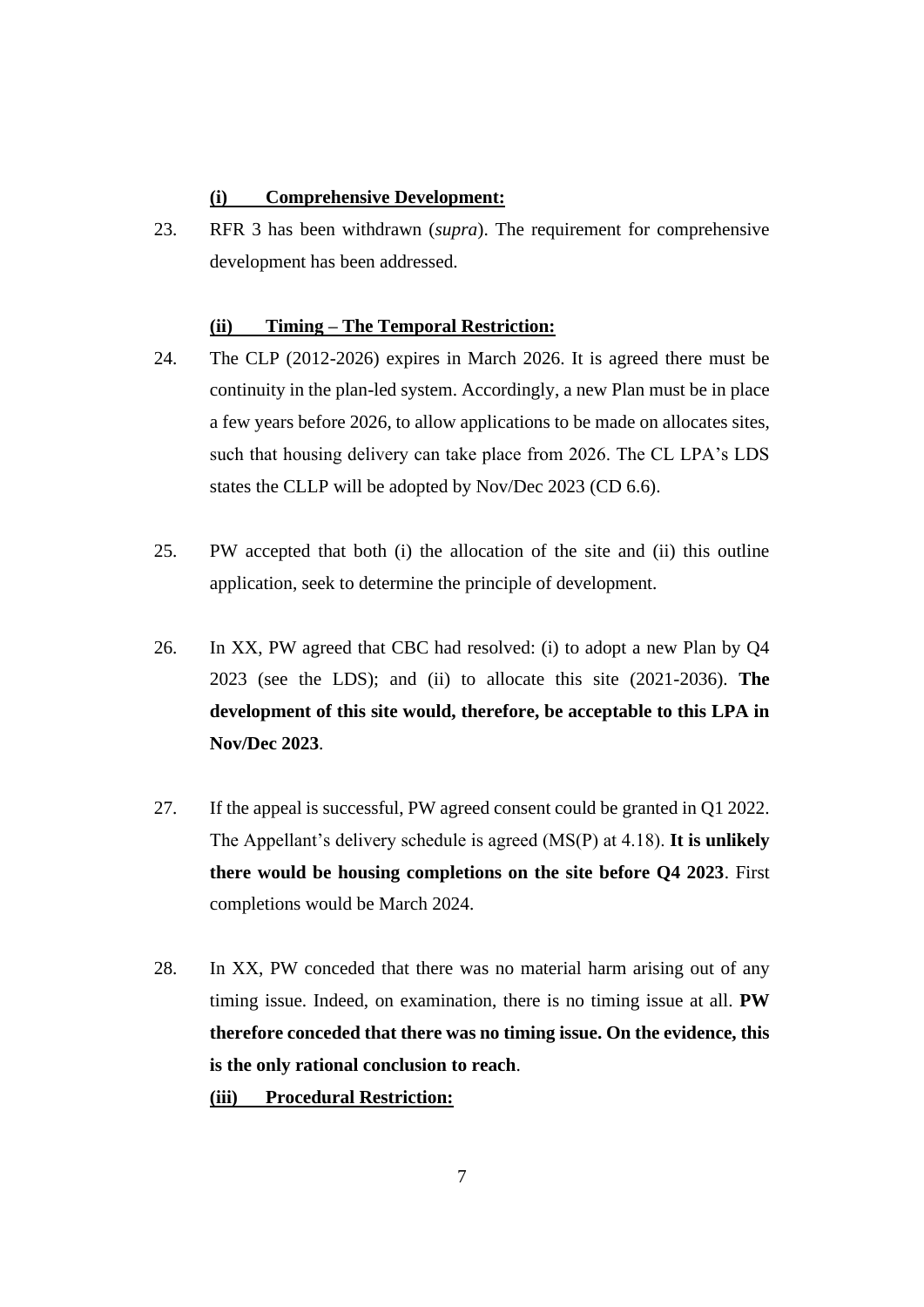- 29. In XX, PW confirmed that he had 3 concerns arising out of the procedural restriction (and no more), which afford weight to conflict with BNE 3.6:
	- (a) A concern that applications/appeals could be considered in isolation (PW at 3.1);
	- (b) A concern that the grant of consent could undermine the plan–led process (PW at 3.1 and 3.33);
	- (c) A concern that a consent now would increase pressure on GB releases through the Plan process (PW at 3.1 and 3.34/3.35).

## **(a) Decisions Taken in Isolation**

- 30. Whilst the LPA have asked for a number of schemes to be called-in (and the SoS has not responded), the LPA have not asked for any appeals to be conjoined. PW conceded that, should this have happened, there would be no conceivable concern. This option is available to the LPA in respect of future applications (where applications could be considered on the same Agenda) and in respect of any future appeals. There is, therefore, no issue.
- 31. Further or alternatively, **PW conceded that once a decision is taken, it becomes a material consideration in the determination of any and all subsequent decisions. He therefore conceded that any cumulative impact can be taken fully into account**. Further, he conceded that he did not raise any issue of cumulative impact at all (save the generic concern over release of GB sites – see below).
- 32. There is, therefore, no rational basis for a concern over decisions being taken in isolation.

## **(b) Harm to the Plan-led System**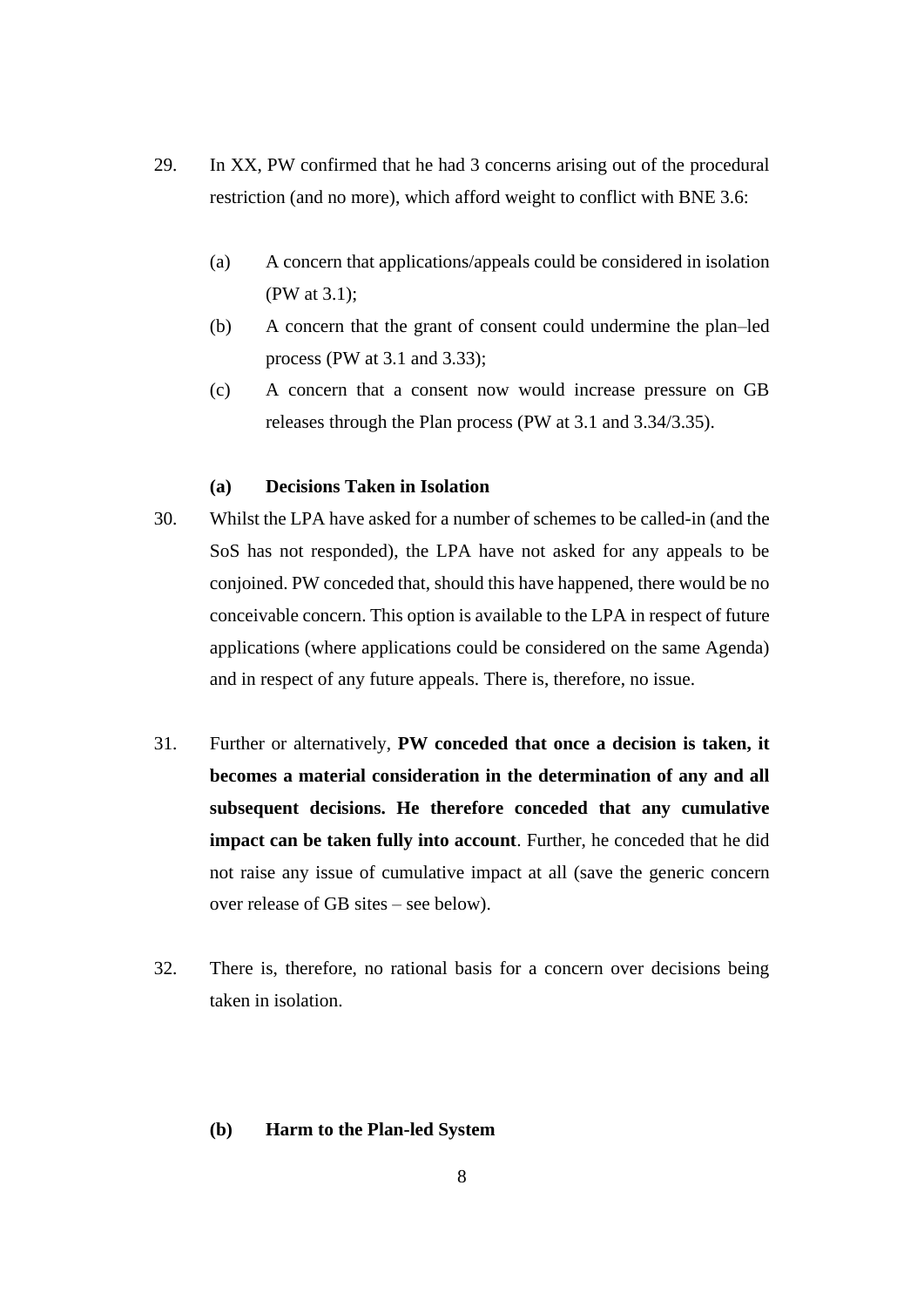- 33. It is common ground that there is no arguable harm to any emerging Coppull NDP. There is no such Plan. The NDP would need to await the adoption of the eCLPP, which would set the housing requirement for any designated NDP area (NPPF 68). The LPA agrees there is no arguable prematurity point (cf. Cllr Holgate).
- 34. PW claims the eCLLP could be undermined in two respects (PW at 3.33):
	- The approach to establishing future housing requirements ("scale of housing");
	- The distribution of such housing ("location of housing").
- 35. The NPPF expressly considers the circumstances in which the plan-making process may be undermined by decisions pre-determining the scale, location and phasing of development that is central to the emerging plan (see NPPF 49). PW concedes that his concerns are "expressly captured" by NPPF 49(a) which addresses the scale of housing and the location of housing. PW's claim that this is not a "prematurity point" is therefore flawed. These are issues expressly caught by NPPF 49.
- 36. PW accepts that the eCLLP is not an "advanced stage". NPPF 49(b) is therefore not met. The Plan has not yet been submitted for examination and the conditions of NPPF 50 are not met. Indeed, it is expressly conceded that there is no prematurity point (PW at 3.1 and in XX). Accordingly, whether or not the scale or location of development is predetermined, there is no arguable conflict with policy at all. Regrettably, PW repeatedly referred to the application as being "premature" (echoed by the Mayor and Sir Lyndsay Hoyle MP). That position is unarguable.
- 37. Further or alternatively, there is no substance in the point that the eCLLP would be undermined.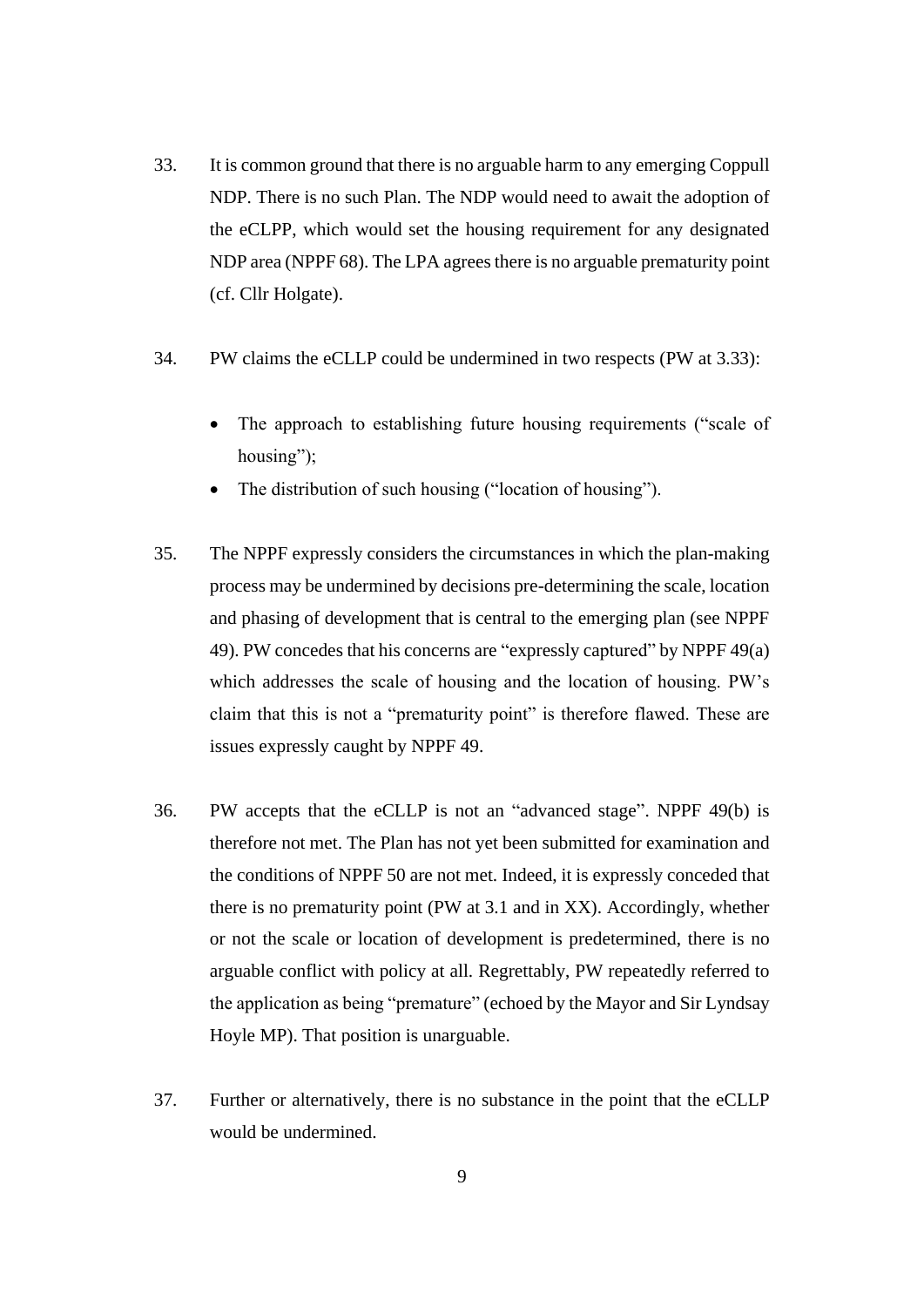- 38. Firstly, **PW does not allege that the development in isolation would be so substantial as to undermine the Plan**. This is a proposal for a mere 123 homes (only 86 of which would be market homes), when the eCLLP plans for 15,495 homes (2021-2036) as a minimum (CD 6.5 at 3.6). That is 0.79%. In the absence of a cumulative point (which has been conceded), there is no arguable undermining of the Plan at all.
- 39. Secondly, **PW conceded that the scale of housing development would not (in fact) be predetermined at all**. The process to be followed by the HMA LPA's is set out in NPPF 61. LHN must be applied unless "exceptional circumstances" can be demonstrated. This is the approach of the draft Plan (Issues and Options CD 6.5 at 3.4-3.6). Accordingly, **PW conceded that a decision on this appeal would have "***no impact***" on CBC's future housing requirement at all**.
- 40. Thirdly, **this application does not predetermine decisions about the location of new housing development**. This site has been specifically and deliberately designated to meet the need for new housing (*supra*). Save for the requirement for a Local Plan review, the LPA accept that its development would be sustainable development (XX of PW). Indeed, it is agreed that there are a limited number of suitable housing sites in Chorley outside the Green Belt and such sites are safeguarded land (PW at 3.34). That is not a surprise; it is a Plan-led outcome (*supra*). It is inevitable that SL sites will be required in the Plan period (2021-2026), as specifically conceived by previous CLP's. Indeed, PW conceded expressly that there was a "*high probability*" that SL sites would have to be allocated. Currently, all of the SL sites are proposed to be allocated (XX of PW) and no land is proposed to be designated as SL (CD 6.5 at 8.24). Given the principle of development on this site is agreed (save for a Local Plan review), it is inevitable (on the basis of the evidence before this Inquiry) that this site will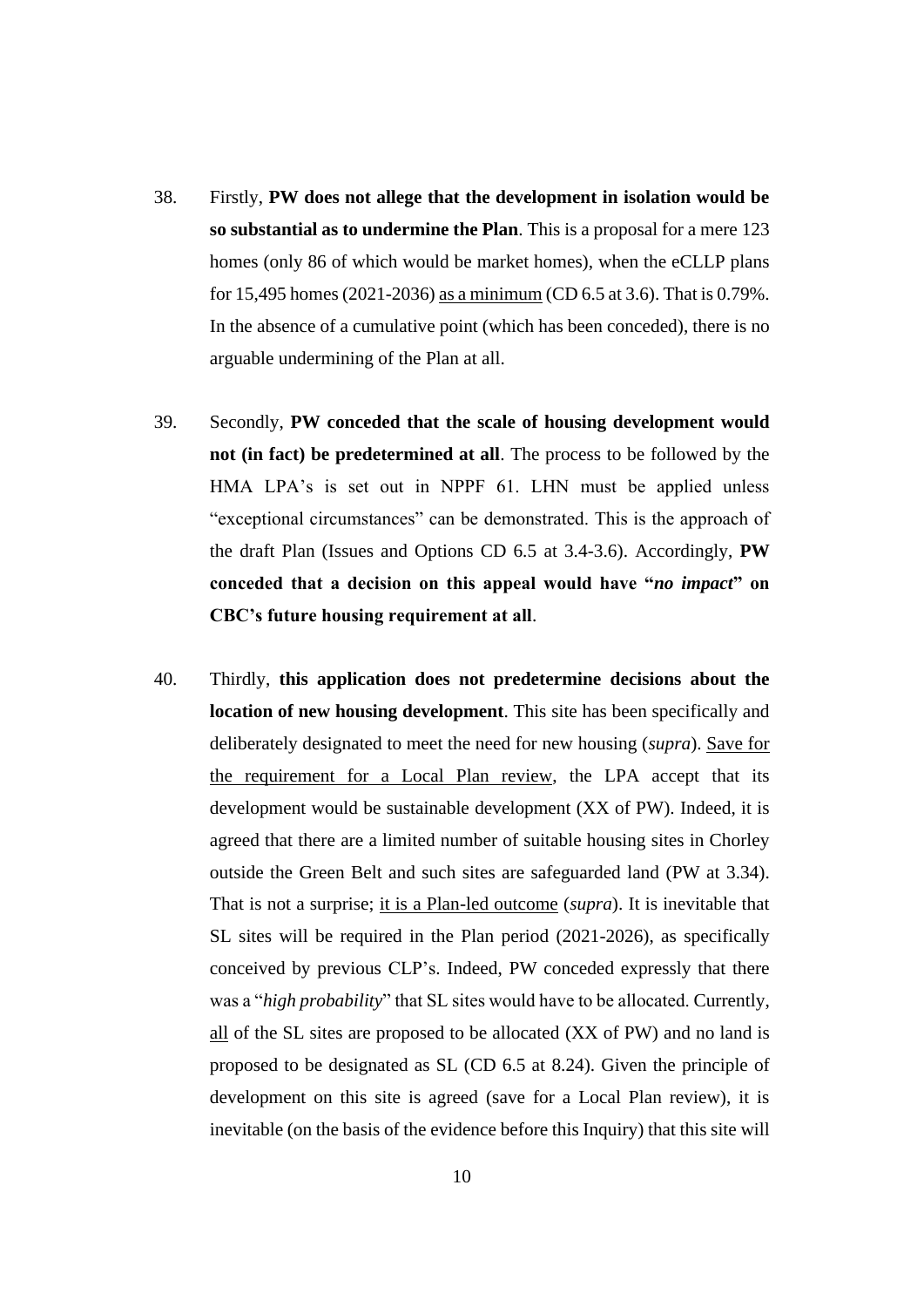be allocated in the next Plan. PW conceded that he had "no evidence" to explain (given agreement on the principle of development): (i) why the site should not be allocated in the eCLLP; and/or (ii) why the site might not be allocated. On that (agreed) basis, **there is no conceivable undermining of the Plan at all**.

- 41. Indeed, the LPAs have already had two call for sites exercises. 500 sites have been submitted and a further 200 have been promoted by the Councils (CD 6.5 at 8.12 and 8.13). All of those sites have been through the SHELAA (*ibid*). Elected Members and Parish Councils have been consulted (8.22). There has been no objection from Coppull PC, who support the allocation of this site because it is safeguarded land (XX of PW). Further, there has been a robust consultation process in the determination of this application and appeal. The scrutiny given to this appeal far outweighs any consideration to be given to an allocation through an EiP process. The result of such consultation and appraisal of the application and the call for sites (and SHELAA) process is that the principle of development is acceptable and the site should be allocated (in the period 2021-2026). Whilst the eCLLP can be afforded limited weight, in the absence of (literally) any evidence to the contrary, there is no arguable undermining of the emerging Plan. It is a baseless assertion unconstrained by the agreed evidence.
- 42. Notwithstanding such concessions, IP asserts that the housing requirement for CBC has not been fixed. That is correct (XX of MS). However, **there is no evidence at all that there are exceptional circumstances which will reduce the LHN figure in CBC from 579 d/pa<sup>9</sup> to such a level that no safeguarded land will be required. That contention is irrational, as this site is acceptable in principle if considered through a review**. There is

<sup>&</sup>lt;sup>9</sup> This is the Plan figure – see CD 6.5 at 3.5. The same point applies even if 537 d/pa is used as the basis of the Plan.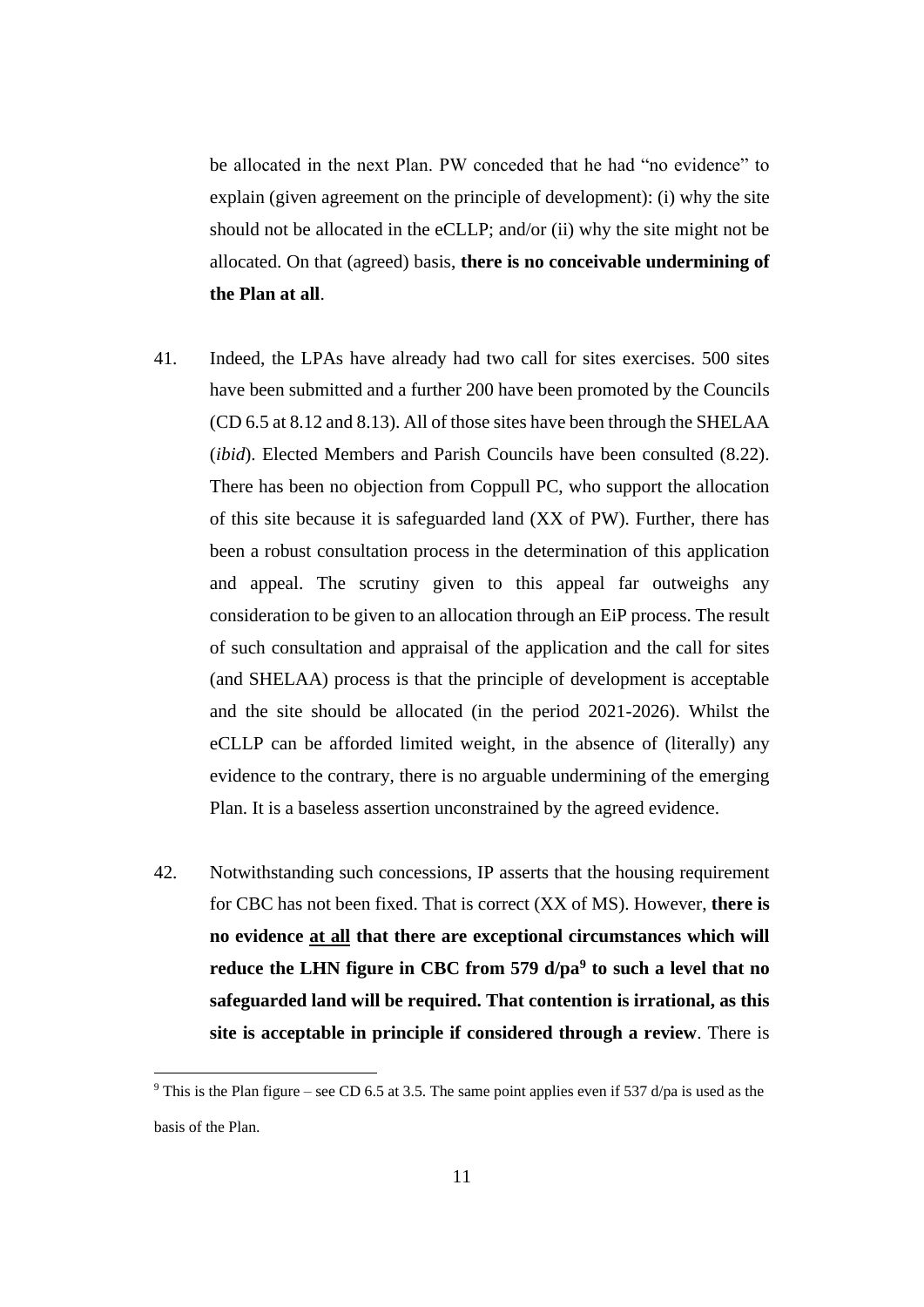no basis for arguing that the CBC LHN should be reduced so as to exclude acceptable sites. That proposition is absurd.

43. If (which is not accepted) this is not a prematurity point, there is no rational evidential basis on which it can be concluded that there is any undermining of the emerging Plan. This is not a consideration to which any material weight can attach. There is, therefore, no merit in the *de facto* moratorium on the development of SL.

# **(c) Harm to the Green Belt**

- 44. There can be no doubt that this concern lies at the heart of the LPA's objection (and those of local residents and representatives). It is equally clear that this site does not lie in the Green Belt. If consent is grant, there would be no direct impact to the Green Belt at all.
- 45. PW's concern is that the grant of consent would lead to the release of GB sites through the next Plan (PW at 3.35). That concern is misplaced and has been expressly conceded by PW.
- 46. It is agreed that **the next Plan period is 2021-2036** (SoCG(P) at 3.8). This is explained further in the Issues and Options version (CD 6.5 at para 16, (301, 3.4 and 3.6). The central fact is not referenced anywhere in PW's evidence and explains the basis for this misplaced concern. We are already in the next Plan period (as PW conceded).
- 47. PW agreed that the LPA must (in essence) through the Plan process:
	- (i) Resolve its housing requirement (see NPPF 61, 64, 11 and PPG);
	- (ii) Establish its deliverable supply (inside and outside the Green Belt);
	- (iii) If there is a shortfall against the housing requirement, consider whether there are exceptional circumstances (NPPF 140) for the release of Green Belt sites (NPPF 140).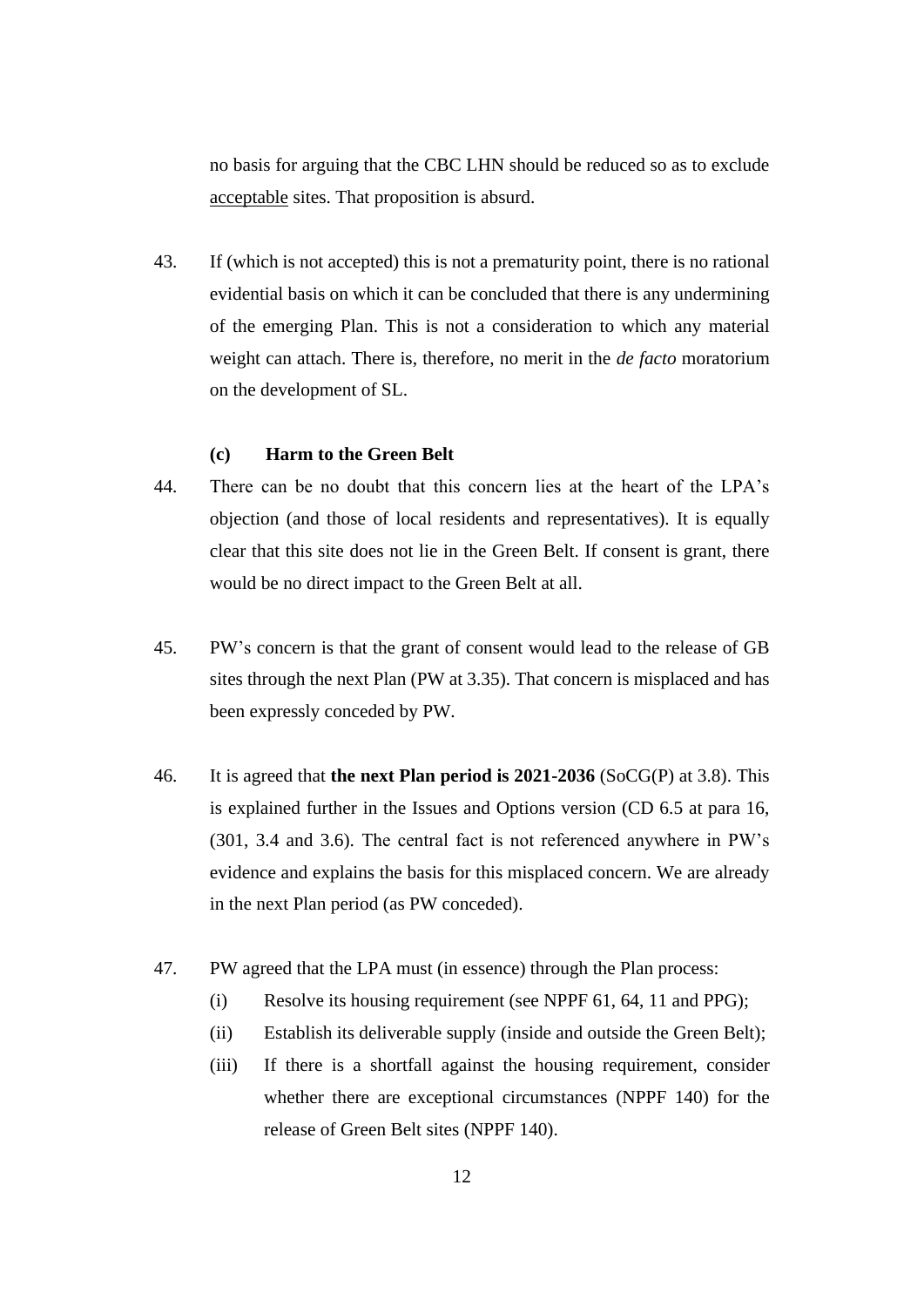- 48. PW conceded that this site (as SL) *already* forms part of the LPA's deliverable supply to meet identified housing needs in the next Plan period. This will not change if consent is granted.
- 49. In that agreed context, PW conceded that (whatever the base date of the Plan), the grant of consent means the difference (for Plan preparation) between:
	- (i) The site being **an allocation** *with planning permission* in the non-Green Belt housing supply: or
	- (ii) The site being **an allocation** *without planning permission* in the non-Green Belt supply.
- 50. Either way, **PW conceded (rightly) that the site will count towards the LPA's forward supply**. Whether this site has planning permission or not does not affect a judgment on exceptional circumstances and GB release because (either way) it would count in the non-Green Belt supply.
- 51. In the light of such concessions, **PW finally conceded that: "***There was no issue regarding Green Belt release***"**. This is the only rational conclusion to reach, based on the agreed evidence.
- 52. Finally, faith in the Pled-led system cuts both ways (as Appeal decisions recognise). The public (those who seek a new or affordable home) lose faith is the planning system repeatedly fails to deliver the homes which people need, in the right locations, when they need them. Regrettably, those disenfranchised without a home rarely (if ever) make appearances at Public Inquiries.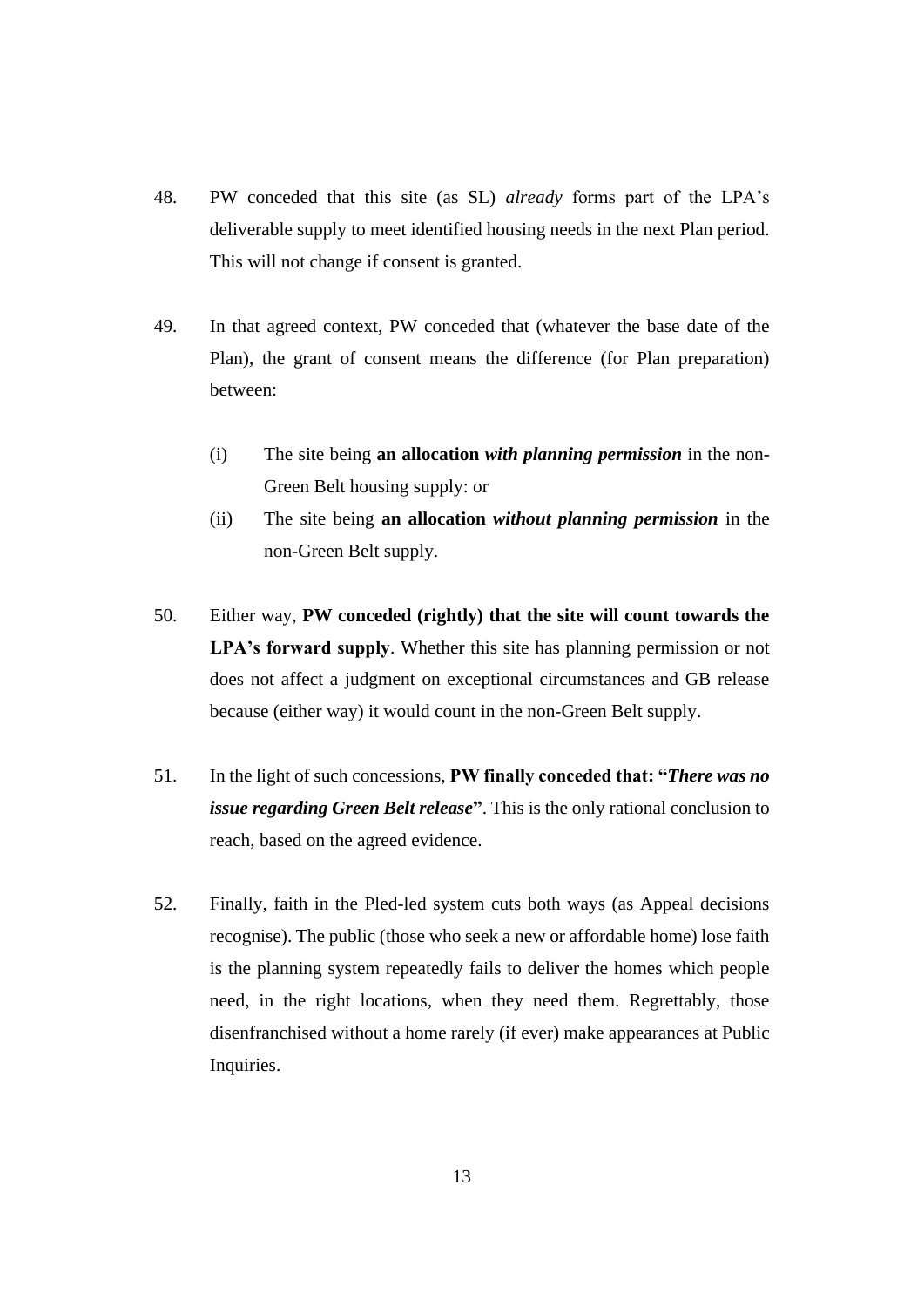53. **It follows that the LPA's central allegation of land use planning harm has evaporated on examination. There is no remaining concern about the development of the site now. The principle of development is (unanswerably) acceptable.**

#### **THE DEVELOPMENT PLAN**

- 54. So far as relevant, the statutory development plan comprises:
	- The Central Lancs Joint Core Strategy (JCS), adopted July 2012 (CD) 6.1); and
	- The Chorley Local Plan (2012-2026) Site Allocations and Development Management Policies DPD - adopted 21<sup>st</sup> July 2015 (CLP).
- 55. Art 35(1) DMPO 2015 requires the RFR to be full. It is agreed that the proposal complies with the JCS (especially Policies, 1, 4 and 7). Conflict is alleged solely with policy BNE 3.6 CLP.
- 56. It is common ground that the proposal conflicts with policy BNE 3.6, which is consistent with NPPF (143). It is, therefore, necessary to understand whether the development plan is up to date and consistent with the NPPF.
- 57. The Appellant submits that BNE 3 is out of date and inconsistent with the NPPF for 2 reasons (MS at 6.53):
	- (i) The SL policy is based on an out of date and constrained housing requirement derived from a revoked RSS and applied without further analysis in the CLCS and CLP;
	- (ii) CBC cannot demonstrate a 5YHLS.
- 58. For both reasons, the tilted balance is engaged (NPPF 11(d)(i)).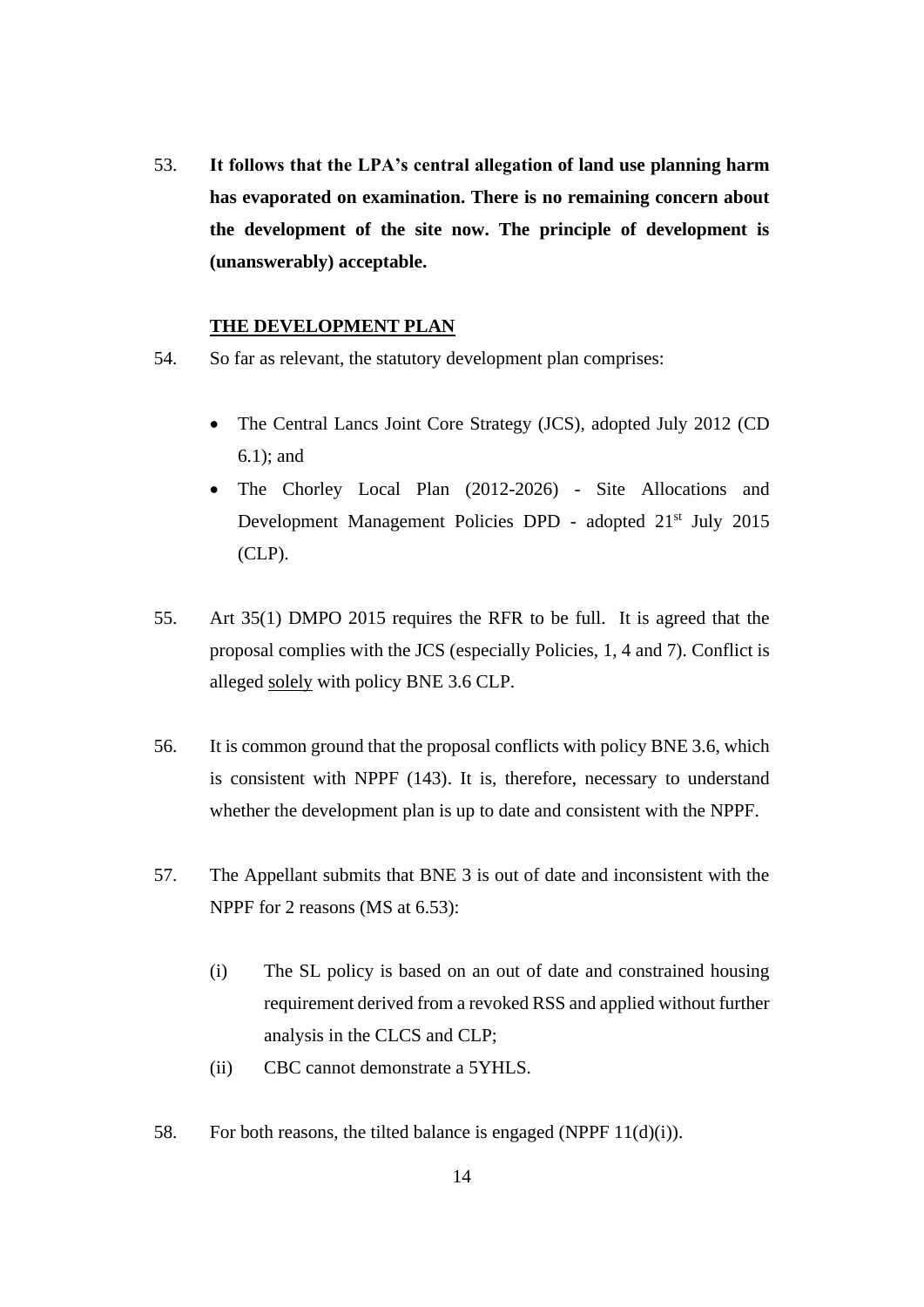# **A. POLICY BNE 3 IS OUT OF DATE**

59. BNE 3 is out of date because it is derived from an out of date housing requirement. In the Richborough Estates case (CD 9.21), the Supreme Court held *inter alia*:

*63. … He was clearly entitled to conclude that the weight to be given to the restrictive policies was reduced to the extent that they derived from "settlement boundaries that in turn reflect out-of-date housing requirements" …* 

60. Applying that dicta in Chorley, Inspector Hayden concluded in August 2020 (Second Pear Tree Lane Appeal (PTL2) CD 9.1):

*Case law<sup>10</sup> has confirmed that settlement boundaries may be out-of-date to the extent that they derive from out-of-date housing requirements, constraining the ability to meet housing need. That is evidently the case here...* 

- 61. This is not an issue which PW addressed in his written or oral evidence at all (save for the points raised in XX), despite it being highly material to the outcome of this Appeal. **Background to the JCS and CLP<sup>11</sup>**
- 62. **The RSS for the North West** was based on the PPS 3: Housing methodology (see PPS 3 para 33). It was based on the 2003 household

<sup>11</sup> This issue is set out comprehensively in the Proof of Evidence of Nick Ireland (to the CHL2 Inquiry) at CD 6.33 at 5.38 *et seq* and MS(HLS) at 5.22 *et seq*

<sup>10</sup> At footnote 34 the Inspector referred to para 63 of the SC decision in *Richborough Estates*  (*supra*)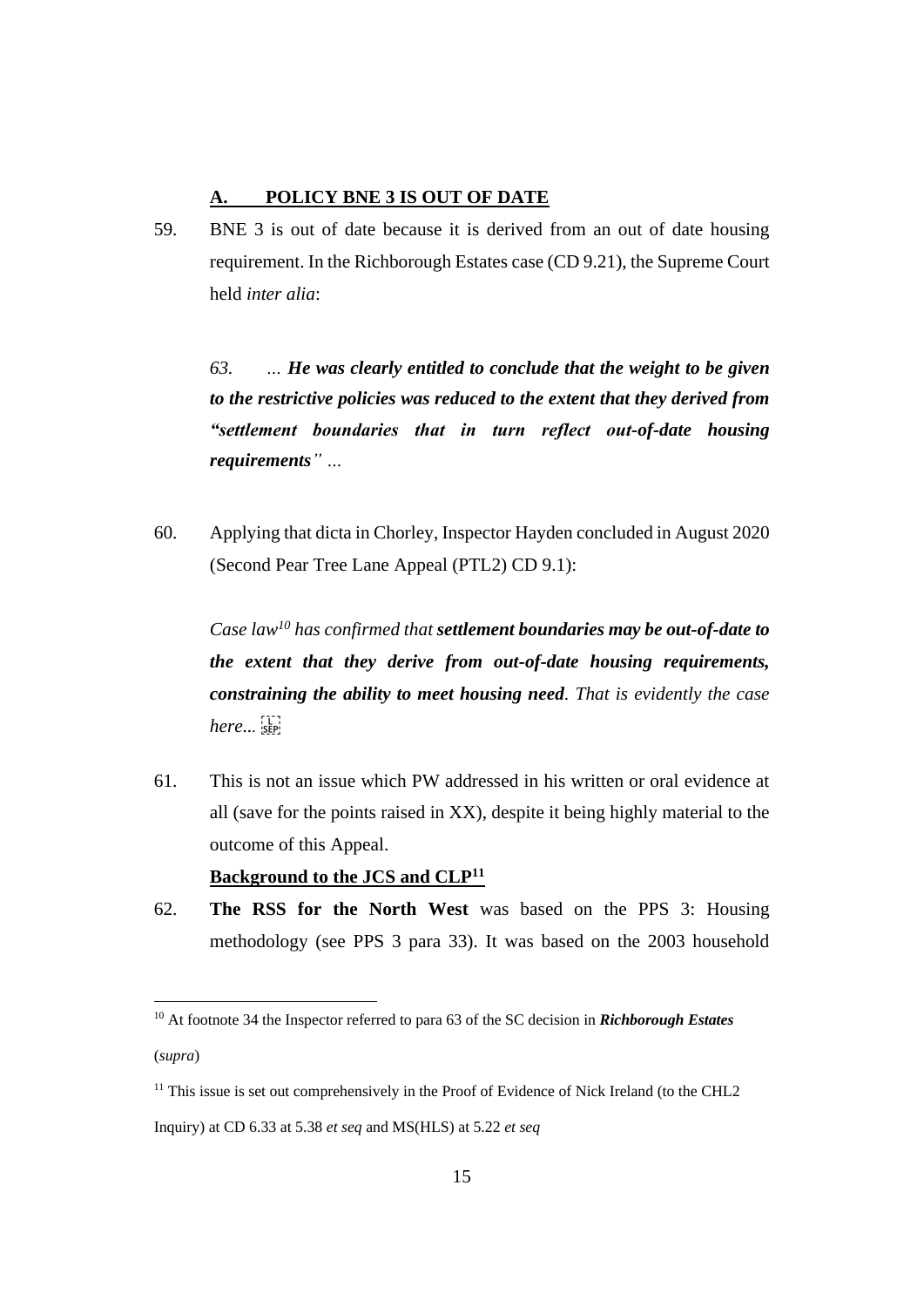projections, which were based on demographic evidence from 1998-2003. The 2003 HHP's were then manually re-distributed across the North West (and Central Lancs) in accordance with the RSS spatial strategy.

63. The 2003 HHP's were (MS (HLS) Table 4 p.21):

| $\bullet$ | <b>Chorley</b> | 573 d/pa; |
|-----------|----------------|-----------|
| $\bullet$ | Preston        | 401 d/pa; |

- South Ribble 458 d/pa;
- **Total - 1432 d/pa.**
- 64. The RSS housing requirement (2003-2021) was:
	- **Chorley - 417 d/pa;**
	- Preston  $507 \text{ d/pa}$ ;
	- South Ribble  $417 \frac{d}{pa}$ ;
	- **Total - 1341 d/pa.**
- 65. It is unanswerable that:
	- (i) **The CBC housing requirement was heavily constrained** (-156  $d$ /pa and 2,808<sup>12</sup> fewer homes over the Plan period); and
	- (ii) **The Central Lancs HMA housing requirement was heavily constrained** (-91 d/pa and 1,638 homes over the Plan period).
- 66. **The Joint Core Strategy** was required to be in general conformity with the RS.<sup>13</sup> The JCS was submitted for EiP in March 2011 with a requirement 80% of RS. This was found not to be sound and the EiP Inspector *required*

<sup>&</sup>lt;sup>12</sup> (573d/pa x 18 yrs) – 417d/pa x 18 yrs) = 2,808

<sup>&</sup>lt;sup>13</sup> The Plan was adopted in 2012, prior to the revocation of the RSS in 2013 and the amendment to s.20P&CPA 2004.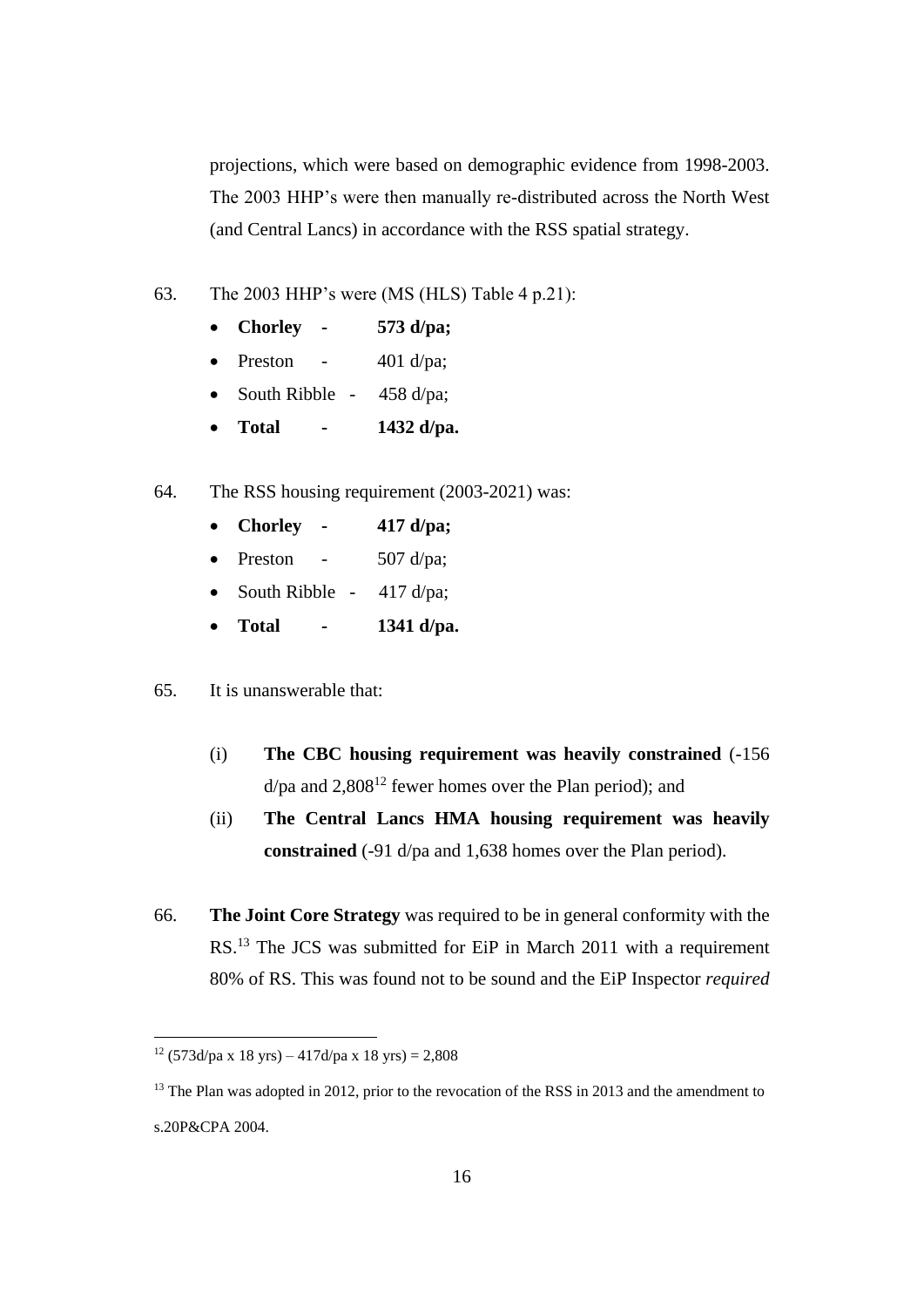the JCS to "adopt" the RS housing requirement without further analysis (see MM 1 and IR 10, 11, 47 and 48 CD 6.19). **It is agreed that the minimum housing requirement in Policy 4 is based** *solely* **on the RSS for the NW, without further analysis** (XX of PW).

67. The LPA submit that because the Plan was adopted *after* the publication of the NPPF, it significantly boosted the supply of housing (as the Inspector concluded at IR 49 CD 6.19). However, it must be noted that the IR is dated 7 th June 2012. It therefore pre-dated the decisions in *Hunston* (CD 9.14) and *Gallagher* (CD 9.15), in which it was held  $(30<sup>th</sup>$  April 2014):

*97. However, that fails to acknowledge the major policy changes in relation to housing supply brought into play by the NPPF. As I have emphasised, in terms of housing strategy, unlike its predecessor (which required a balancing exercise involving all material considerations, including need, demand and relevant policy factors), the NPPF requires plan-makers to focus on full objectively assessed need for housing, and to meet that need unless (and only to the extent that) other policy factors within the NPPF dictate otherwise. That, too, requires a balancing exercise – to see whether other policy factors significantly and demonstrably outweigh the benefits of such housing provision – but that is a very different exercise from that required pre-NPPF. The change of emphasis in the NPPF clearly intended that paragraph 47 should, on occasions, yield different results from earlier policy scheme; and it is clear that it may do so.*

*98. Where housing data survive from an earlier regional strategy exercise, they can of course be used in the exercise of making a local plan now – paragraph 218 of the NPPF makes that clear – but where, as in this case, the plan-maker uses a policy on figure from an earlier regional strategy, even as a starting point, he can only do so with extreme caution – because of the radical policy change in respect of housing provision effected by the NPPF…in my judgment, in his approach, he failed to acknowledge the new, NPPF world, with its greater policy emphasis on housing provision; and its approach to start with full objectively assessed housing need and then proceed to determine whether other NPPF policies require that, in a particular area, less than the housing needed be provided. The WM RSS Phase 2 Revision Panel did not, of course, adopt that approach. Nor did the guidance provided by the Secretary of State on the revocation of regional strategies in 2010 (see paragraph 71 above) take the new policy into account. Both were pre-March 2012, when the NPPF was published.*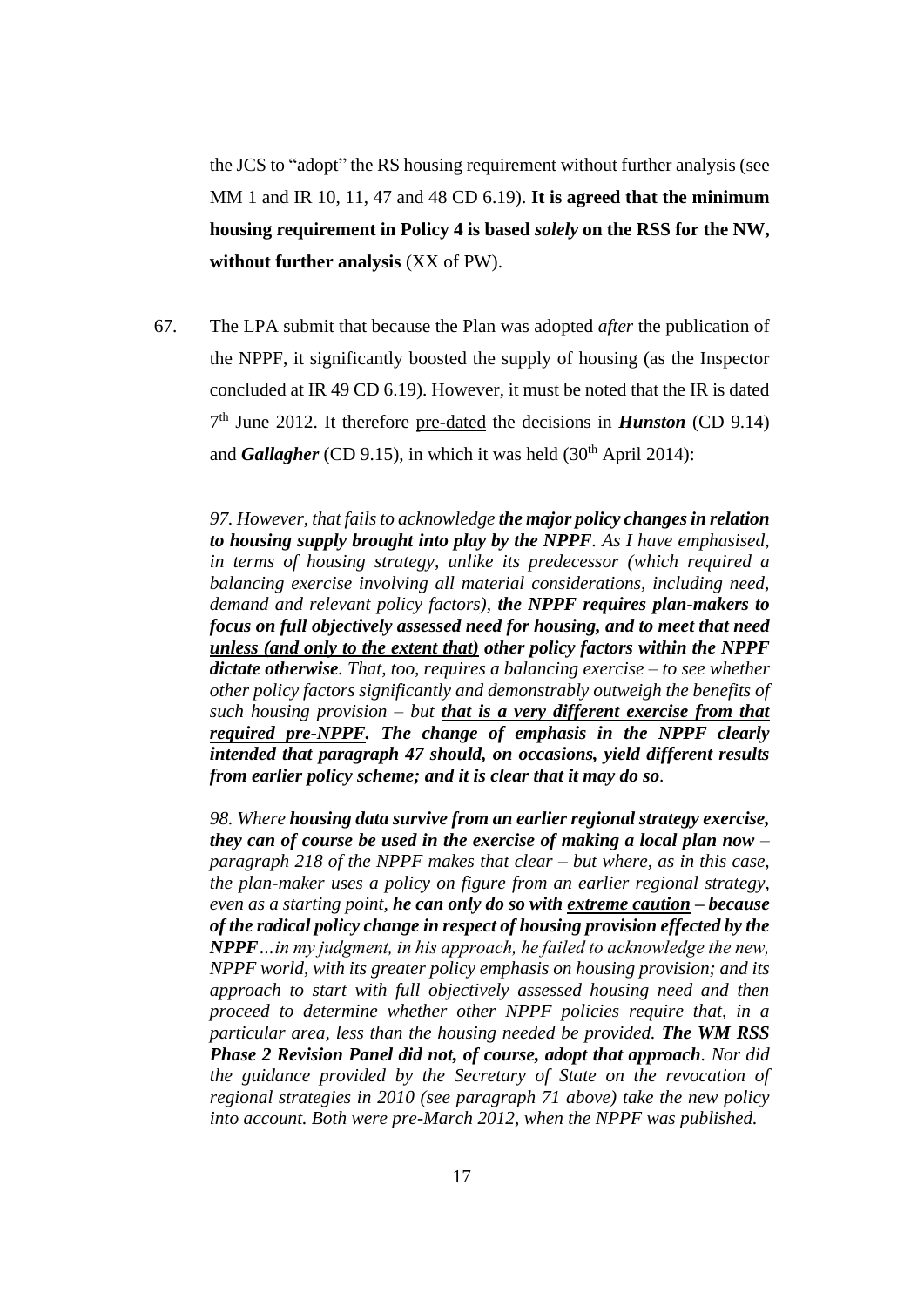*99. The Inspector did not acknowledge, or take into account, that change. I accept that the Inspector might have taken that change into account in a number of ways. However, in one way or another, he was required to assess, fully and objectively, the housing need in the area. In the event, he made no attempt to do so. Mr Dove conceded – as he had to do – that neither the SLP nor the Inspector provided any full and objective assessment of housing need. Nor is there any evidence that the WM RSS Phase 2 Revision Panel made such an assessment, either: they had evidence of need before them, but there is no evidence that, as required by the NPPF, they assessed the full and objective housing need before considering constraints on meeting that need. Indeed, the evidence is that they went straight to policy on figures for the region in a conventional planning balancing exercise, with all material factors in play – as they were entitled to do under the pre-NPPF regime – and then proceeded to carve up that policy on requirement between the various areas within the region. Even as a surrogate, that did not comply with the NPPF requirements, properly construed. The further projections and 2009 SHMA did nothing to assist in this regard.*

- 68. It is agreed that the EiP Inspector found the housing requirement to be sound (XX of MS). However, that conclusion must be considered in the light of this judgment (endorsed by the Court of Appeal). The constrained housing requirement for Chorley/Central Lancs is exactly the sort constrained RS housing requirement which cannot be considered (even as a proxy) to comprise an objective assessment of housing need. In the light of the relevant caselaw, it cannot be concluded that the RS/JCS housing requirement significantly boosted the supply of housing (in accordance with the NPPF).
- 69. **The Chorley Local Plan** simply rolled forward the RS/JCS housing requirement. This is lawfully permitted (as it is a Part 2 Plan) but it does not mean that the adopted figure is thereby upto date and/or consistent with the NPPF (see *Gladman v Wokingham BC* [2014] EWHC 2320 (Admin) paras 44-50). The CLP applies the JCS housing requirement of 417 d/pa, to derive a residual requirement in the remaining Plan period of 6,834 (see CD 6.2 at 5.9). The housing allocations (policy HS 1) meet the RS/JCS housing requirement.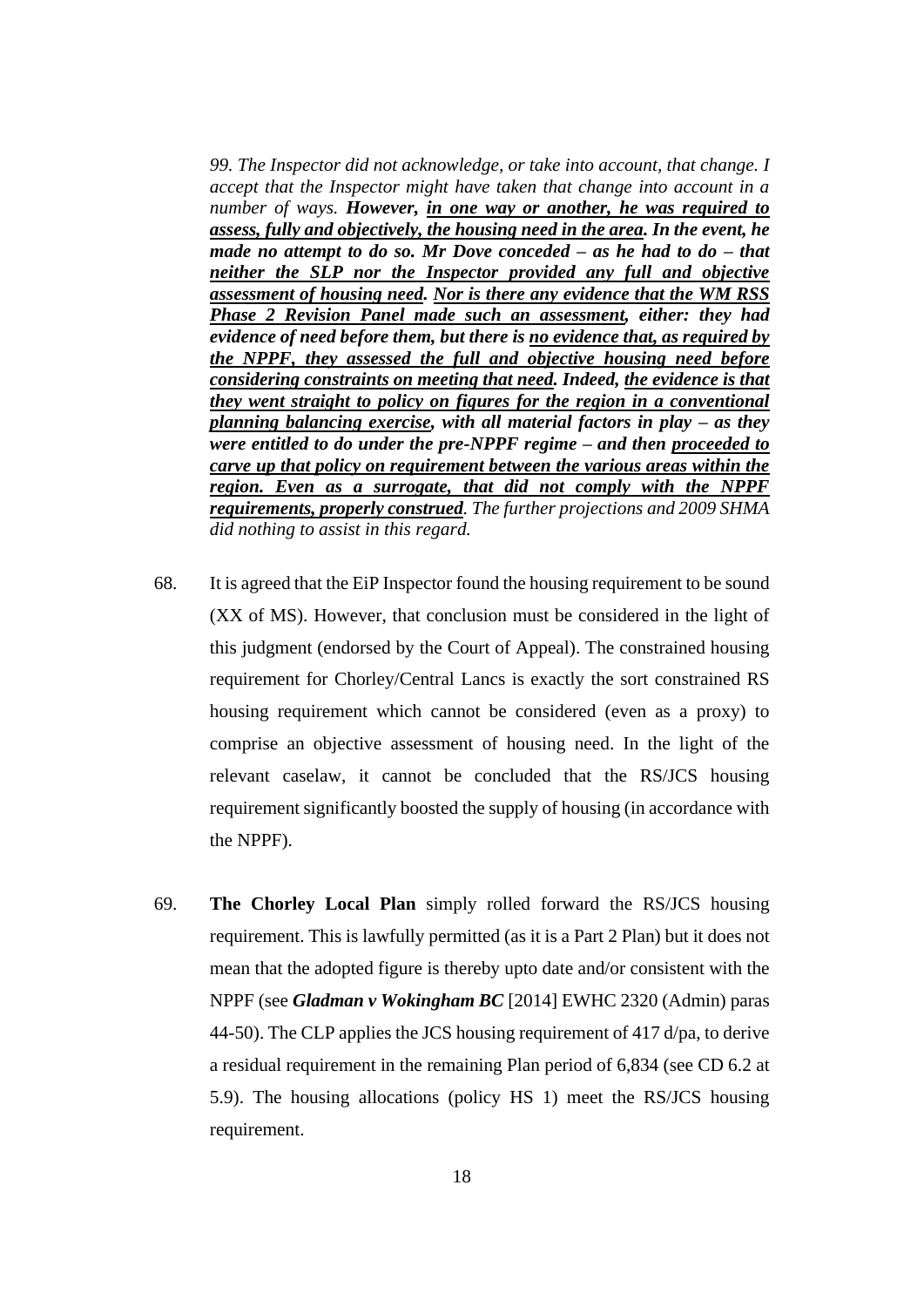- 70. **It is, therefore, agreed (unequivocally) that the CLP was adopted exclusively on the basis of the RS/JCS housing requirement (XX of PW)**.
- 71. It is in this context that CBC considered SL: (i) a considerable amount of SL was allocated (PW at 3.12); and (ii) the residue is now to be allocated in the eCLLP (*supra*). The CLP therefore has 4 areas: (a) the urban areas, (b) safeguarded land (policy BNE 3), (c) Green Belt (policy BNE 5), and (d) Other Open Countryside (Policy BNE 2). The purpose of the settlement boundaries is to define the interface/boundary between the urban area and safeguarded land (or Green Belt). It is agreed that the settlement boundaries have two purposes:
	- (i) To define an area inside of which housing is in principle acceptable to meet the requirements of the RS/JCS (the urban area); and
	- (ii) To define an area outside of which housing is in principle restricted because it is not required at this time to meet the requirements of RS/JCS (SL/GB/OOC).
- 72. PW agreed that BNE 3.6 *Blainscough Hall* prevents development (pending a review of the CLP) because it was not required to meet the housing requirements of the RS/JCS. **PW therefore accepted that** *the effect* **of the SL and GB policies is to confine development to a restricted area planned to meet the constrained housing requirement of the RS/JCS**.
- 73. It is unanswerable that the RS/JCS housing requirement is out of date and inconsistent with the minimum LHN figure in the NPPF (2018). As PW conceded, it is: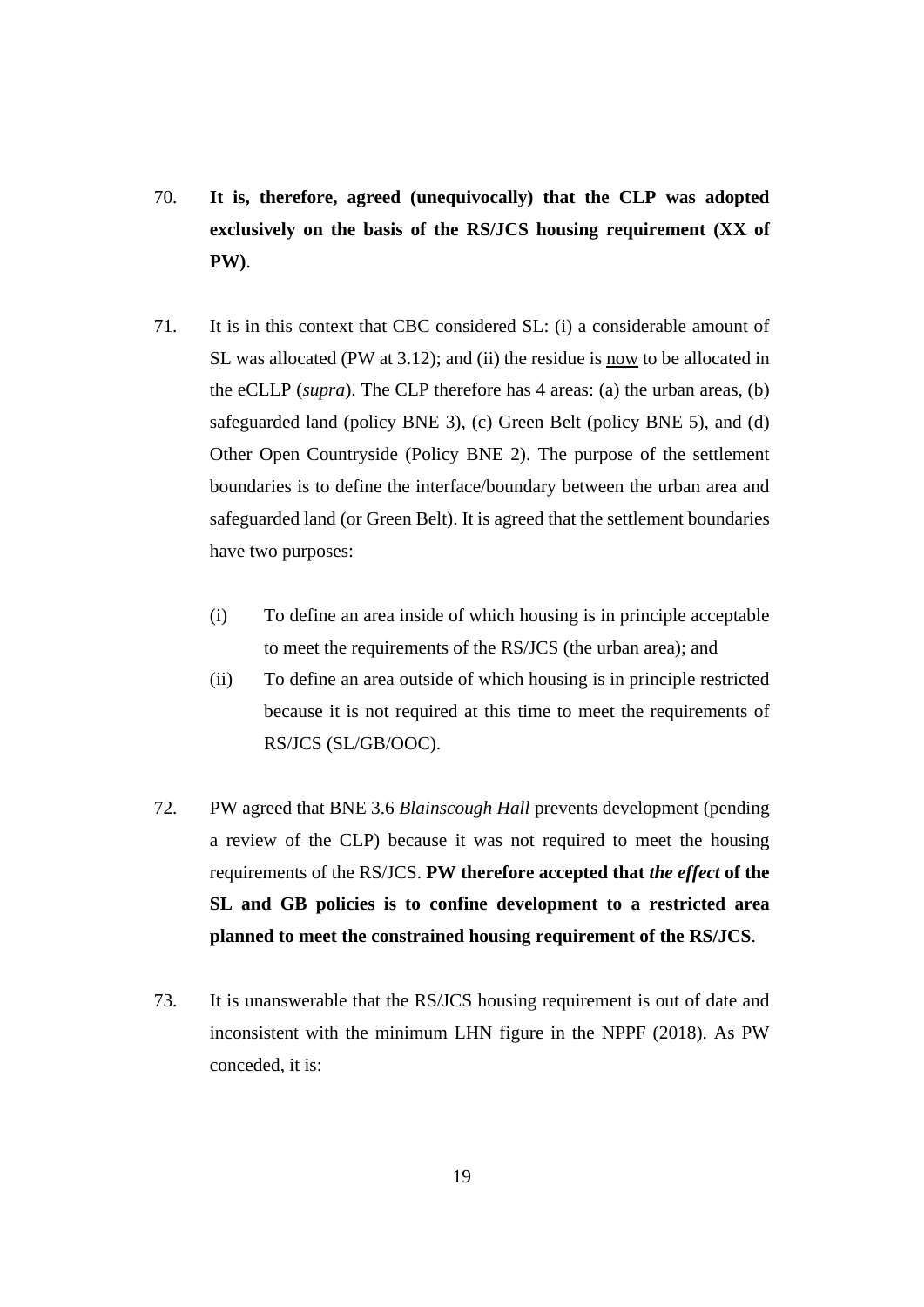- Based on demographic evidence and HHP's which are significantly out of date (1998-2003);
- Based on a PPS3 methodology which embodies constraints and cannot lawfully be used as a proxy for an OAN or the LHN (*Gallagher* supra);
- Based on a PPS 3 methodology which is significantly different from the NPPF (2012) and NPPF (2018) which were *intended* to be different and to achieve different results (see the White Papers *supra*);
- Based on a constrained RS figure which manually re-distributed housing away from Chorley and Central Lancs;
- Based on a Regional Spatial Strategy which was revoked almost a decade ago (2013);
- Based on a PPS which has been revoked and replaced by an NPPF (2012), which itself has been revoked and replaced;
- Based on an RS Plan period (2003-2021) which is time-expired.
- 74. Whether a policy is "*out of date*" or "*inconsistent with the NPPF*" are separate but related concepts. If a policy is "*out of date*", the tilted balance is engaged (NPPF 11(d)). If a policy is "*inconsistent*", due weight should be given to it, depending on its degree of consistency with the NPPF (NPPF 219).

# **(i) Whether BNE 3 is "Inconsistent" with the NPPF:**

- 75. **It is agreed that BNE 3.6 is inconsistent with the NPPF** (XX of PW).
- 76. PW conceded that the RS/JCS housing requirement is inconsistent with the LHN methodology and housing requirement. He accepted the difference is "*significant*" (417 d/pa cf 537 d/pa). He agreed that the area of safeguarded land is based on an inconsistent housing requirement. **He therefore conceded that BNE 3.6 is inconsistent with the NPPF (2021)**. He conceded that this was the case regardless of whether there is a 5YHLS.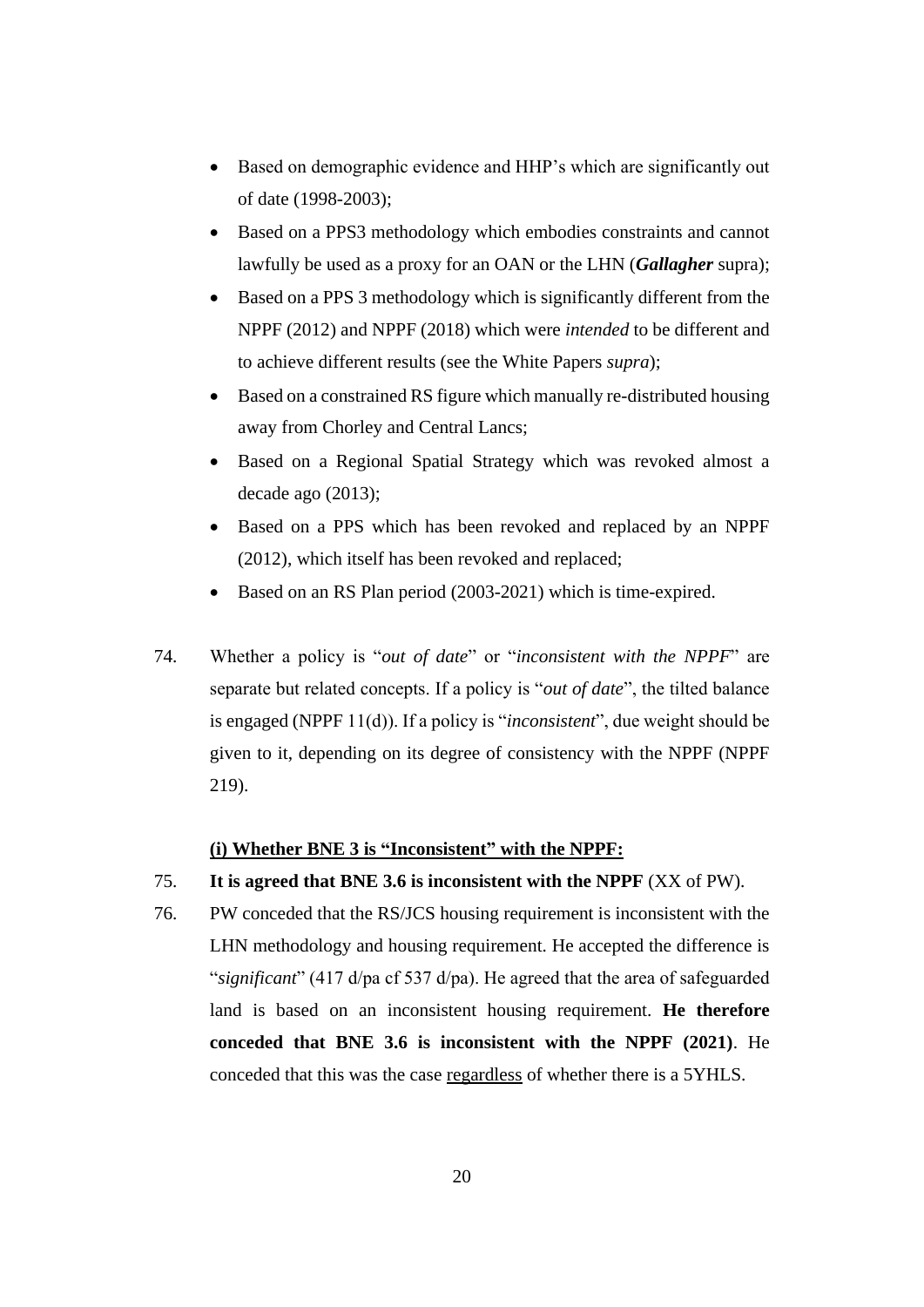77. The inconsistency is significant. **It follows, applying NPPF 219, that BNE 3.6 must be afforded significantly reduced weight** (whether in the application of the flat or tilted balance). Only limited weight can attach to the conflict with BNE 3.6. This is not an issue/concession which PW's evidence addresses at all.

#### **(ii) Whether Policy BNE 3.6 is out of date**

- 78. PW did not accept *initially* that Policy BNE 3.6 is out of date. He conceded that *inter alia*:
	- (i) Iceni had concluded that LHN should form the basis of the HMA housing requirement and that Policy 4 was out of date;
	- (ii) The 3 LPA's had concluded expressly that Policy 4 was out of date in MOU 2 (CD 6.30 at 2.4);
	- (iii) The LPA's evidence to the PTL2 Inquiry had stated that Policy 4 was out of date;
	- (iv) Inspector Hayden had concluded that Safeguarded Land boundaries had been based on the Policy 4 housing requirement which is now out of date (CD 9.1 DL 48).
- 79. PW's *sole* point was that there had been a review in Oct 2017. However, even looked at uncritically, the review in Oct 2017 cannot serve to make the out of date RS/JCS housing requirement up to date in the light of the NPPF (2018):
	- (i) The review concludes with MOU 1 in Oct 2017. It significantly predates NPPF (2018);
	- (ii) MOU 1 states that it will be reviewed every 3 years (CD  $6.9$  at 7.1);
	- (iii) MOU 1 states that it will be reviewed when new evidence emerges which renders the MOU out of date (*ibid*);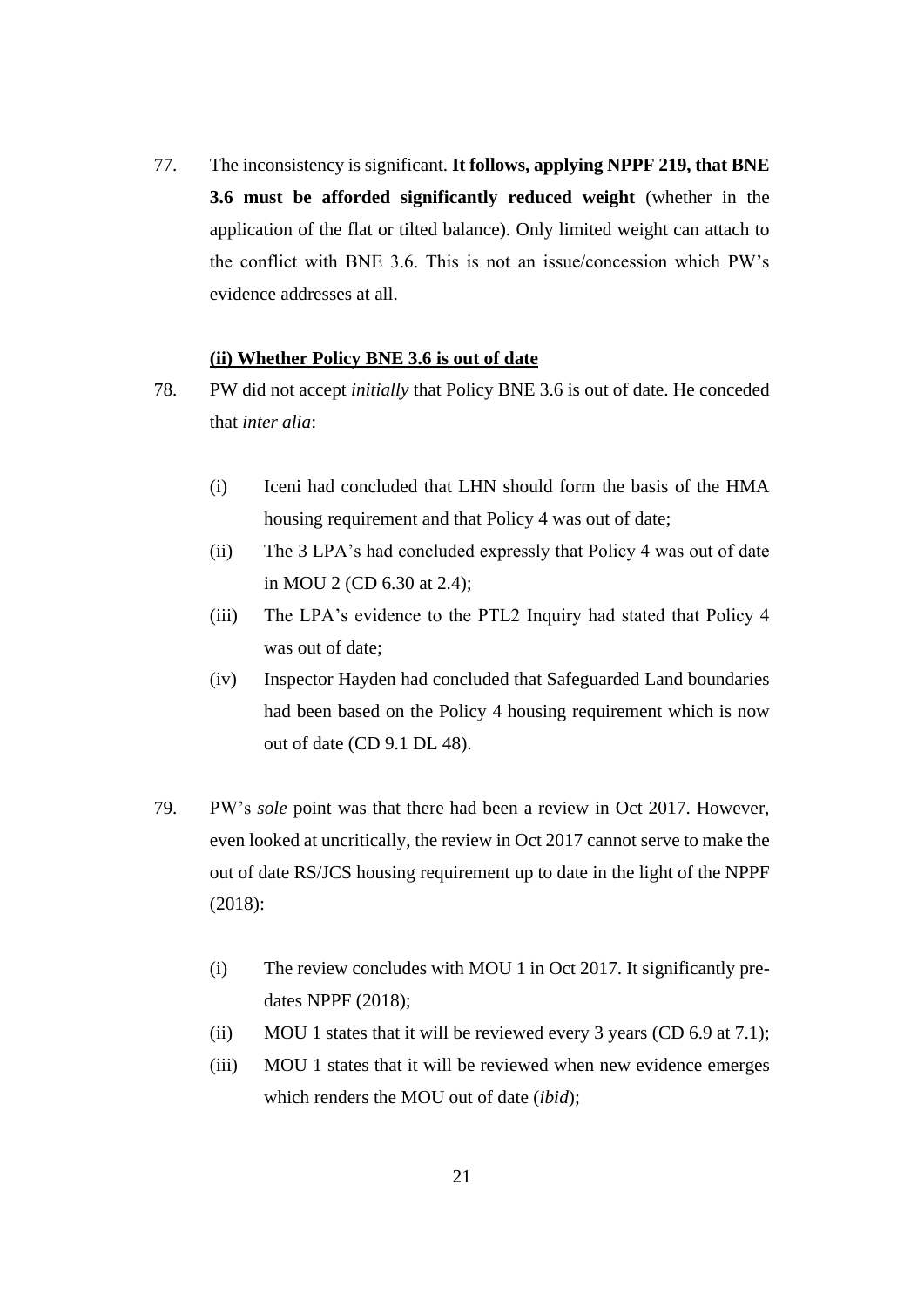- (iv) The introduction of an intentionally different standard method is "*new evidence*" which renders MOU 1 out of date;
- (v) The conclusion of the subsequent review<sup>14</sup> (comprising the CLHS (2020) and MOU 2) concluded that MOU 1 was out of date and LHN should be applied;
- (vi) MOU 1 does not change any of the above conclusions: (a) the demographic evidence is still out of date; (b) PPS 3 still cannot be a proxy for an OAN; (c) PPS 3 and the RS have still been revoked; (d) the RS is still time-expired (etc);
- (vii) **The review does not, therefore, change the fundamental conclusion that the area of SL was based on a constrained housing requirement which is agreed to be inconsistent with the up to date LHN need in extant national policy**.
- 80. Moreover, the review is relevant to NPPF 74 and fn 39, which refer to a review in the context of the calculation of HLS only. The sole consequence of the review relates to the calculation of 5YHLS (as PW accepted). The operation of NPPF 74 and fn 39 does not (and cannot) apply more broadly to a planning judgment on whether policy BNE 3.6 is out of date. That planning judgment is not constrained by NPPF 74 and fn 39. It follows that the MOU 1 review process does not support the conclusion that policy BNE 3.6 is up to date (for the purposes of NPPF  $11(d)(i)$ ).
- 81. **Indeed, PW ultimately conceded that, regardless of whether there has been a review (for the purposes of a 5YHLS calculation), it doesn't change the conclusion that BNE 3 is out of date.**
- 82. **It follows (on that agreed basis) that:**

<sup>&</sup>lt;sup>14</sup> PW referred to this process as a review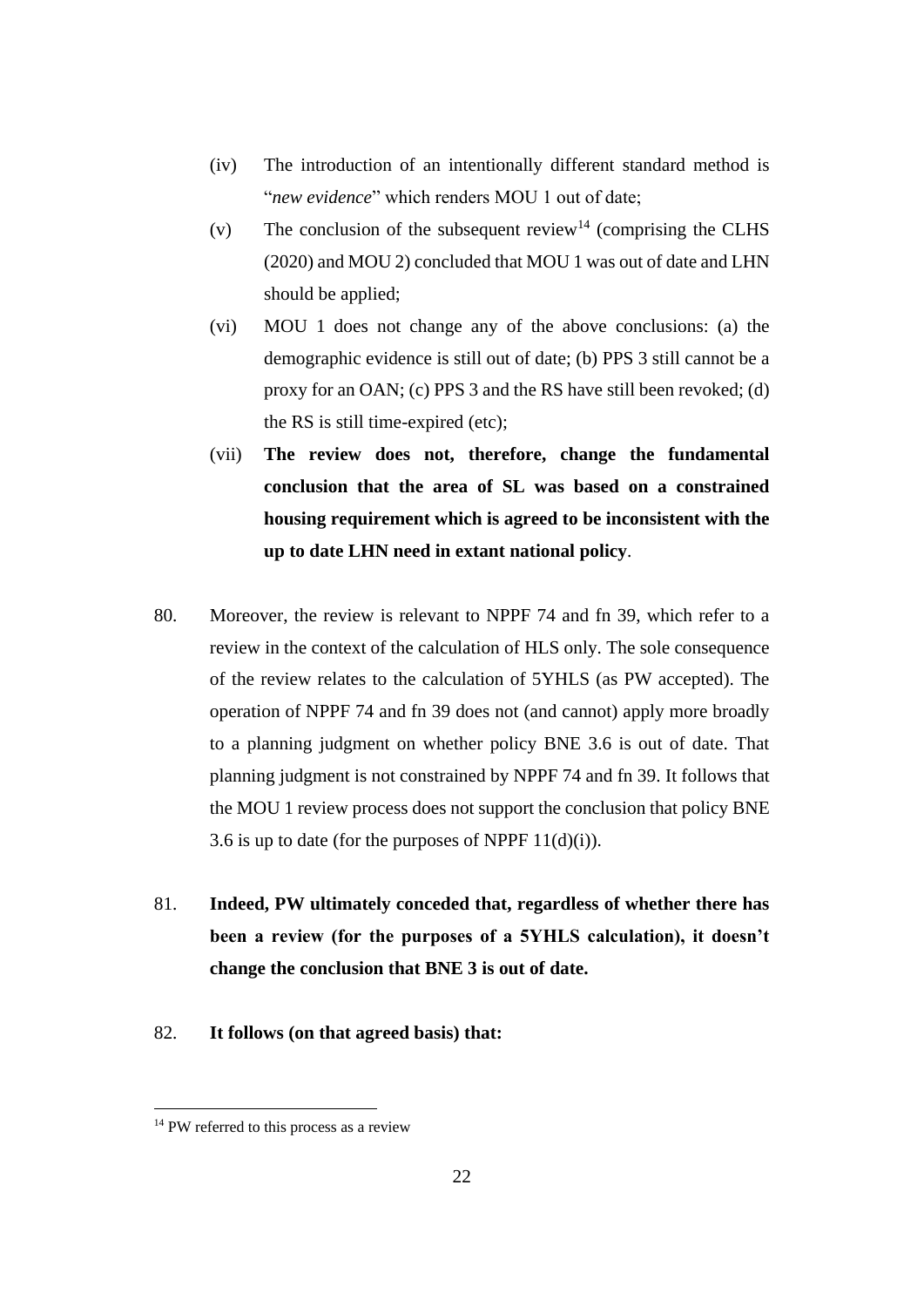- **(i) The tilted balance is engaged; and**
- **(ii) The conflict with Policy BNE 3.6 must be afforded significantly reduced weight in the application of the tilted balance;**
- **(iii) The conflict with Policy BNE 3.6 must be afforded significantly reduced weight in the application of the statutory test (s.38(6)).**
- 83. As policy BNE 3.6 is agreed to be out of date and inconsistent with the NPPF, the conflict with it can only be afforded limited weight. Further, there are no adverse land use planning impacts which flow from any such policy conflict. There is no prejudice to the plan-led system and no additional pressure created on the Green Belt.

# **B. HOUSING LAND SUPPLY**

- 84. Further or alternatively, the Appellant submits the LPA do not have a 5YHLS. There are 3 contested issues:
	- (i) Whether Policy 4 or Local Housing Need (LHN) derived using the Standard Method (SM) should form the basis of the 5YHLS calculation;
	- (ii) Whether the annual housing requirement should be significantly reduced to take account of "oversupply<sup>15</sup>" in the plan period;
	- (iii) The deliverable supply neither Party considers this difference to be material and/or to require determination. The 5YHLS can appropriately be reported as a range between 1,377-1,504.
- 85. There is no scenario in which an oversupply discount is applied to LHN, as it is rebased annually. **It is common ground that the LPA must win on**

<sup>&</sup>lt;sup>15</sup> It is not accepted that this is a correct use of the term but it has been applied as a shorthand by the Parties.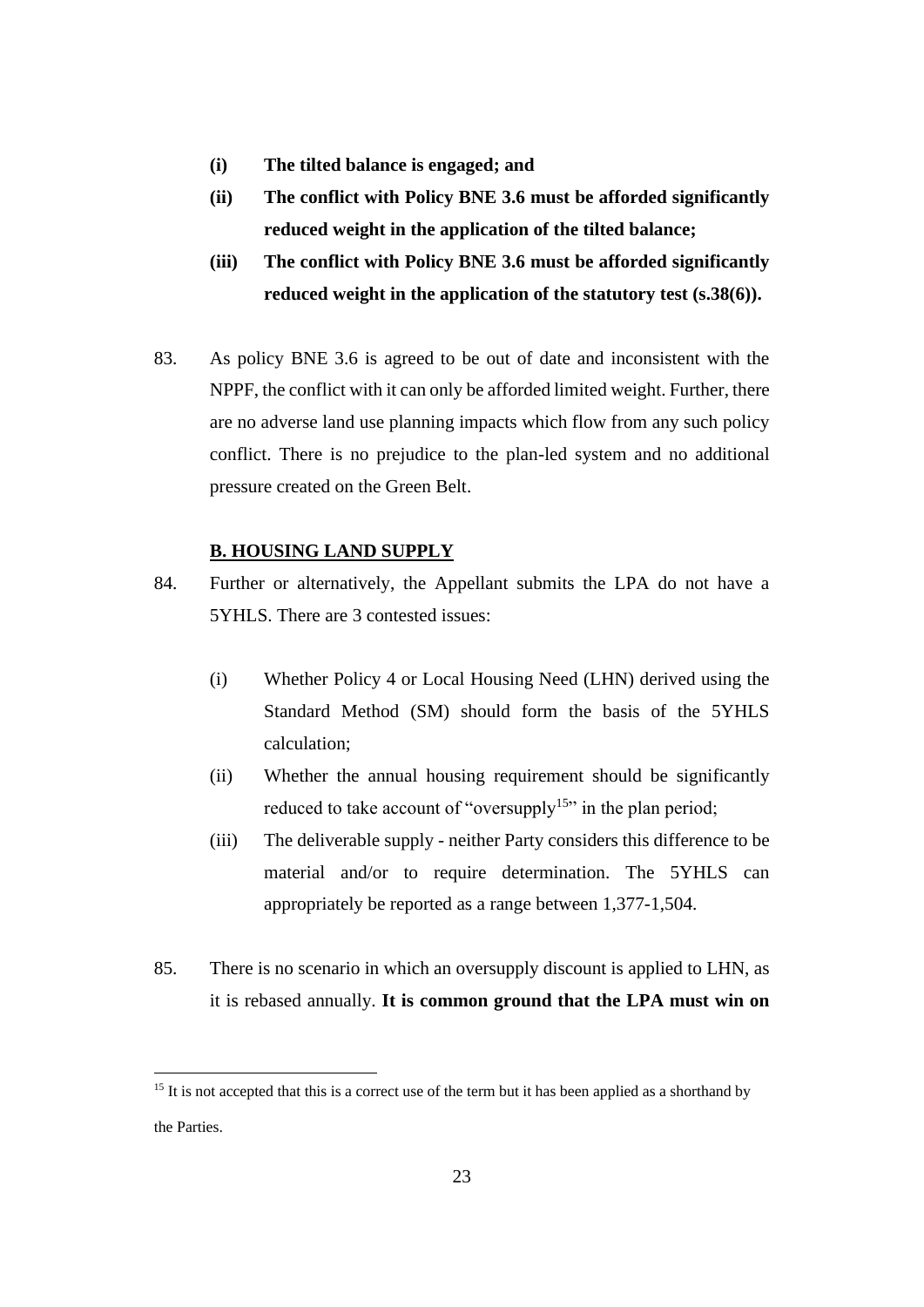**both issues (i) and (ii) to demonstrate anything more than a 3.5 year supply** (XX of PW).

- 86. The outcomes are agreed (SoCG HLS):
	- If you apply LHN there is a **2.4 to 2.6** year supply;
	- If you apply Policy 4 there is a **3.1to 3.4** year supply;
	- If you apply Policy 4 with an oversupply discount **12.6 to 13.8** yrs;

#### **(i) The Basis of the 5YHLS Calculation**

- 87. These submissions address 2 points:
	- (i) Whether the Inspector can exercise a planning judgment on the basis of the 5YHLS calculation, in the light of NPPF 74 and fn 37;
	- (ii) If so: how that planning judgment should be exercised.
- 88. The first point is not contested. The second point is.

## **(a) A Matter of Planning Judgment:**

89. The application of NPPF 74 and fn 39, together with the associated PPG, is agreed (XX of MS). It has never been in dispute (see MS(HLS) at 4.8). It provides that Policy 4(a) should be used as the basis of the 5YHLS calculation because the parties agree there has been a review, for the purposes of fn 39. It is, however, agreed that this is not the end of the matter (XX of MS). **The Inspector is entitled to exercise a planning judgment departing from the policy/guidance provided clear reasons are given.** That proposition is agreed.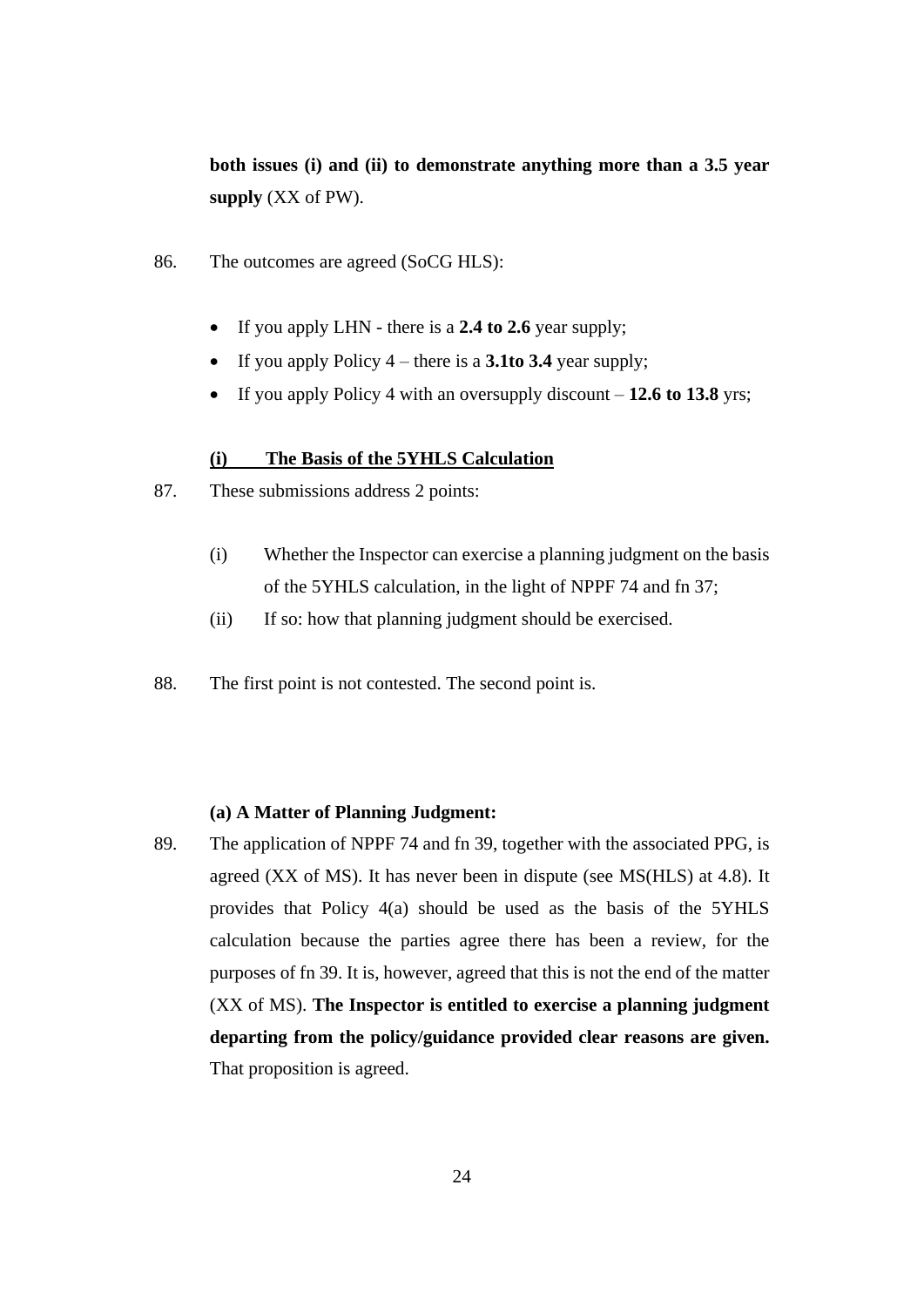- 90. Firstly, **neither the NPPF nor the PPG represent comprehensive or complete policy/guidance which address all the circumstances in which a planning judgment is required** e.g. nowhere does it address where settlement boundaries may be out of date (EiC of MS).
- 91. Secondly, **it is agreed that neither the NPPF nor the PPG** *preclude* **changes in circumstances since October 2017 being taken into consideration in deciding whether Policy 4 is out of date**. On the contrary, it is agreed that the significant changes brought in by the NPPF (2018) and the new standard method are relevant (XX of PW).
- 92. Thirdly, **the Planning Court have been clear that planning policies can become out of date as a result of events which have happened since adoption, such as a change in national policy**, or for some other reason such as the consequences on the ground of such a change. Decision makers must reach a decision, in the light of such changes in circumstances, on whether policies are out of date, as a matter of fact and judgment (per Lindblom J in *Bloor Homes* paragraph 45 CD 9.16). This judgment applies to Policy 4, as to any other development plan policy. In reaching such a judgment, all relevant circumstances must (as a matter of law) be taken into consideration.
- 93. Fourthly, **the Appellant's submissions are entirely consistent with the judgment of Dove J** in *Wainhomes* (CD 9.13). Inspector Hunt had concluded (CHL1 Inquiry) that LHN should form the basis of the 5YHLS calculation (see CD 9.2 DL 37). Addressing Grounds 1 and 3, the Judge held *inter alia* that:

*43. There may be many material changes in the planning circumstances of a local authority's area which would properly render their existing plan policies out of date and in need of whole or partial review. I am unable to accept Mr Fraser's submission that it is impermissible to regard the emergence of a local housing need figure which is greatly reduced from*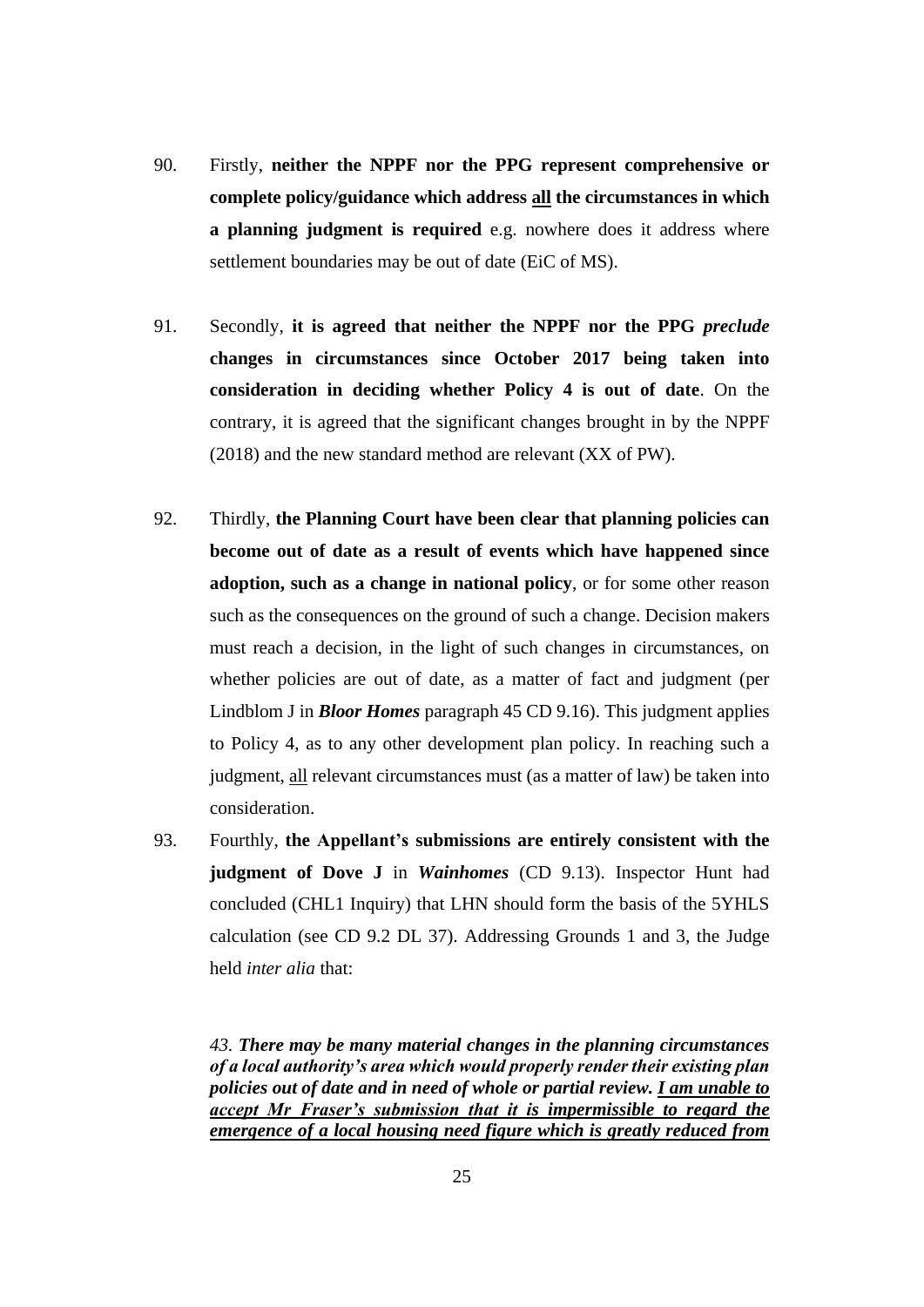*that in an extant development plan policy as having the potential to amount to a significant change. Whilst he is entitled to point to the wider national planning policy context of boosting significantly the supply of housing land, as Mr Cannock points out in his submissions, the use of the standard method to derive local housing need is part and parcel of the Framework's policies to achieve that objective. Moreover, the question of whether or not any change in circumstances is significant is one which has to be taken on the basis of not only the salient facts of the case, but also other national and local planning policy considerations which may be involved. In short, in my view, the language of the PPG and its proper interpretation did not constrain the Inspector and preclude her from reaching the conclusion that she did, namely that the significant difference between the housing requirement in Core Strategy Policy 4(a) and that generated by the standard method was capable of amounting to a significant change rendering Core Strategy Policy 4(a) out of date.*  [Emphasis added]

94. Further, at paragraph 45, the Judge concludes:

*…I am satisfied that the conclusion the Inspector reached in paragraph 37(iii), that there had been a significant change pursuant to the PPG arising from the introduction of the standard method, was a planning judgment reasonably open to her based upon a correct interpretation of the PPG (albeit other conclusions might reasonably be reached by other Inspectors), and therefore she was entitled to conclude that Core Strategy Policy 4(a) was out of date.* (Emphasis added)

- 95. Fifthly, **Inspector Dawe (at the CHL2 Inquiry) relied on this judgment in concluding that (as a matter of planning judgment) there had been a material change in circumstances rendering Policy 4(a) out of date as a basis for the 5YHLS calculation** (CD 9.3 at DL 14 and 30).
- 96. Sixthly, **MOU 1 (CD HA 22) expressly states that it will be reviewed no less than every 3 years and will be reviewed when new evidence emerges which renders it out of date (7.1)**. The 3 year period expired in Oct 2020. MOU 1 expressly recognises that the basis of the 5YHLS calculation is a dynamic issue, on which new evidence or policy may emerge, which may render the review out of date. Plainly the introduction of new national policy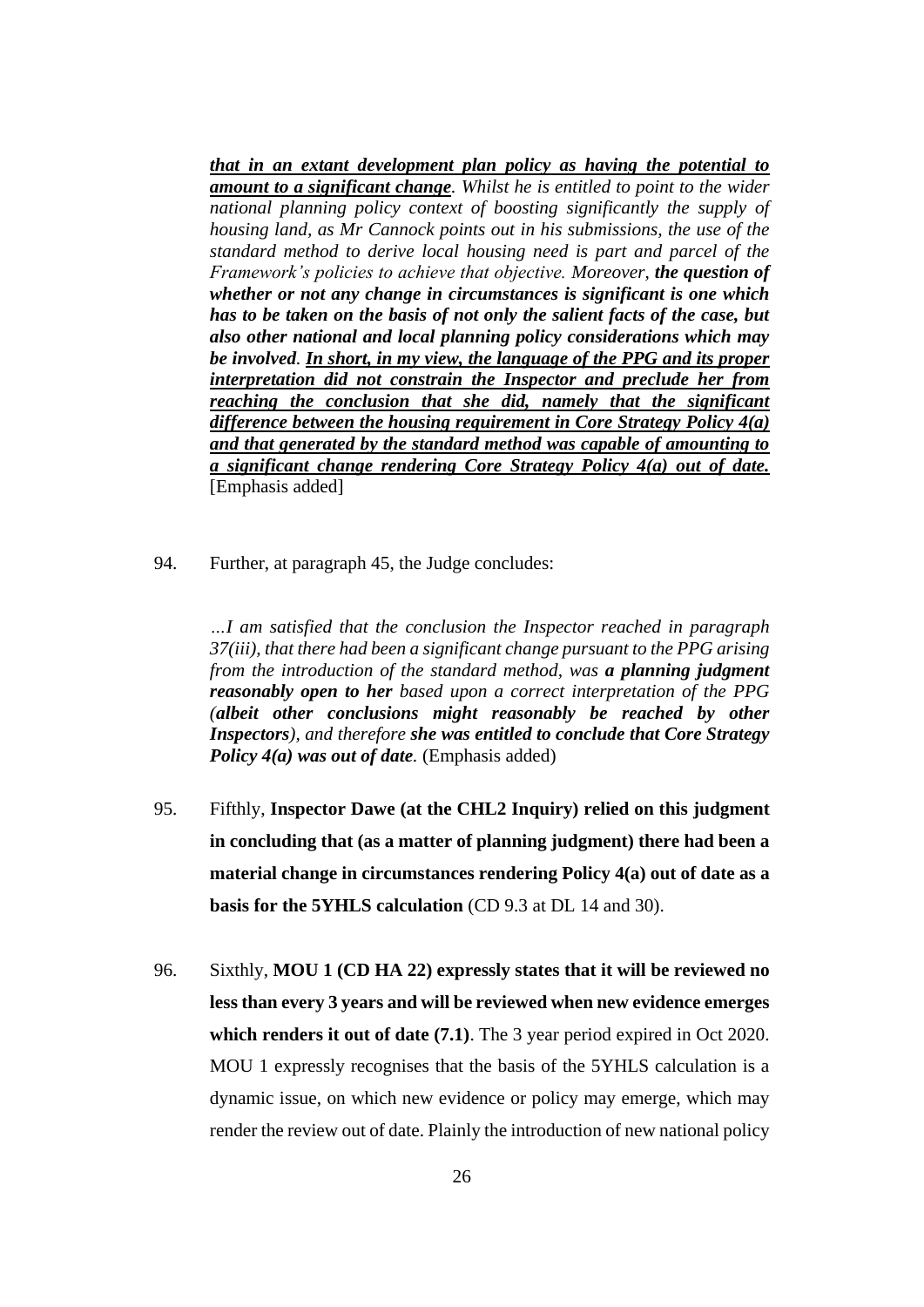and a new basis for the calculation of LHN is capable (legally) of rendering the review and MOU 1 out of date.

- 97. Seventhly, at DL 33 (CD 9.4), the Cardwell Farm Inspector states: "… *it seems to me that there may be justification to revert to LHN even if the requirement had been previously reviewed and found not to require updating...*" (emphasis added). The Inspector is therefore concluding that the LPA/Inspector can lawfully consider whether Policy 4 is out of date. Such a planning judgment is not precluded by the NPPF/PGG and a review is not the end of the matter.
- 98. IP (nonetheless) argues that the introduction of the SM (NPPF 2018) cannot be a reason for departing from Policy 4(a) because NPPF 74 and fn 39 were introduced at the same time (XX of MS). This is not a point in PW's evidence and misses the point. The significant change is not the introduction of new NPPF *per se* (in 2018). Rather, it is the practical consequences of the new national planning policy which constitute the significant change for this LPA. That is precisely the approach adopted by Inspector Dawe at CHL2 (CD 9.3):

*15. I acknowledge the concern raised by the Appellant that the Framework, and paragraph 73 in particular, could not have been written with the expectation of the use of the SM rendering reviewed policies out of date. However, I do not consider that the introduction of the SM in itself represents a significant change in circumstances. Rather, the question is whether the outcome of applying the SM represents a significant change, if it is appropriate to apply the SM in the first place.* 

99. It follows that there is no difference between the Appellants' and the LPA's approach: **whether policy 4 is out of date requires a planning judgment, taking into account all material considerations**.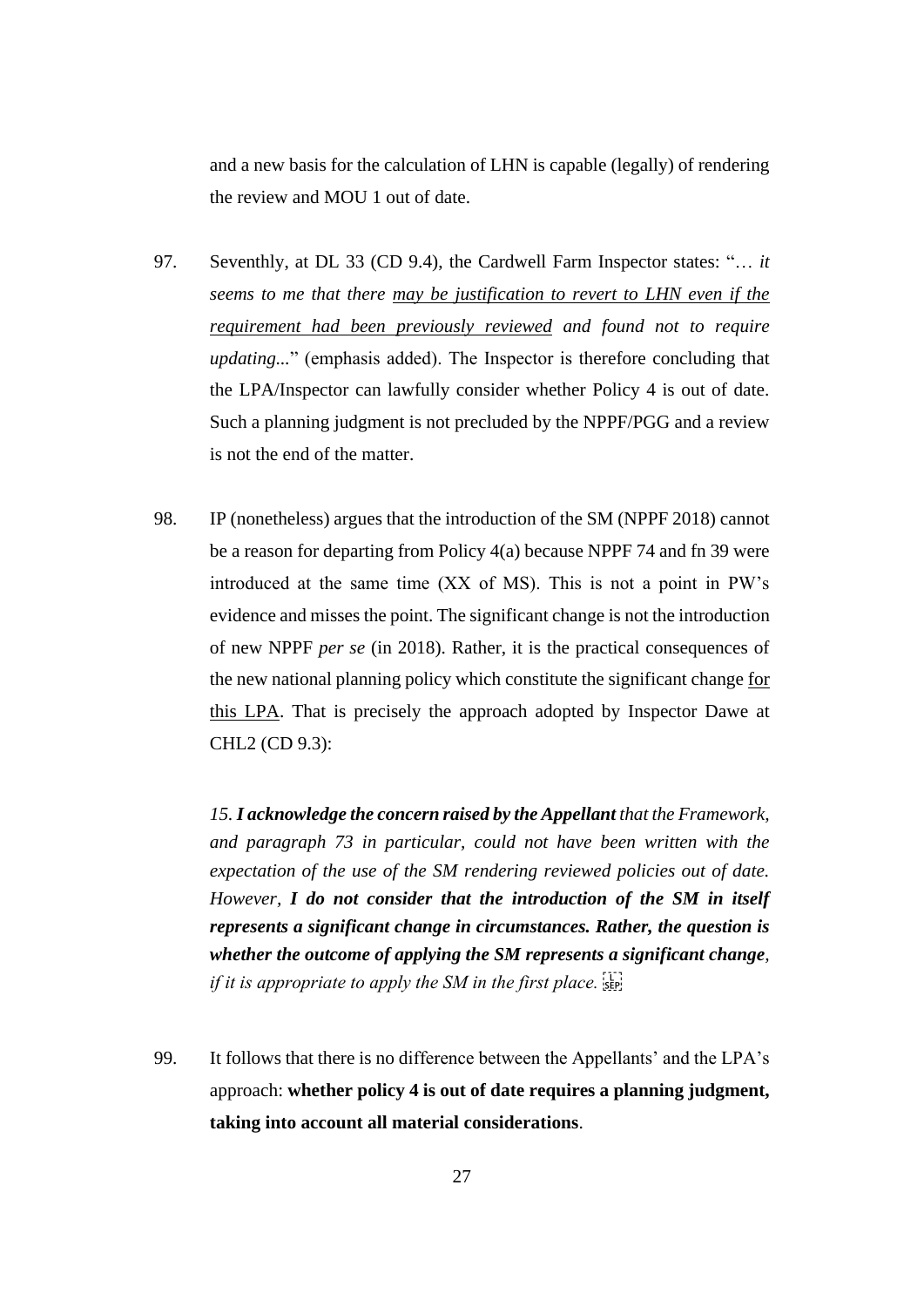## **(b) Is Policy 4 Out of Date as the Basis of the 5YHLS Calculation?**

- 100. The Appellant submits that there has been a significant change in circumstances since the review concluded in October 2017, which renders Policy 4 out of date, as the basis of the 5YHLS calculation.
- 101. The Appellant relies on 3 significant changes.

#### (a) Significant Change in Methodology

- 102. The SM was introduced because the Government wanted to deliver sufficient housing *in the right locations*. PW agreed that the White Paper identified methodological issues, delivery/numbers issues and spatial issues with the NPPF 2012 methodology. The intention was to deliver a significantly different methodology in order to address issues of complexity, delay, expense and transparency (see CD 5.11 at 1.2-1.12).
- 103. The SM has two stages: (i) household growth; plus (ii) affordability adjustment. This results in the LHN figure. The change in methodology intentionally removed the reference to the HMA (figures are set at the local level) and removed NPPF 2012 step 2 – consideration of economic forecasts. It is agreed that:
	- (i) **This is a significantly different methodology to RSS/PPS3, which underpinned Policy 4 JCS**;
	- (ii) **This is a significantly different methodology to NPPF 2012, which underpinned the SHMA (2017), which formed the basis of the review**.
- 104. **The change in methodology is a significant change since the review in 2017, which is intended to yield different results in the amount and distribution of housing**.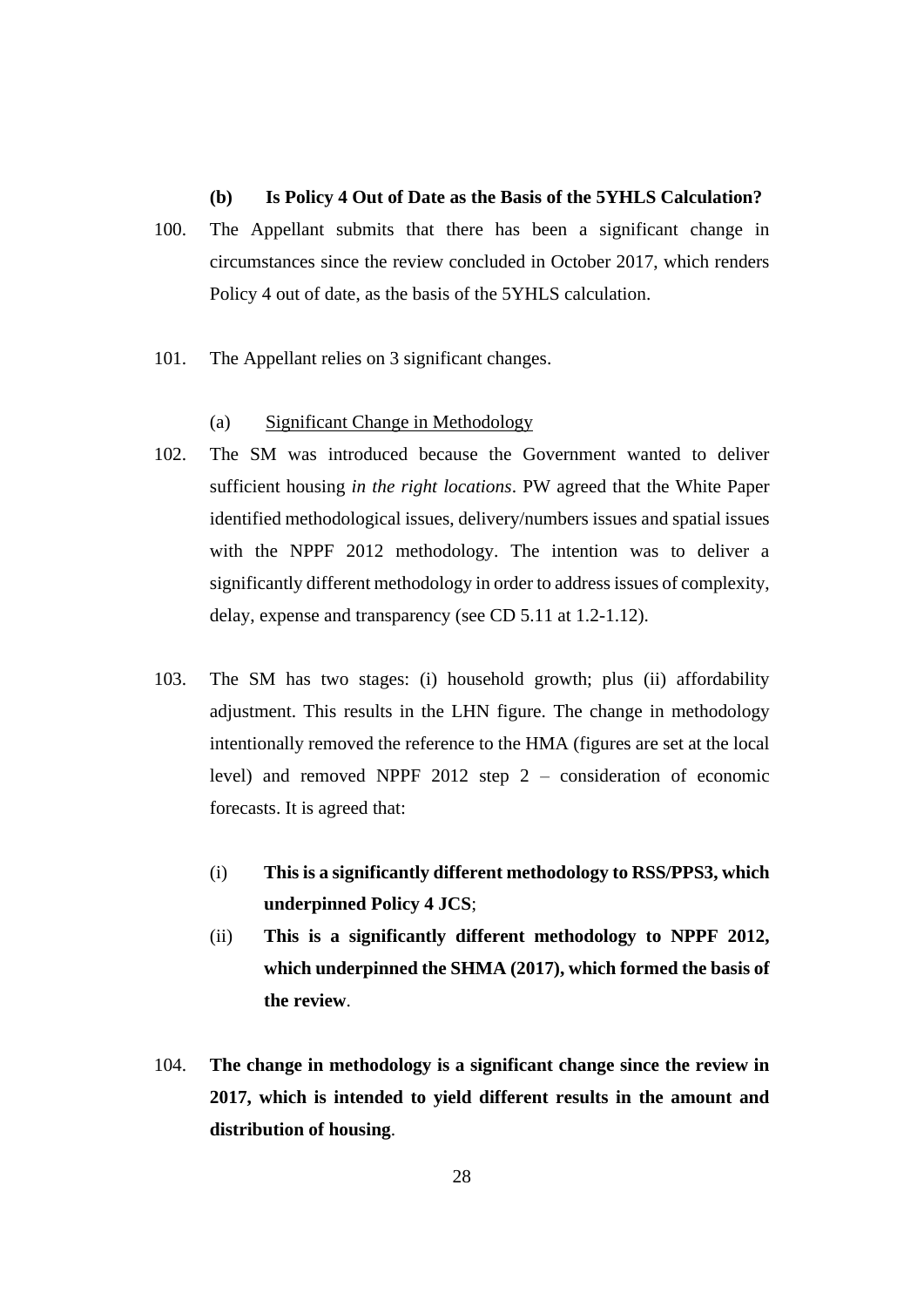- (b) Significant Reduction in Local Housing Need in Chorley
- 105. It is agreed that the application of the standard methodology results in CBC's housing figure significantly increasing from 417/pa to 537d/pa – an increase of ~30%.
- 106. PW accepts that this is a significant change in circumstance since the review in 2017.
- 107. Indeed, NPPF 33 states: *Relevant strategic policies will need updating at least once every 5 years if their applicable local housing need figure has changed significantly*. Indeed, the accompanying PPG provides:

*There will be occasions where there are significant changes in circumstances which may mean it is necessary to review the relevant strategic policies earlier than the statutory minimum of 5 years, for example, where new cross-boundary matters arise. Local housing need will be considered to have changed significantly where a plan has been adopted prior to the standard method being implemented, on the basis of a number that is significantly below the number generated using the standard method, or has been subject to a cap where the plan has been adopted using the standard method. This is to ensure that all housing need is planned for as quickly as reasonably possible.* 

*Paragraph: 062 Reference ID: 61-062-20190315"* 

- 108. Those precise circumstances apply in this case and yet CBC have failed (on their analysis) to undertake such a review in the 3 years since NPPF and the SM was published (July 2018) and despite the express requirement for a review in MOU 1 7.1.
	- (c) Significant Change in the Distribution of Housing
- 109. It is agreed that the application of the standard methodology results in a significant change in the distribution of housing across Central Lancs (XX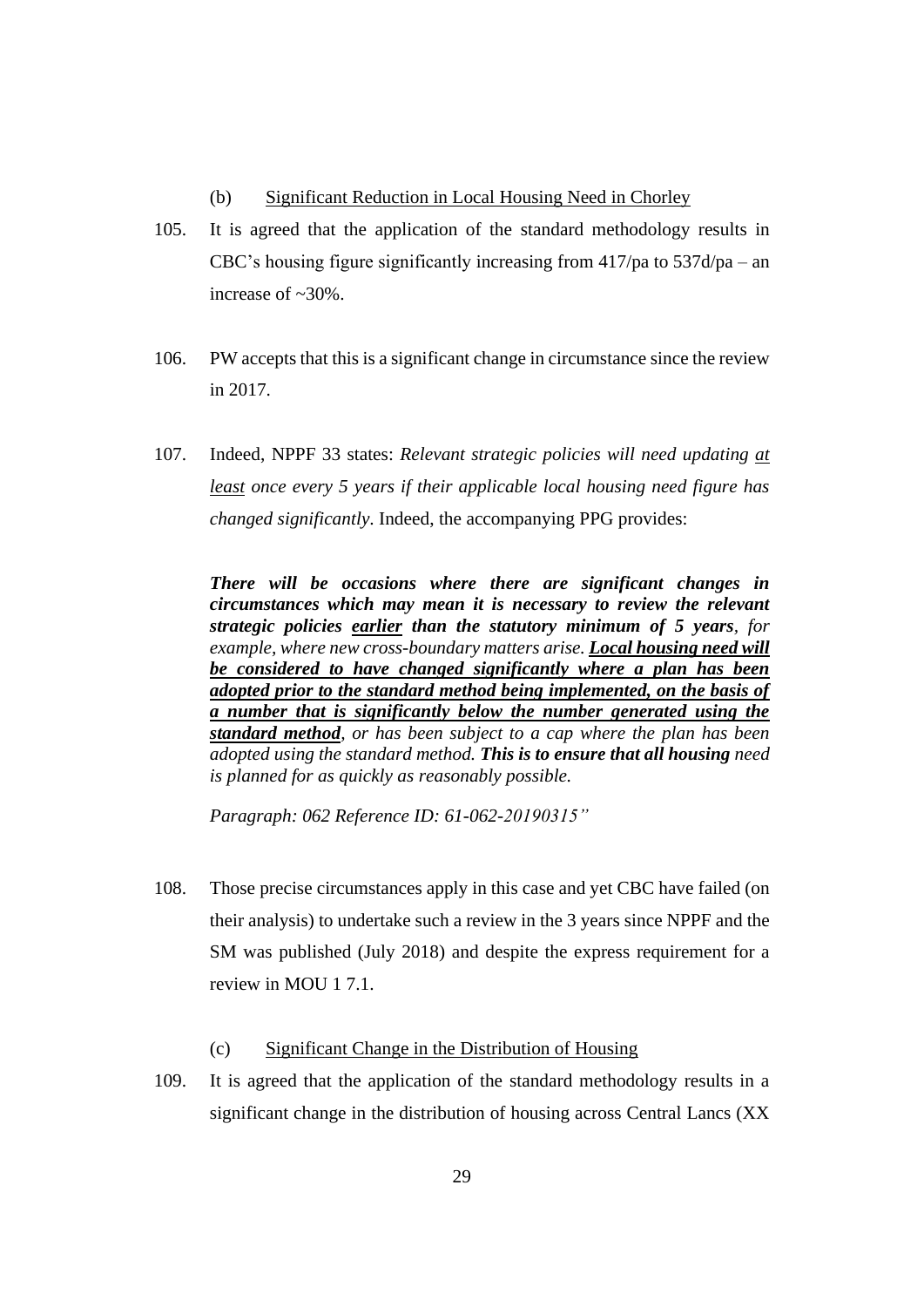of PW). Housing moves away from Preston and South Ribble towards Chorley:

|                             | <b>Chorley</b> | Preston | <b>South Ribble</b> |
|-----------------------------|----------------|---------|---------------------|
|                             | 569            | 250     | 191                 |
| <b>Standard Method LHN</b>  | 56%            | 25%     | 19%                 |
| <b>CS Policy 4 - Annual</b> | 417            | 507     | 417                 |
| <b>Requirement</b>          | 31%            | 38%     | 31%                 |

**Distribution of Housing Need – Policy 4 & Standard Method (MS Table 6)**

- 110. It is agreed that (consistent with the White Paper intention to deliver housing *in the right locations*) the SM requires Chorley to deliver the most housing. This is consistent with the 2003 HHP's which underpinned the RSS, before they were manually re-distributed [573d/pa]. It is also consistent with the SHMA (2017) [519 d/pa]. Whilst PW complains that Chorley is overdelivering, this is simply not reflected in the objective assessments of need which consistently require >500d/pa in Chorley.
- 111. **PW conceded that this re-distribution of housing across the HMA is a significant change in circumstances**.
- 112. **PW therefore concedes that there have been significant changes in circumstances, since the 2017 review resulting from this redistribution**.
- 113. **The LPA submit that such changes render Policy 4 out of date, as the basis of the 5YHLS calculation**. That conclusion is further supported by the findings of the CLHS (CD 6.21).

## Central Lancs Housing Study (CLHS) CD 6.21

114. PW explained that the CLHS was intended to be the "review" of MOU 1. Its purpose was (PW at 3.20 and CD 6.21 at 1.2-1.4):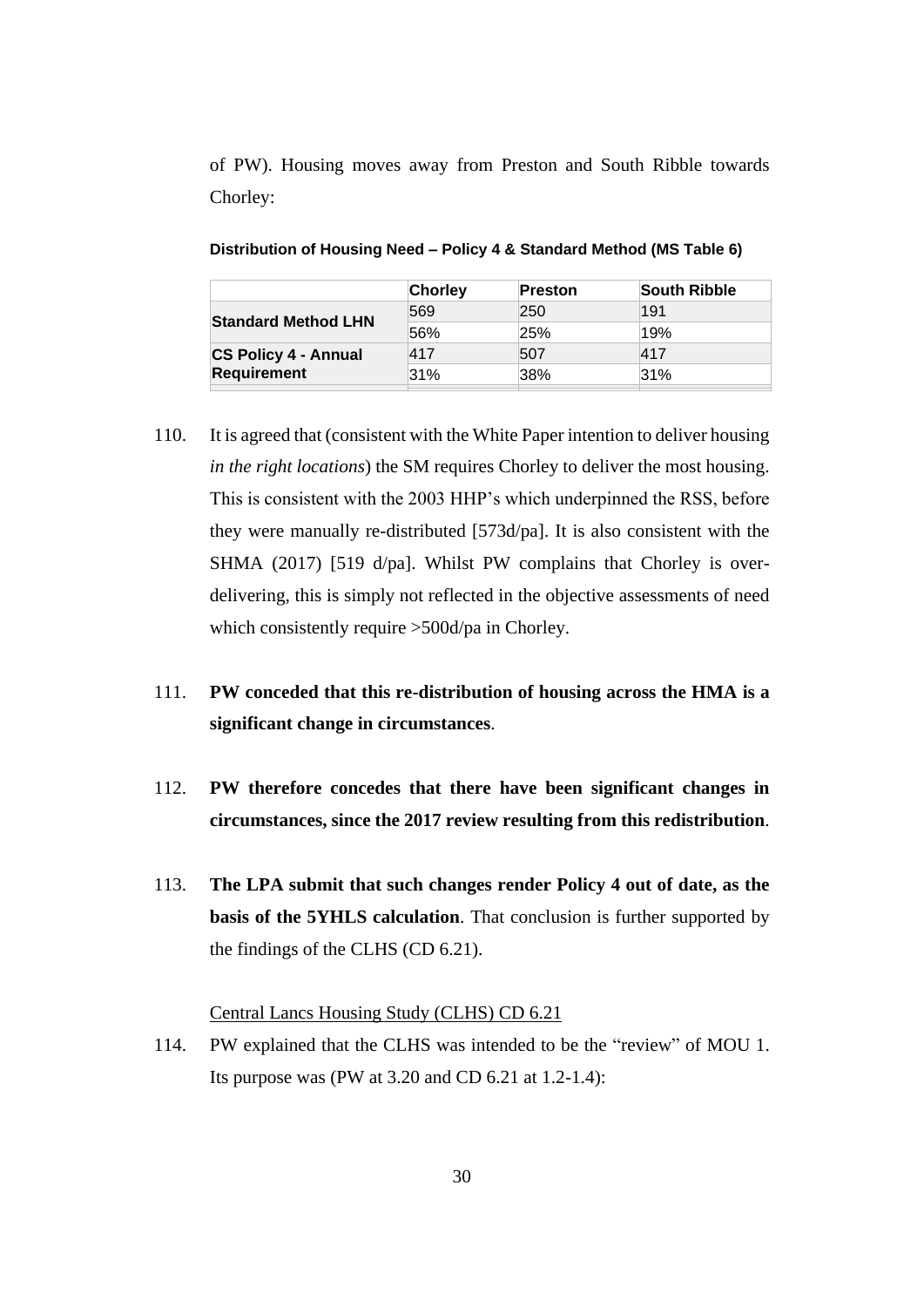- (i) To advise on the implications of LHN and whether it should be applied ;
- (ii) To advise on an appropriate distribution of LHN in Central Lancs.
- 115. The Appellant submits that they are separate matters and addressed as such in the CLHS by Iceni.
- 116. **At 3.25 the CLHS concludes that the minimum LHN figure of 1,026 should form the basis on which to calculate 5YHLS across the HMA**. That conclusion could not have been clearer. **It is a conclusion which is emphatically** *not* **reliant on any subsequent distribution of the LHN** (as PW conceded). Having concluded that LHN should apply, an appropriate distribution is considered (in section 4).
- 117. The CLHS conclusions are relied upon by all 3 LPA's who signed MOU 2, which states *inter alia*:

*The Councils consider that maintaining the use of the housing requirements set out in Policy 4, which is now out of date, until such time as the review of the Local Plan is complete, is not appropriate and has been superseded by the standard methodology …*

118. In reliance on the CLHS, MOU 2 reaches two conclusions (at 8.1):

(a) *To adopt the use of the standard method formula to calculate the minimum number of homes needed in Central Lancashire (1,026 pa as at April 2019), in accordance with national policy, in replacement of the outof-date housing requirements set out in Policy 4 of the Central Lancashire Core Strategy.* 

*(b) to apply the recommended distribution of homes as follows: Preston: 40%; South Ribble: 32.5% Chorley: 27.5% Total: 100%*.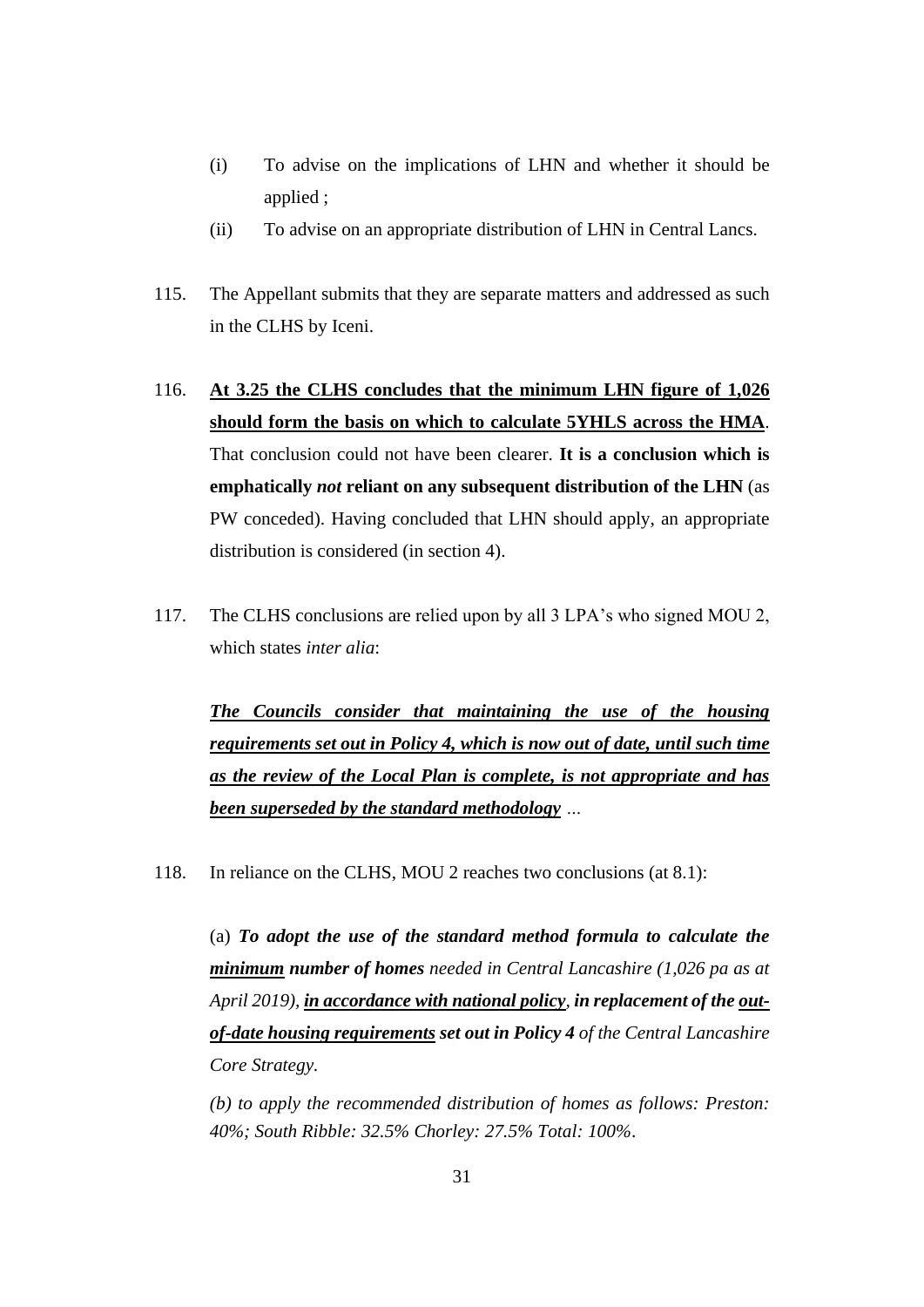- 119. In August 2020, Inspector Hayden (PTL 2) concluded that the contested arguments about the proposed distribution need to be properly tested through the eCLLP preparation and EiP (CD 9.1 at DL 29-33). The LPA have no criticism of that approach/conclusion at this Inquiry.
- 120. **It follows from the analysis of the CLHS (2020), endorsed by all 3 LPA's in MOU 2, and the PTL 2 decision that LHN should form the basis of the 5YHLS calculation, without any manual re-distribution which should be left for the emerging Plan**. The CLHS is, itself, a change in circumstances since the 2017 review. It provides good reasons for the LPA's change in position and reliance on LHN.
- 121. It is agreed that MOU 2 is "defunct". However, **the underlying analysis and rationale is still robust**: (i) PCC and SRBC continue to rely on the CLHS to argue that LHN should apply; (ii) Nick Ireland continues to rely in the CLHS to argue LHN should apply (see PTL 2 and CHL 2 Appeals); (iii) CBC relies on the CLHS at this Inquiry.
- 122. It is accepted that it was not argued at PTL2 that there had been a review. This is because the LPA argued Policy 4 was out of date and MOU 2 applied. PW argues that the logic of the PTL2 decision, with the CHL1 High Court decision on Ground  $1^{16}$ , is that: (i) the manual distribution of MOU 2 cannot apply; consequently (ii) the LPA reverts back to Policy 4 rather than the conclusion of the CLHS and MOU 2 that policy 4 is out of date and LHN should apply. **PW takes the LPA back 2 steps rather than one**.
- 123. As the conclusions of the CLHS on the application of LHN are distinct from the conclusion on distribution (as PW concedes), there is no basis for the

<sup>&</sup>lt;sup>16</sup> This concluded that there had been a review for the purposes of (then) NPPF 73 and fn 37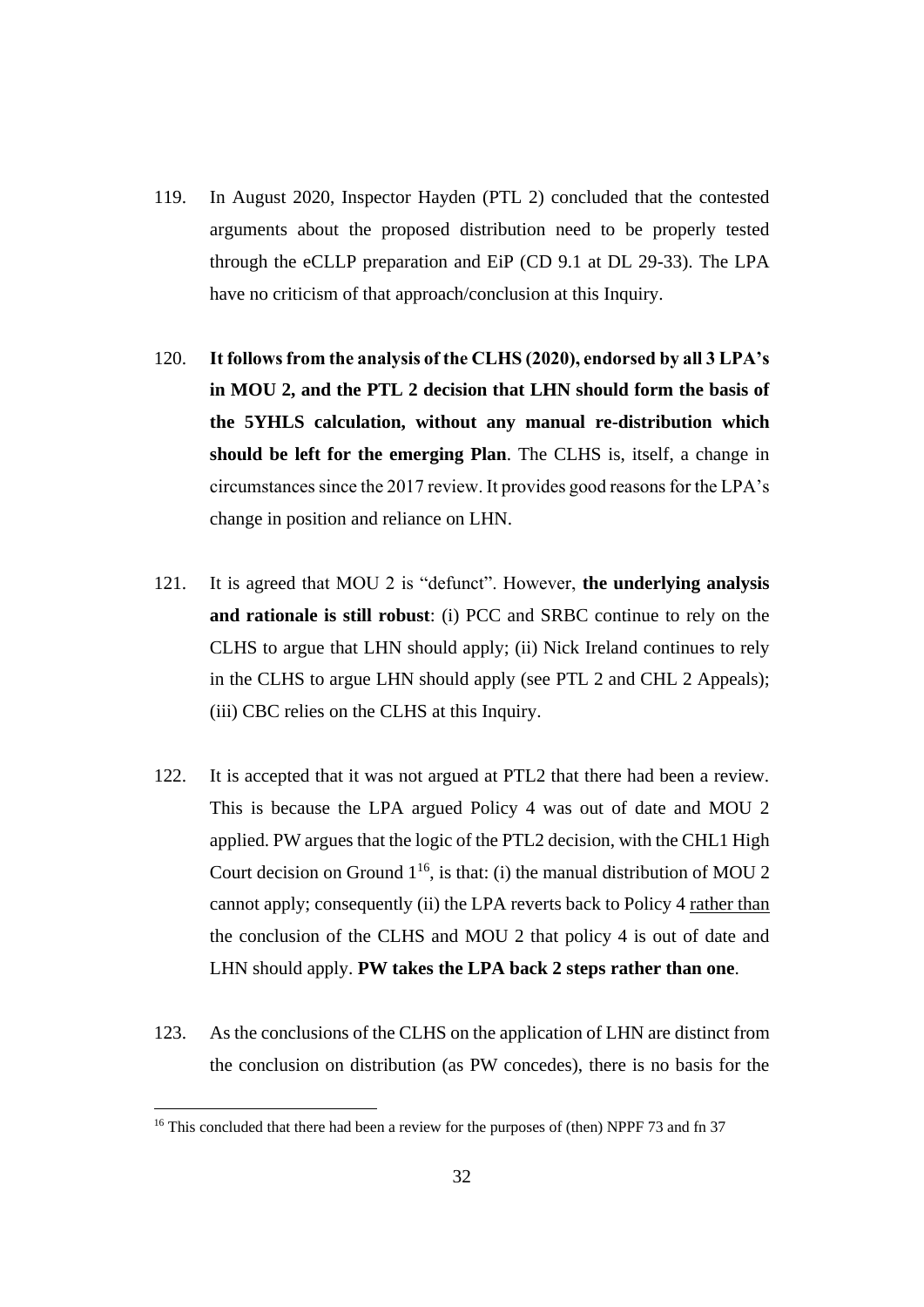LPA's position. PW explained that there has been no transparent consideration of this matter. There has been no report and/or no formal decision of the Council. To the extent that there have been discussions with professional officers (XX of PW), we do not know the content of such advice/discussion but it has apparently resulted in Planning Officers failing to give evidence in support of the RFR (XX of PW).

#### Counter-Arguments to LHN:

- 124. The sole explanation for the Council's position is therefore contained in PW PoE at 4.40 to 4.51. It raises 4 points.
- 125. Firstly, it is argued that the SM itself is: (a) "*not an appropriate basis for calculating 5YHLS in CBC*" (4.42); and (b) "*the standard method is flawed*" (4.48). This is a frontal attack on the SM (albeit it doesn't use the zeitgeist phrase "*mutant algorithm*"). PW conceded the Inquiry cannot question the methodology and did not invite a conclusion on this point. It betrays, however, the true feelings of the local politicians.
- 126. Secondly, **it is argued that Chorley is being "***harmed by its previous good delivery***", whilst PCC and SRBC are being "***rewarded***" for their underdelivery** (PW at 4.48 and Sir Lyndsay Hoyle). This is the language of NIMBY's. The proposition that new housing development above minimum housing requirements is harmful, whilst under-delivery is celebrated is the antithesis of national policy to boost significantly the supply. There is (in any event) no evidence of any such planning harm (*supra*).
- 127. Thirdly, **high levels of supply in the early years of the Plan (2009-2014) have fed into the HHP's used in the SM** (PW at 4.45). This is not a methodological flaw. This is the methodology. This is (again) an impermissible attack on the SM and national policy itself. This Inquiry must (respectfully) interpret and apply policy, not critique and invent a new one.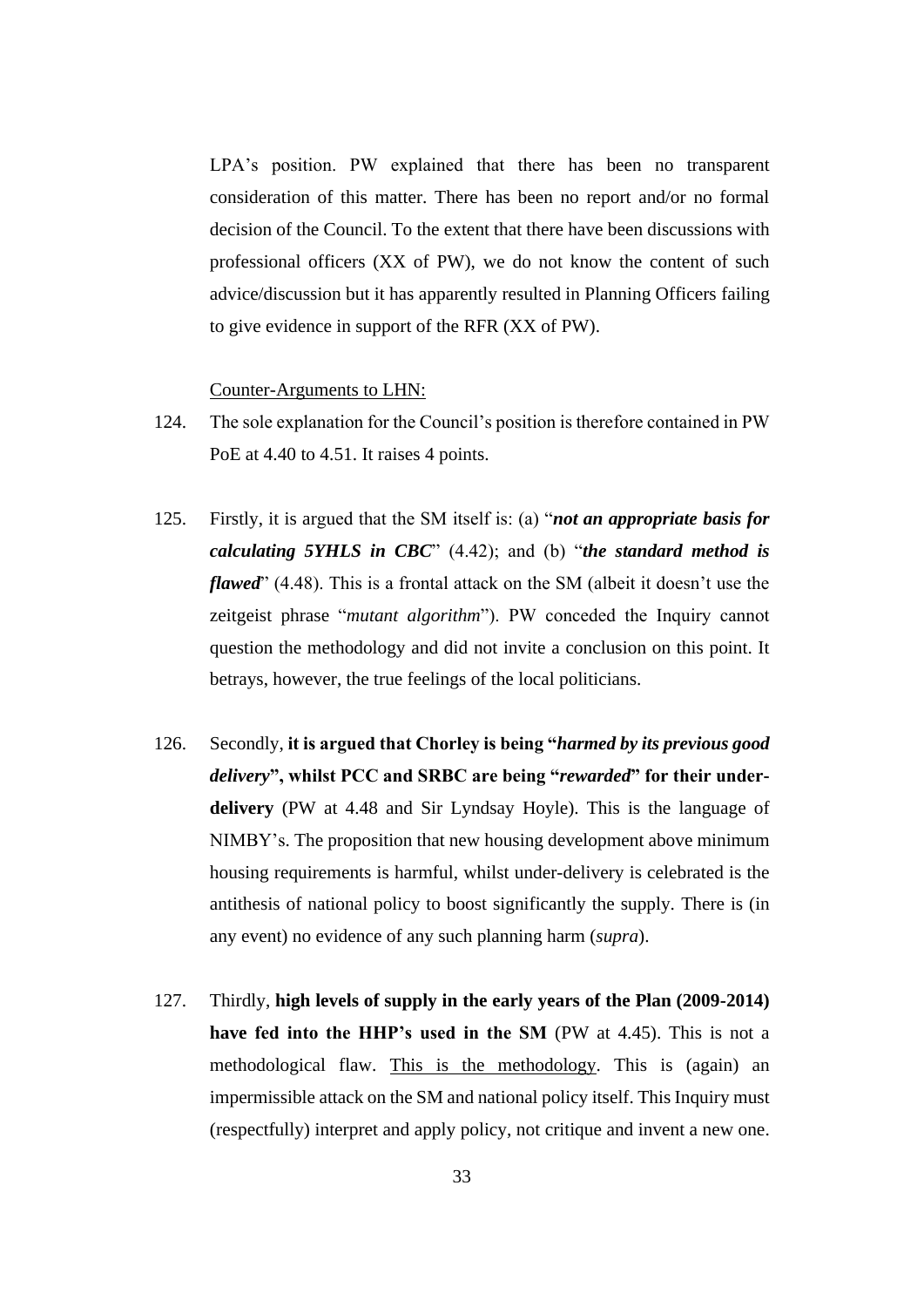Further, it is absurd to seek to argue Policy 4 should apply because of oversupply in 2009-2014, when this is the central component of the SM. **The central component of the SM cannot (rationally) be used as means of discrediting the same methodology** (cf XX of MS).

- 128. Fourthly, **PW alleges harm to the City Deal (PW at 4.49) and relies on the analysis of the CLHS to suggest an alternative distribution of the LHN** (4.50). IP relies on the 4 factors in the Cardwell Farm (CD 9.4 DL 30). Such arguments are hopeless:
	- (i) Factor 1 There is no evidence of any adverse impact on the delivery of the Cottam SL and the NWP SL at all. There is no suggestion this consent would cause any delay. There is no objection from any house builder engaged in those sites. PCC do not object. On the contrary, PCC specifically argue that LHN should be the basis of the 5YHLS calculation across the HMA;
	- (ii) Factor 2 There is no evidence to suggest any site allocation meeting the spatial pattern of the JCS would be adversely affected (*supra*);
	- (iii) Factor 3 Development in CBC, as opposed to PCC or SRBC would not impact on levels of containment inside the HMA because CBC forms part of the HMA;
	- (iv) Factor 4 Out-migration from Preston is being addressed through the Cottam and NWP SL. As there is no adverse impact to them, there will be no impact on out-migration. There is no evidence a scheme of 123 homes would impact migration patterns across the HMA. That is fanciful;
	- (v) There is, therefore, no arguable impact on the City Deal aspirations of PCC and SRBC;
	- (vi) *Precisely* the same points were put and emphatically rejected at the PTL 2 Inquiry (CD 9.1 at DL 28-30). There is no arguable basis for reaching a different conclusion at this Inquiry;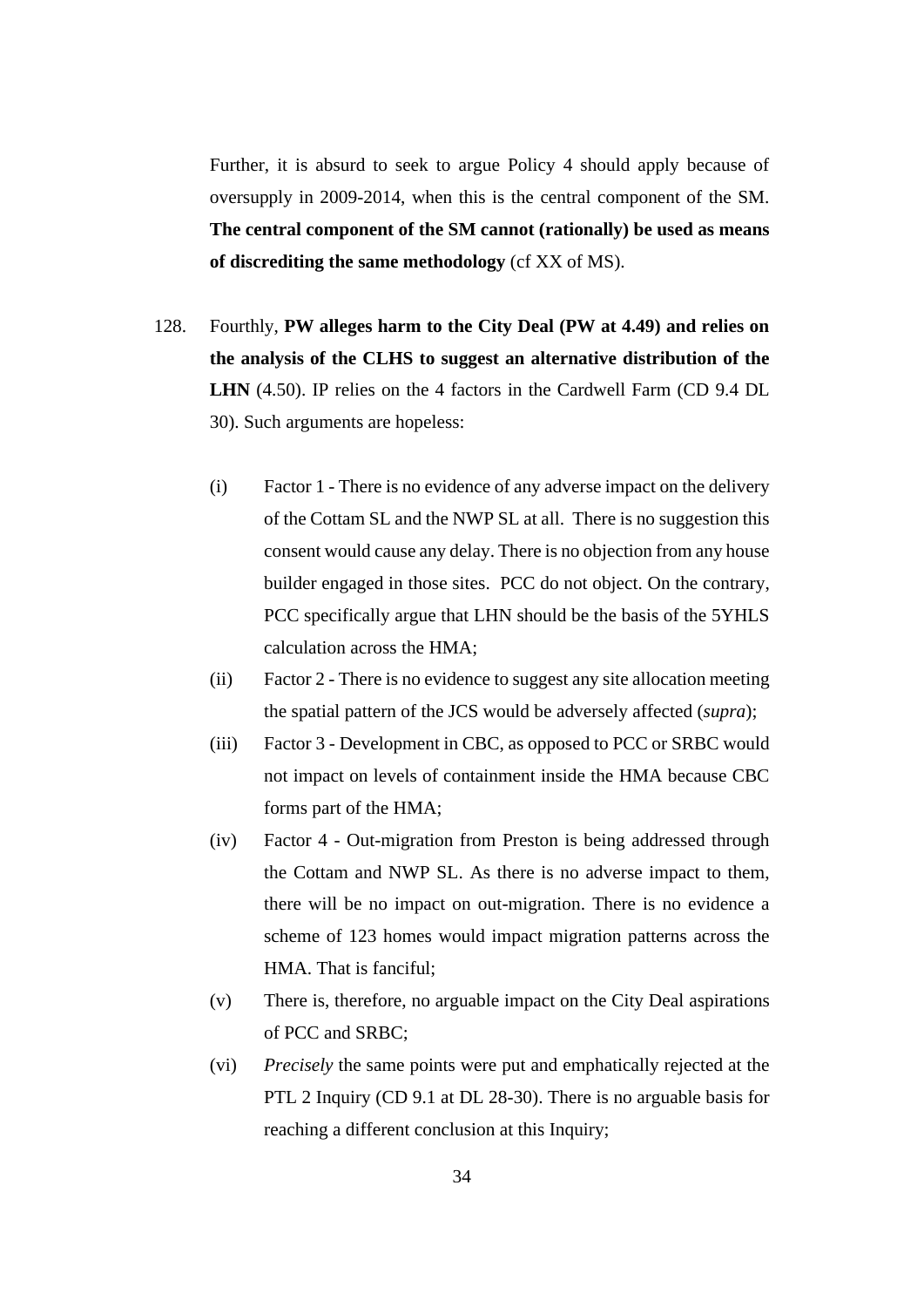- (vii) Reliance on the distribution arguments in the CLHS (2020) is perverse. The substance of the argument was expressly put at the PTL2 Inquiry by the author of the CLHS (Nick Ireland), who was intimately familiar with this own report. The Inspector concluded such arguments did not undermine the use of LHN but should be considered through an EiP. Now that MOU 2 is defunct, the LPA simply seek to resurrect *precisely* the same arguments (but under the aegis of the CLHS). There is no evidential basis for reaching a *different conclusion* on the *same distribution evidence* (see CD 9.1 DL 30-33).
- 129. Finally, some reliance is placed on the Cardwell Farm decision. The Appellant (like others, such as PCC) has a concern about this decision. The Inspector accepts that MOU 1 could be reviewed (DL 32) but then invents a requirement unknown to law or policy: *the decision to depart from the findings of a review undertaken in the last 5 years would need to be supported by a robust process* (DL 33). Having invented such a requirement, it is then used as the basis to revert back to the out of date Policy 4 (DL 40). In this case, it is agreed that a planning judgment must be exercised. There is no requirement (legal/policy/guidance) that such a judgment can only be exercised after "*a robust process*". Accordingly, this decision needs to be treated with caution. Further, it was expressly considered in the CHL 2 decision (DL 28) and rejected. The Appellant submits greater weight should attach to CHL 2. PCC and SRBC agree.
- 130. Further, CBC recognise that their approach would lead to **an inconsistency across the HMA**. It is airily dismissed by the Cardwell Farm Inspector (DL 41) and the LPA. It is, however, a significant matter. These 3 LPA's have produced a single JCS and intend to do so again. The JCS is clear that the combined area functions as one integrated local economy and travel to work area. It is a single HMA with nearly 80% of house moves take place within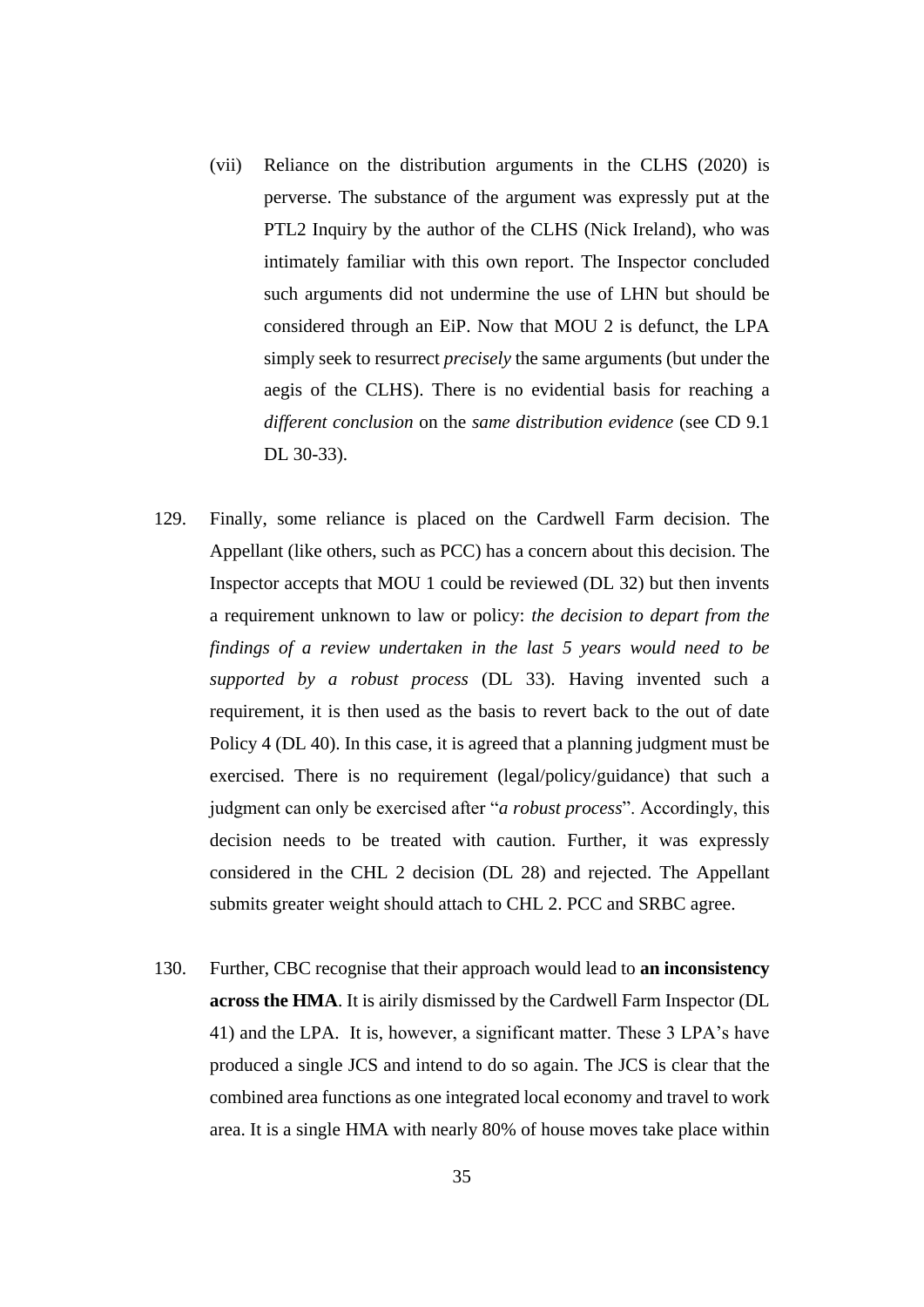it. The JCS therefore addresses the similar issues facing Central Lancashire in a collaborative way and so better plan for the future of the area (CD 6.1 at 1.5). An inconsistent approach is the antithesis of the JCS approach. Further, it would lead to housing delivery dropping off a cliff, as the LPA's plan for 190 d/pa (SRBC), 250 d/pa (PCC) and 104 d/pa (CBC). This is less than half the minimum LHN requirement. It cannot be countenanced.

#### 131. **It follows that LHN must apply. There is a 2.4 to 2.6 year supply**.

## **(ii) Oversupply**

- 132. The LPA have delivered 6,316 units. There is a residual requirement of 518, against the minimum plan requirement of 6,834. 518 over years to March 2026 results in an annual requirement of 104 d/pa, which is used as the basis of the 5YHLS calculation (see CD 6.15). At a time when their LHN is a minimum of 537 d/pa, CBC's planning alchemy has reduced this to 20%.
- 133. It is common ground that there is an absence on policy/guidance on this approach. It follows (as the Courts have confirmed) that this approach does not amount to an error of law, as it does not amount to a misinterpretation of policy. It is in that context that the LPA's planning judgment must be tested. The Appellant submits the approach is deeply flawed.
- 134. Firstly, **there is not an "oversupply"**. There has been housing delivery over the minimum constrained JCS housing requirement. That does not equate to an "oversupply". **The LPA fail to identify** *any* **adverse land use planning impacts which flow from such "oversupply"**. On the contrary, PW conceded that all such homes would have been consented by either the LPA or PINS and would have been considered to be sustainable development. The consequences of delivering more than a minimum number of homes is entirely beneficial (consistent with the NPPF) and does not need to be addressed, especially not in the midst of a housing crisis.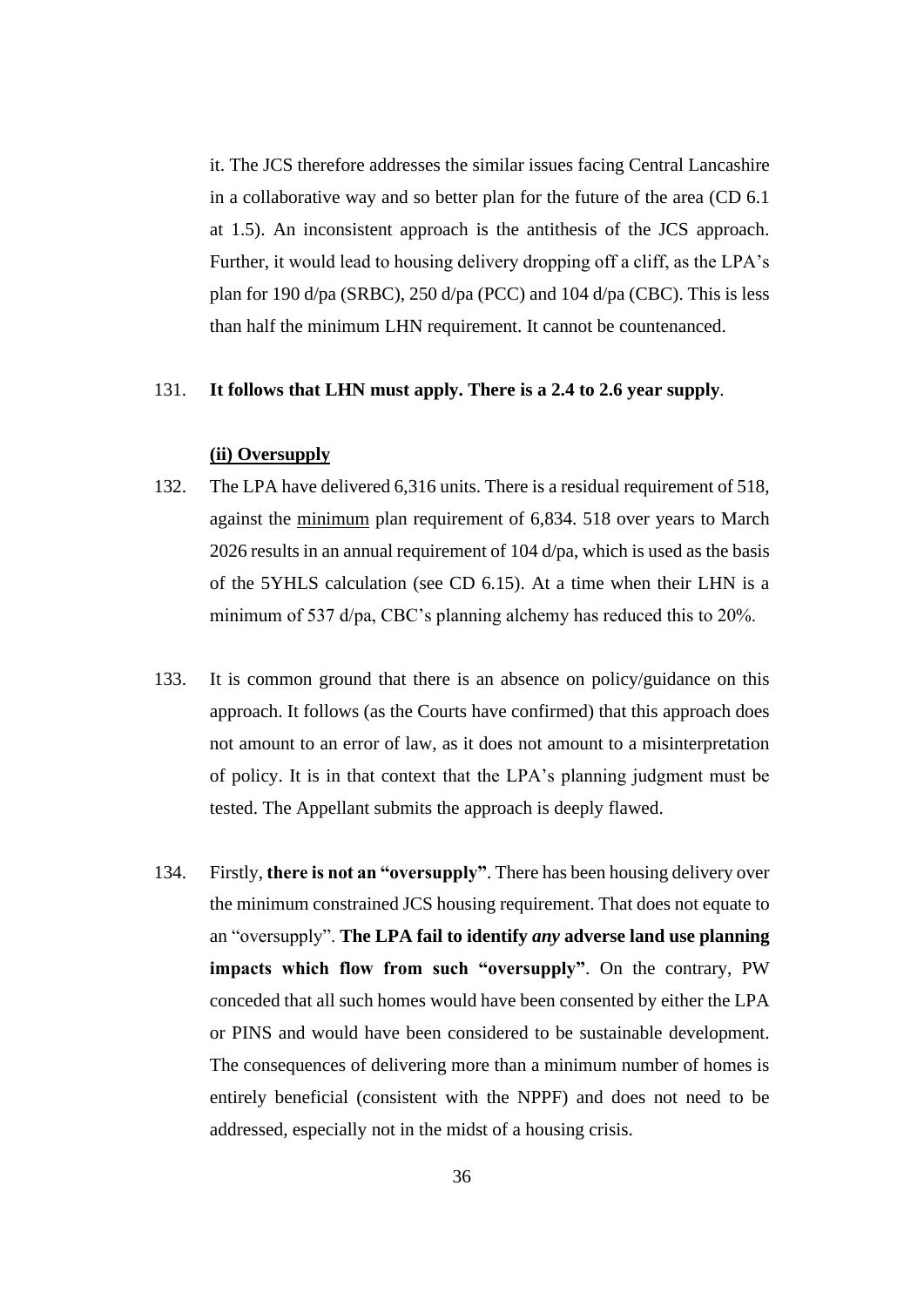- 135. Secondly, **it is based on the premise that CBC is "harmed" by good housing delivery, whilst SRBC and PCC are "rewarded" for poor delivery**. Such an approach is the antithesis of the NPPF imperative to boost significantly the supply of housing, using the LHN as a minimum.
- 136. Thirdly, **it is inconsistent with an objective interpretation<sup>17</sup> and application of policy 4(a)**. Policy 4(a) contains two minimum requirements:
	- (i) A minimum requirement of 417 dwellings per annum. That means (and can only mean) a minimum of 417 dwellings "each year" (as PW accepted);
	- (ii) A minimum requirement 22,158 across the plan period.
- 137. IP is wrong to assert that Policy 4 is concerned solely (or even principally) with delivery across the Plan period. It is concerned with both annual delivery/continuing forward supply and delivery across the Plan period. This is abundantly clear from Policy 4 (a) and (c) together.
- 138. Policies 4 requires CBC to "set" and "apply" a minimum requirement of 417 dwellings per year. This is not (on the wording) an annual average requirement. **It is a minimum annual requirement**. An annualised requirement derived from the residual plan requirement is inconsistent with the wording of the policy.
- 139. Fourthly, **it is inconsistent with an objective interpretation and application of policy 4(c)**, which requires a "continuous forward looking 5 year supply" from the start of each annual monitoring period to provide the range and mix of house types necessary to meet the requirements of the Plan

<sup>17</sup> Per Lord Reed in *Tesco v Dundee*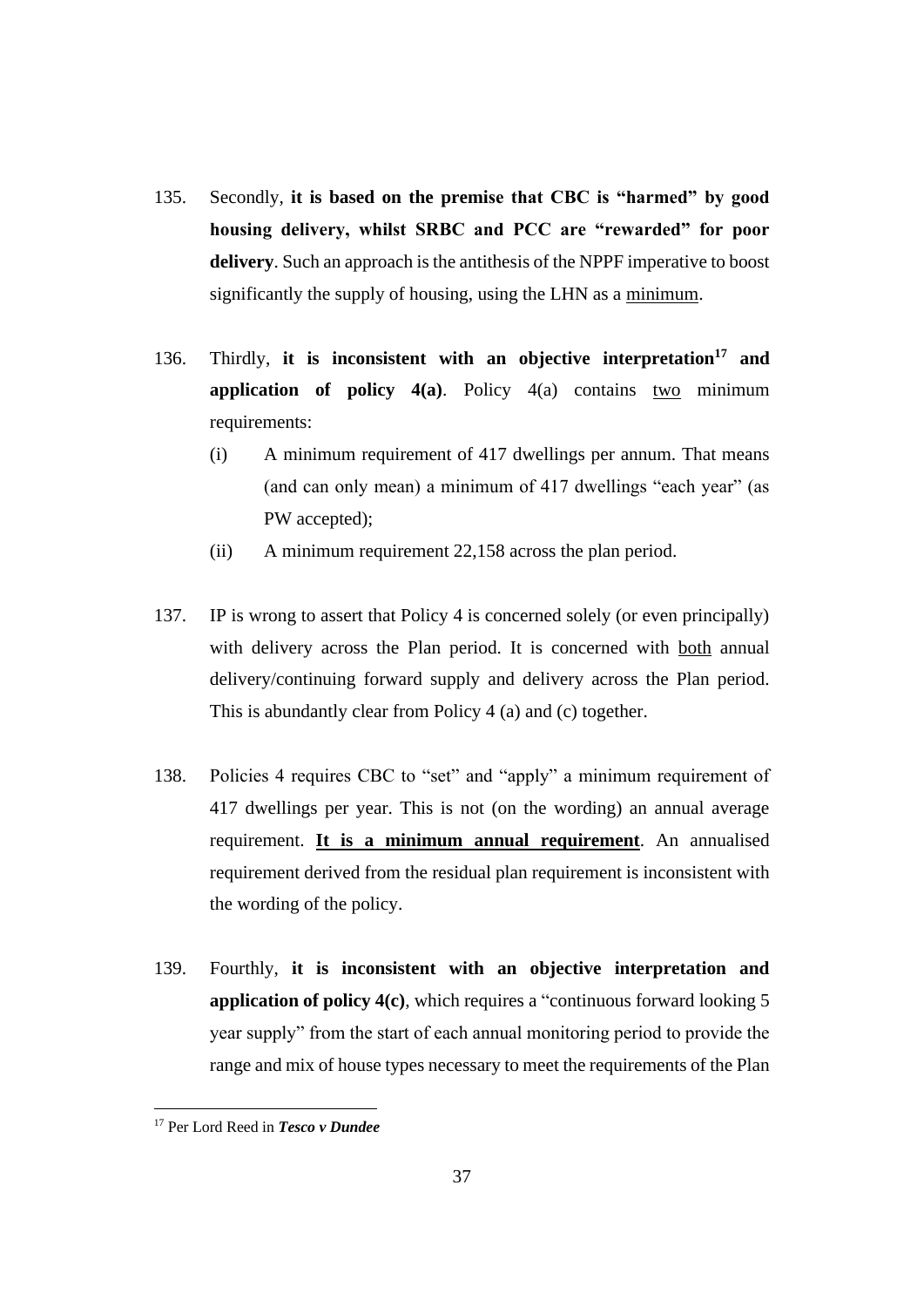area. The LPA' approach is not "*continuous*", it is reducing over time and will reach zero (when 6,834 is passed) before the end of the plan period. It is not "*forward looking*", as it looks back to delivery at the start of the Plan period. It is not based at the start of the annual monitoring period because it looks back across the Plan period. Policy 4(a) and (c) must be read together, requiring a continuous 5 year supply based on an annual minimum requirement of 417 d/pa. In contrast, the LPA's approach will fail (totally) to address the need for AH identified in the JCS. 30AH pa max (30% of 104 d/pa) is nothing short of a conscious decision to refuse to meet objectively assessed AH need, contrary to (i) Policy 7, (ii) CLP strategic objective 5 and 8 and (iii) the Council's corporate priorities. The approach is flatly inconsistent with policy 4. PW fails even to consider the policy.

- 140. The CLP trajectory is not part of the JCS (let alone part of policy 4). It is not even part of the CLP policy. It is not, therefore, relevant to an interpretation of Policy 4. It certainly cannot override the clear words of policy 4 (per the *Cherkley case*). Further, the trajectory is silent on the 5YHLS. It sets out lower levels of delivery in the latter stages of the Plan based on the CLP allocations. It is silent on whether that should translate into a sharp reduction in the annual housing requirement for the purposes of 5YHLS calculation (contrary to Policy 4). The trajectory is evidence from 2015 demonstrating that the minimum housing requirement can be met, such that the Plan can be found sound. It is not seeking to *curtail* housing development. There is no policy support for that approach at all.
- 141. Fifthly, **the approach is inconsistent with NPPF**. A 5YHLS is the minimum requirement of Government policy against a minimum housing requirement. By contrast, the LPA seek to use the 6,834 figure as a "target" not a minimum because for every year the minimum is exceeded, the LPA reduce the annual requirement (as PW conceded). That is inconsistent with national policy to boost significantly the supply by using minimum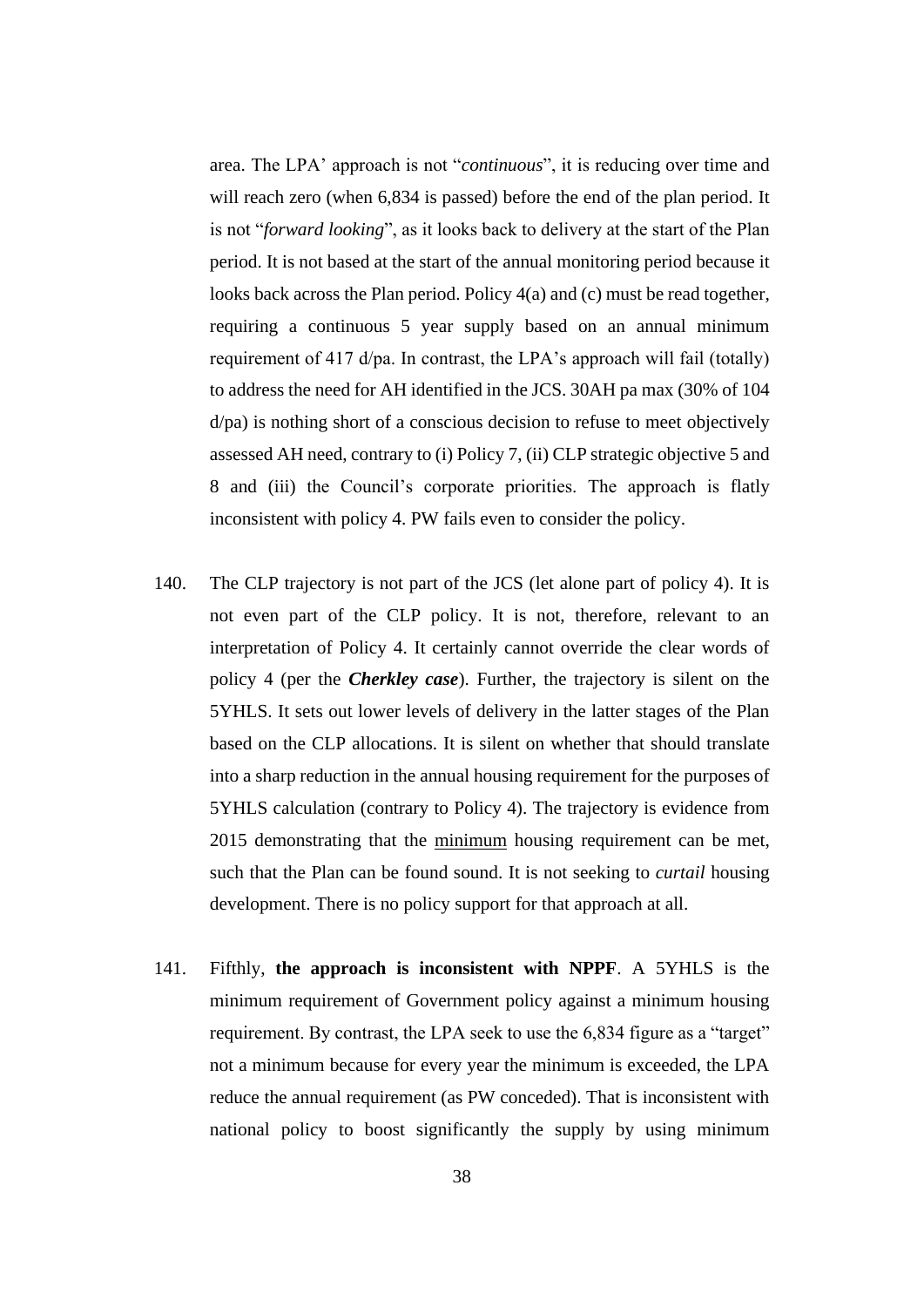requirements. This may apply to any and all such LPA's who apply this approach. That does not diminish its force nor preclude the exercise of a planning judgment on a case by case basis, taking *all* of these factors into account. Rather, it is a factor which suggests (without conclusively determining) that the the LPA's judgment is a poor one.

- 142. Sixthly, **the approach is inconsistent with the HDT**. If completions fall below 95% of the HDT, an action plan is required to remedy the shortfall (NPPF 76). The HDT is separate but complementary to the requirement for a 5YHLS. Failure to meet either can result in the application of the tilted balance. The HDT therefore ensures consistent strong levels of housing delivery. The LPA's approach would deliver ~20% of its HDT (well below the 75% at which the tilted balance is engaged), which would then require an action plan to remedy the shortfall. This must indicate that the approach is flawed and inconsistent with the NPPF.
- 143. Seventhly, **there is no support in PPG for this approach**. The SoS is well aware of this issue, on the basis of the High Court challenges. PPG is a live document which can be easily amended. Had the SoS considered that there was merit in this approach, the SoS could (and would) have amended the guidance.
- 144. Eighthly, it is common ground that there are a number of decisions which pull in different directions. MS (HLS) provides a comprehensive analysis. None of them are binding. **The Appellant submits that the reasoning in the decisions dismissing this approach contain the reasoning which is the more compelling** (consistent with the analysis above).
- 145. By contrast, PW raises a single point: that "*the same logic*" should apply to oversupply as to undersupply (PW at 4.64 and 4.65). The proposition is risible. The "*same logic*" does not apply, as PW conceded because there is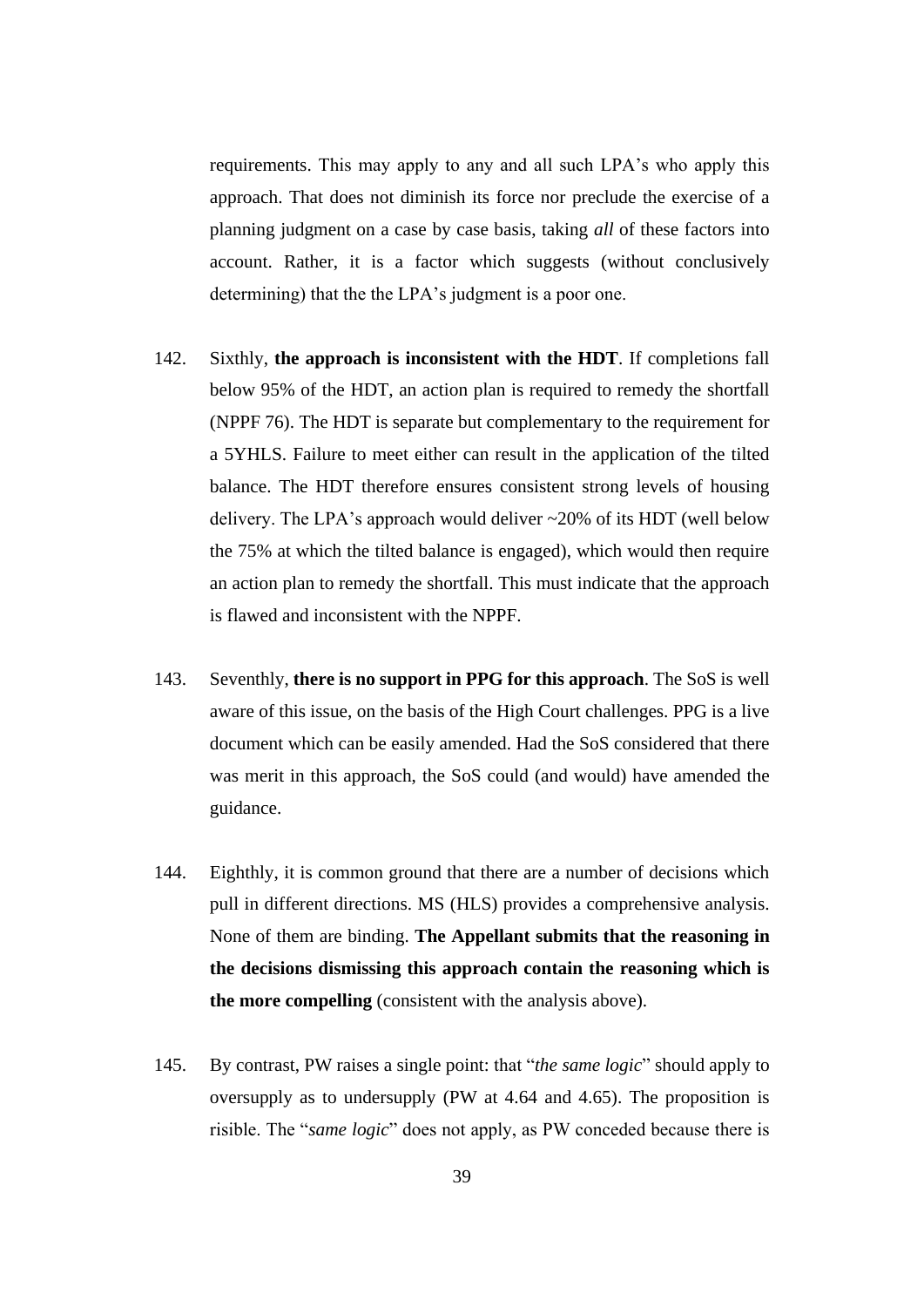"*a clear conceptual difference*". Undersupply must be remedied to meet the minimum requirement of Government policy to have a 5YHLS. Delivery over a minimum does not require remedying (at least not in the absence of some land use harm which flows from genuine "oversupply" such as housing market failure etc).

146. Whilst the Courts may decline to rule that oversupply is unlawful (in the absence of policy) but that does not suggest that there is any merit in this approach.

#### **SUSTAINABLE DEVELOPMENT**

147. **The NPPF requires decision-making to be approached in a positive way. Decision-makers at all levels should seek to consent proposals for sustainable development where possible** (NPPF 38), consistent with the imperative to boost significantly the supply of new homes (NPPF 60). The following matters need to be weighed in the planning balance.

#### **SOCIAL ROLE**

#### **Need for Market Housing**

- 148. In the absence of a 5 year supply, it is submitted that significant weight should attach to the need for more market housing.
- 149. Even if there is a 5YHLS, NPPF (2018) sets a minimum housing requirement for CBC of 537 d/pa, which is a significant increase on the out of date 417 d/pa (RS/JCS). LHN is (in any event) a material consideration of significant weight, when neither PCC nor SRBC are planning on the basis of Policy 4 housing requirements.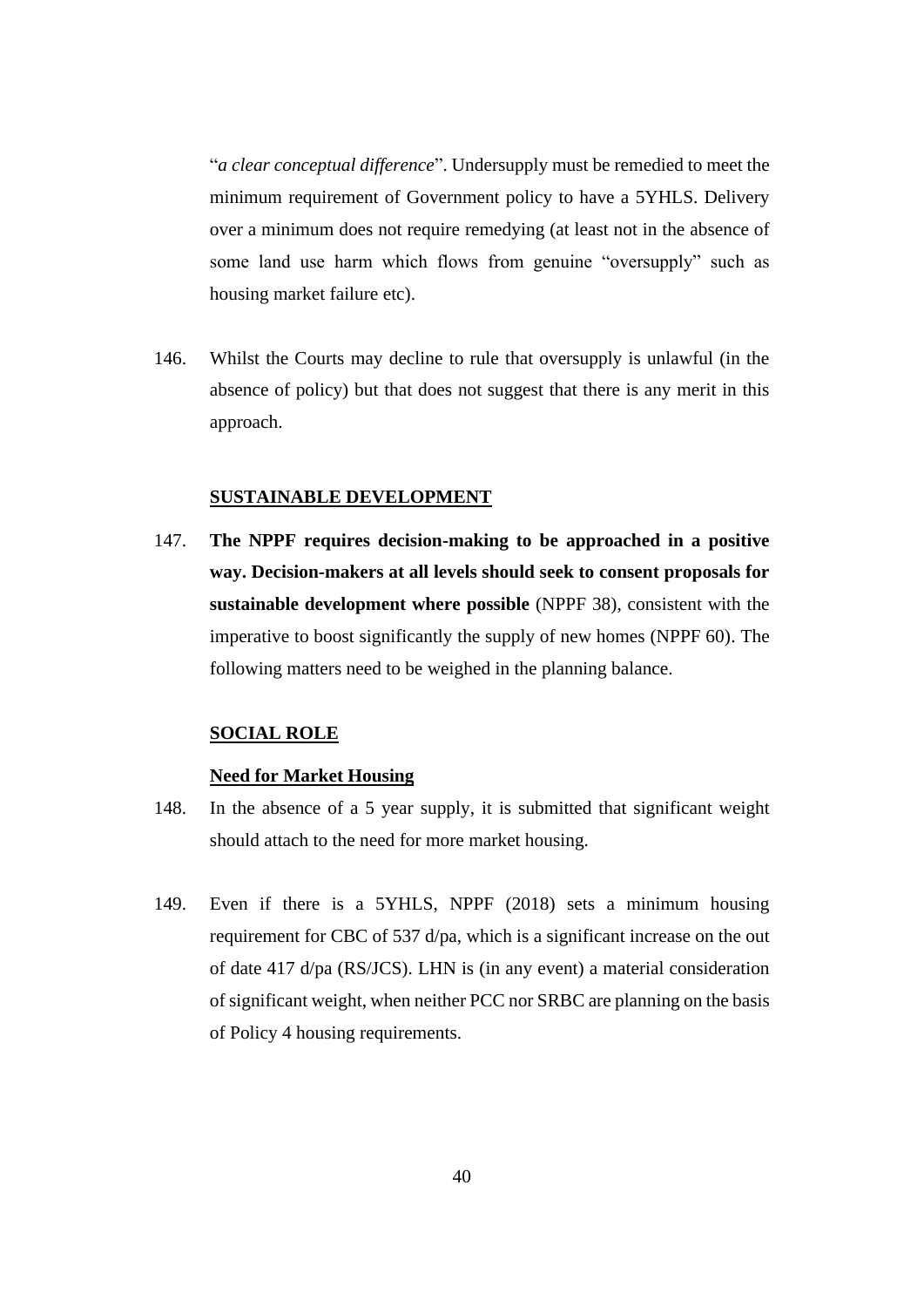150. On either basis, **significant weight** must attach to the need for housing, when the LPA has a forward supply of only 1377-1504 units and an up to date LHN of 537 d/pa.

#### **Affordability and the Need for Affordable Housing**

- 151. The proposal will deliver up to 37 new affordable homes. The SHMA (2009) identified an estimated annual shortfall of 723 AH/pa in Chorley (2009-2014). This was the last SHMA which has been tested at EiP and it formed the basis of the JCS (and policy 7). The CLCS demonstrates an annual shortfall of 132 AH for rent. Applying the development plan, this would require 186 AH p.a. in total. The delivery of market homes is the only mechanism by which a significant amount of AH will be delivered. 620 d/pa would be required to deliver the identified need for AH.
- 152. Further, there has recently been exponential growth in the need for AH in the last 2 years. There are more than 2000 households on the CBC housing register, of which 44% have a "very acute" need (NT Table 5.1). NT characterises the position as "very severe". A requirement of 104 d/pa is woefully inadequate (a maximum of 30 d/pa) and will (quite deliberately) fail to deliver an adequate level of AH. AH delivery is declining at the same time as newly arising needs are continuing to grow. Yet those in acute need (whether in CBC or Coppull) are being told to wait (without reason).
- 153. Further, at approximately 6 times lower quartile earnings, lower quartile house prices in Chorley are now practically unaffordable for a large section of society. This can only meaningfully be addressed by providing more housing in Chorley, something which the JCS housing requirement and the restrictions of SL have been constraining.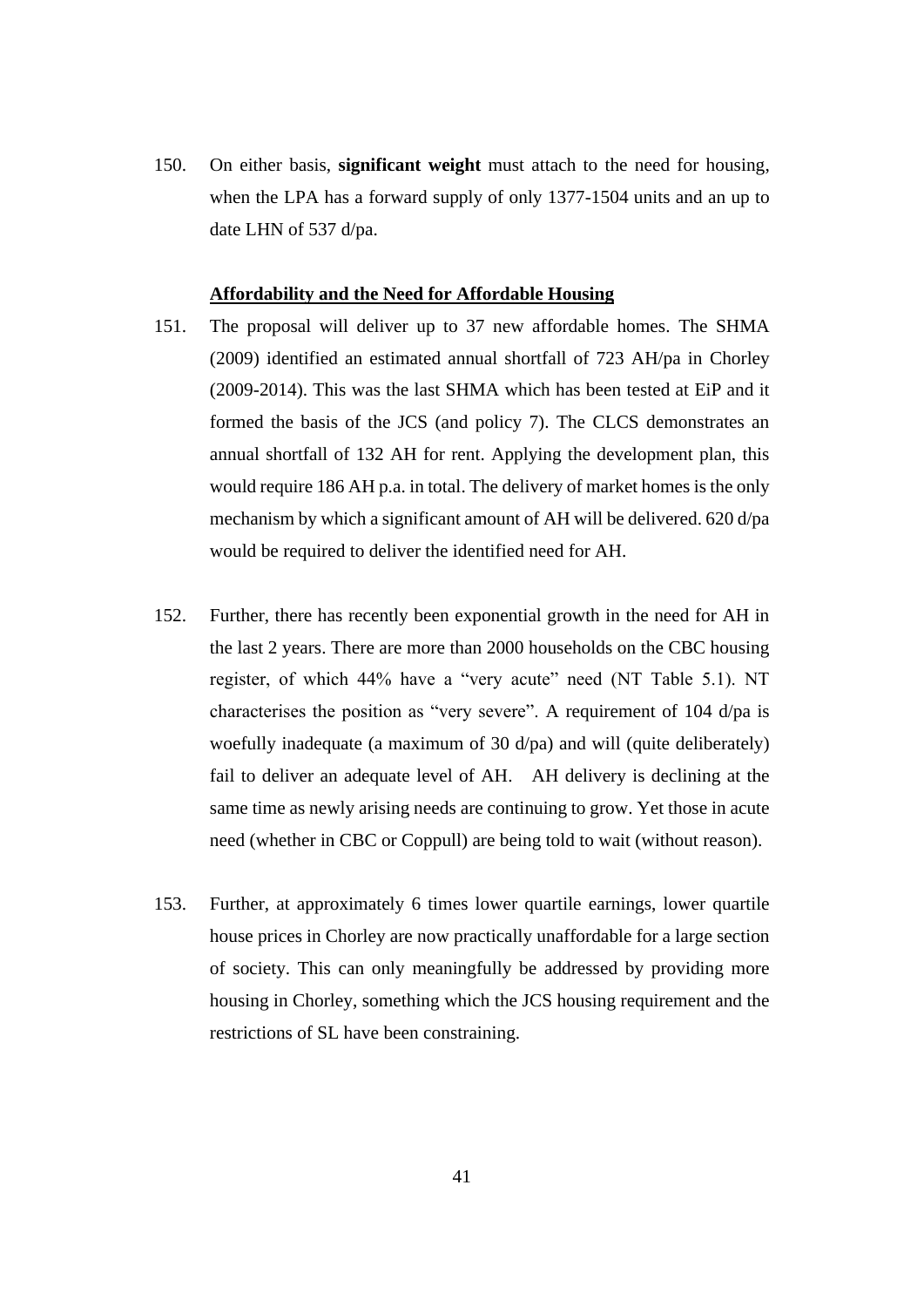154. It follows that the development derives **very significant weight** from need to address affordability and the need for more affordable housing, to which very significant weight should attach.

#### **Sustainable Location**

- 155. Coppull is a sustainable settlement (see SoCG and MS App 7). It is agreed that the proposal complies with policy 1 JCS. Further, given the site's designation as SL, it is considered to be acceptable to accommodate future development needs.
- 156. The Appellant therefore submits that:
	- **(i) Coppull is a sustainable settlement for future growth in the Plan Period and beyond; and**
	- (ii) **The Appeal site is an accessible site adjacent to this sustainable settlement**.

# **Highway Impact**

- 157. There is **no highway impact which is arguably severe**. The proposal complies with the JCS and NPPF 109.
- 158. The proposal therefore derives **significant support from the social role** of sustainable development.

#### **ECONOMIC ROLE**

- 159. The application demonstrated the socio-economic benefits of the proposals. The economic benefits of the development can be summarised as:
	- £15.4m construction spend supporting 35 FTE jobs construction per annum for 3 years;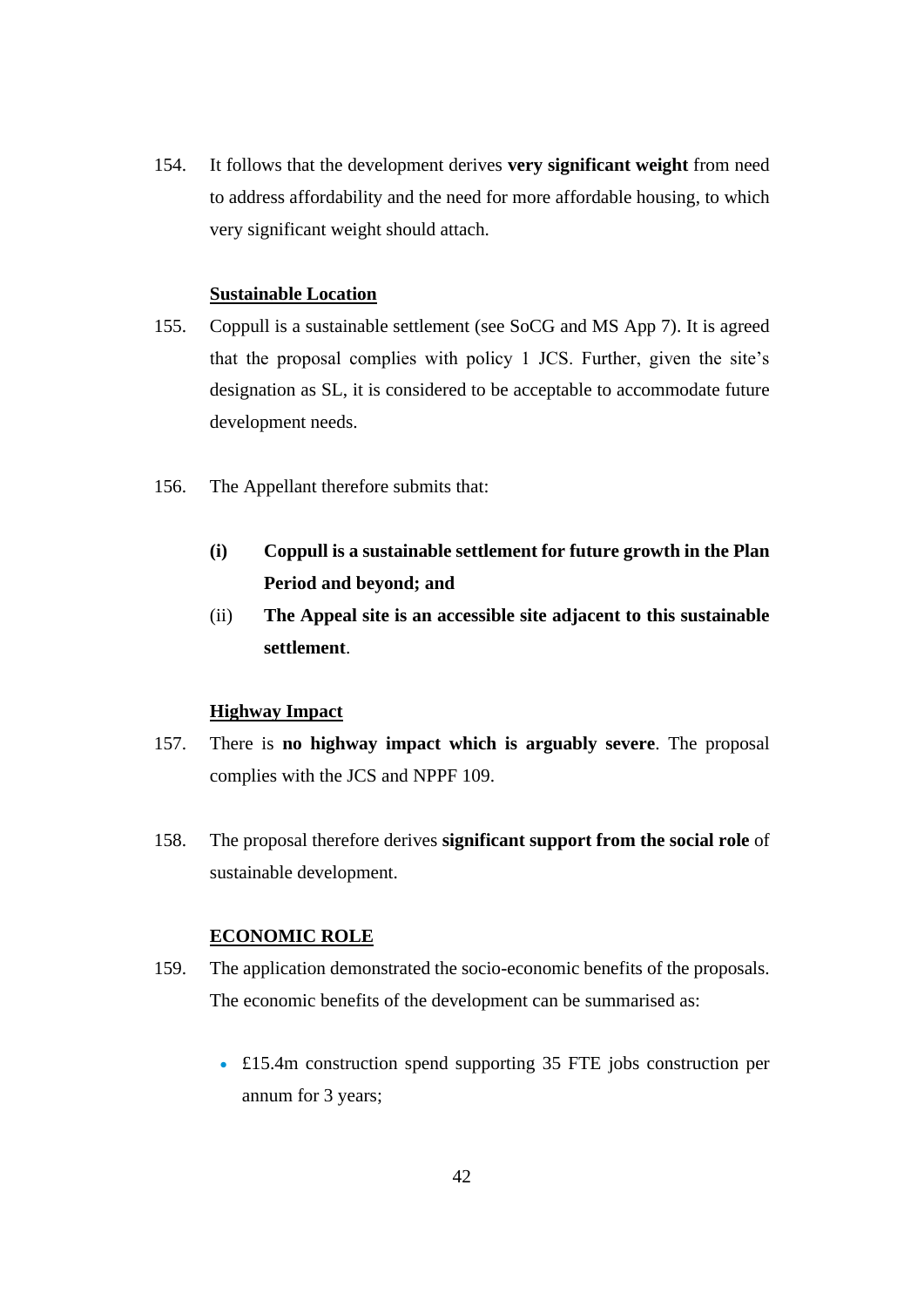- Direct, indirect and catalytic economic benefits as a result of such investment and employment – comprising £17m GVA, supporting an additional 62 indirect jobs.
- 160. These economic benefits are an important material consideration in support of the proposal. They may be benefits of any housing development but they are nonetheless benefits of this housing development (applying s.38(6)). They should be afforded moderate weight individually and cumulatively (applying NPPF 81). Further, such economic benefits will be lost if the LPA continues to apply an annual housing requirement of 104 d/pa.
- 161. It follows that the proposal derives **significant support from the social and economic roles of sustainable development**.

#### **ENVIRONMENTAL ROLE**

- 162. The RFR do not raise any issue regarding heritage, design, residential amenity, ecology, flooding, landscape and visual impact or pollution. This is agreed in the SoCG at 4.6.
- 163. There are environmental improvements:
	- (i) There will be significant on-site open space provision in excess of policy requirements, which will accessible to existing and proposed residents – significant positive weight (MS(P) at 7.29 *et seq*);
	- (ii) There will be a biodiversity net gain moderate positive weight  $(SoCG(E)$  section 4 and  $MS(P)$  at 7.40).
- 164. It is accepted that there will be an adverse landscape and visual impact but it is no more than the inevitable impact of any greenfield development. There is no alleged impact with policy and no suggestion that it is in any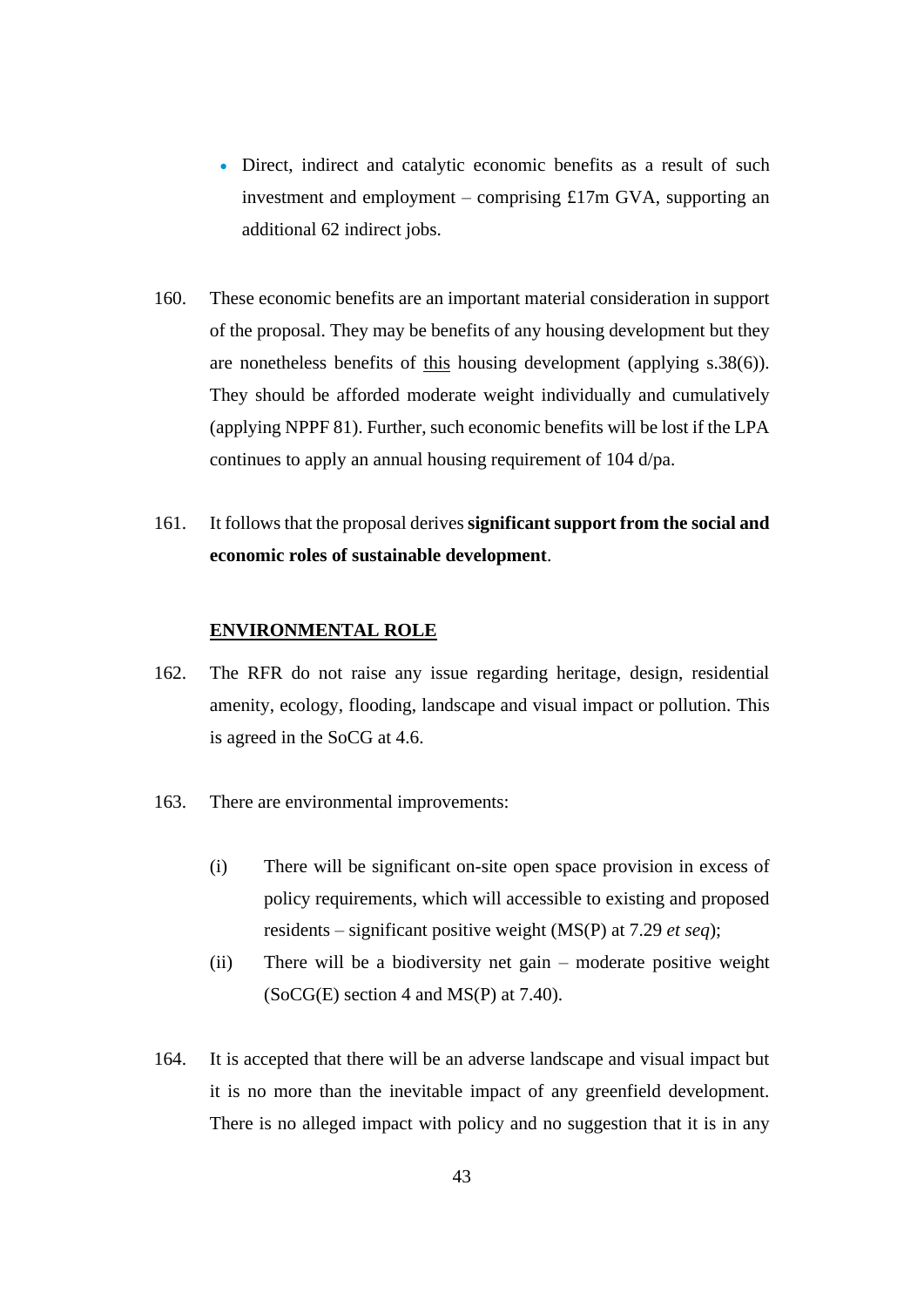way unacceptable. On the contrary, this is a site to which the LPA have directed development to meet needs.

- 165. Accordingly, **the sole impact derives from policy conflict with Policy BNE 3.6, as the site is currently Safeguarded Land. For the reasons given above, the SL policy must be given limited weight. Further, there is no tangible land use planning harm which flows from the breach of policy. BNE 3 is a timing provision and there is no adverse impact as a result of consent being granted on a draft allocation in a Plan set to be adopted in 2 years' time. There is no prematurity point and no arguable prejudice to the Plan-making process**.
- 166. The Appellant therefore submits that:
	- (i) On the application of the tilted balance, there are no adverse impacts which significantly and demonstrably outweigh the benefits. On the contrary, the benefits significantly and demonstrably outweigh any conflict with policy BNE 3.6; and/or
	- (ii) Material considerations significantly outweigh the conflict with the development plan.

#### **EDUCATION CONTRIBUTION**

167. There is a dispute with the LEA over whether the requested secondary school contribution complies with Reg 123 CIL Regs and the NPPF. Regardless of the resolution of this issue (to be addressed in the Round Table Session), it does not impact on the decision to grant consent. A s.106 is provided. It is subject to a trigger clause, requiring the Inspector to consider whether such a contribution is necessary. If (contrary to the evidence of John Powell (Alfredson York)) it is necessary, it will be provided by the s.106 planning obligation.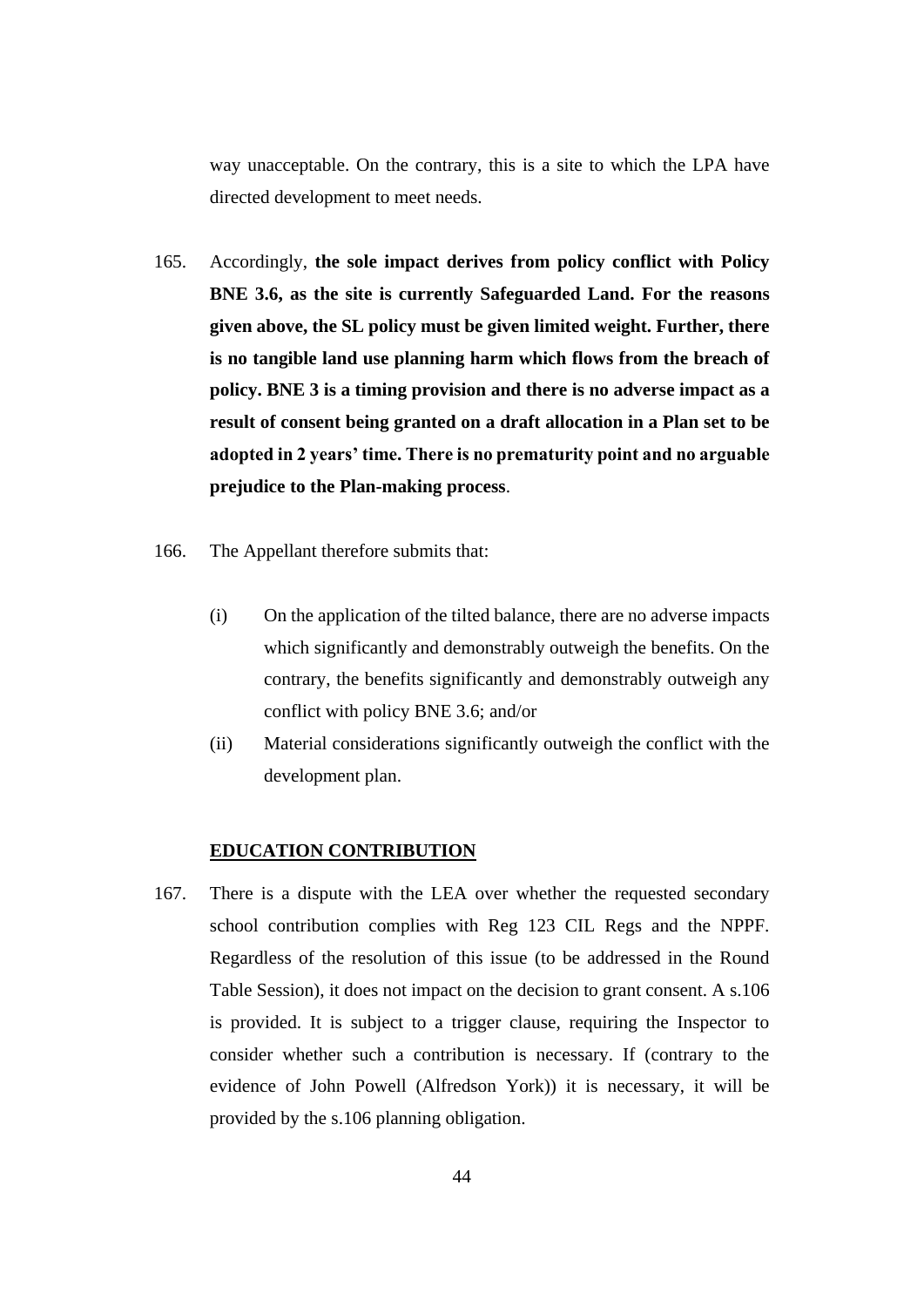- 168. Reg 123 CIL Regs and NPPF 57 place a legal and evidential burden on this LPA to demonstrate that the secondary school contribution is necessary and directly related to this development. The legal/policy test is not passed because there is provision for a subsequent clawback. The LPA has not provided any material evidence to the Inquiry. It is agreed that LCC (as LEA) has a statutory duty to school Lancashire pupils. But that is not a forensic "get out of jail free" card. The Appellant (based on specialist independent expert education consultancy advice) has raised the issue of Wigan pupils in Southlands School (the nearest school in Lancashire). The essence of the point is that development pupils will displace Wigan pupils and the LEA will discharge its statutory duty. The detail is not repeated.
- 169. The LEA accept there are Wigan pupils in LCC schools and account for them in their future projections. There is no doubt that Wigan pupils are projected to attend LCC schools. However, LCC have failed (whether for good reason or not<sup>18</sup>) to provide: (i) the current numbers; (ii) the projected numbers; (iii) the basis on which such pupils have passed the admissibility criteria. The Appellant contends that Wigan pupils will be displaced from Southlands HS by the preferred Lancashire pupils at the development (consistent with the Malpas decision). Further, there is a total absence of evidence from WMBC, who have failed (without explanation) to provide any evidence on current and projected pupil numbers or future capacity. The Appellant (not an LEA) has done the best it can with partial and incomplete evidence which LCC/WMBC could or should have. In that context, LCC have (skilfully) reversed the legal/policy/evidential burden onto the Appellant. The Appellant does not have to prove *anything*. This LPA must demonstrate a contribution is necessary (etc). In the absence of

<sup>&</sup>lt;sup>18</sup> The Appellant can think of no reason for the failure to disclose